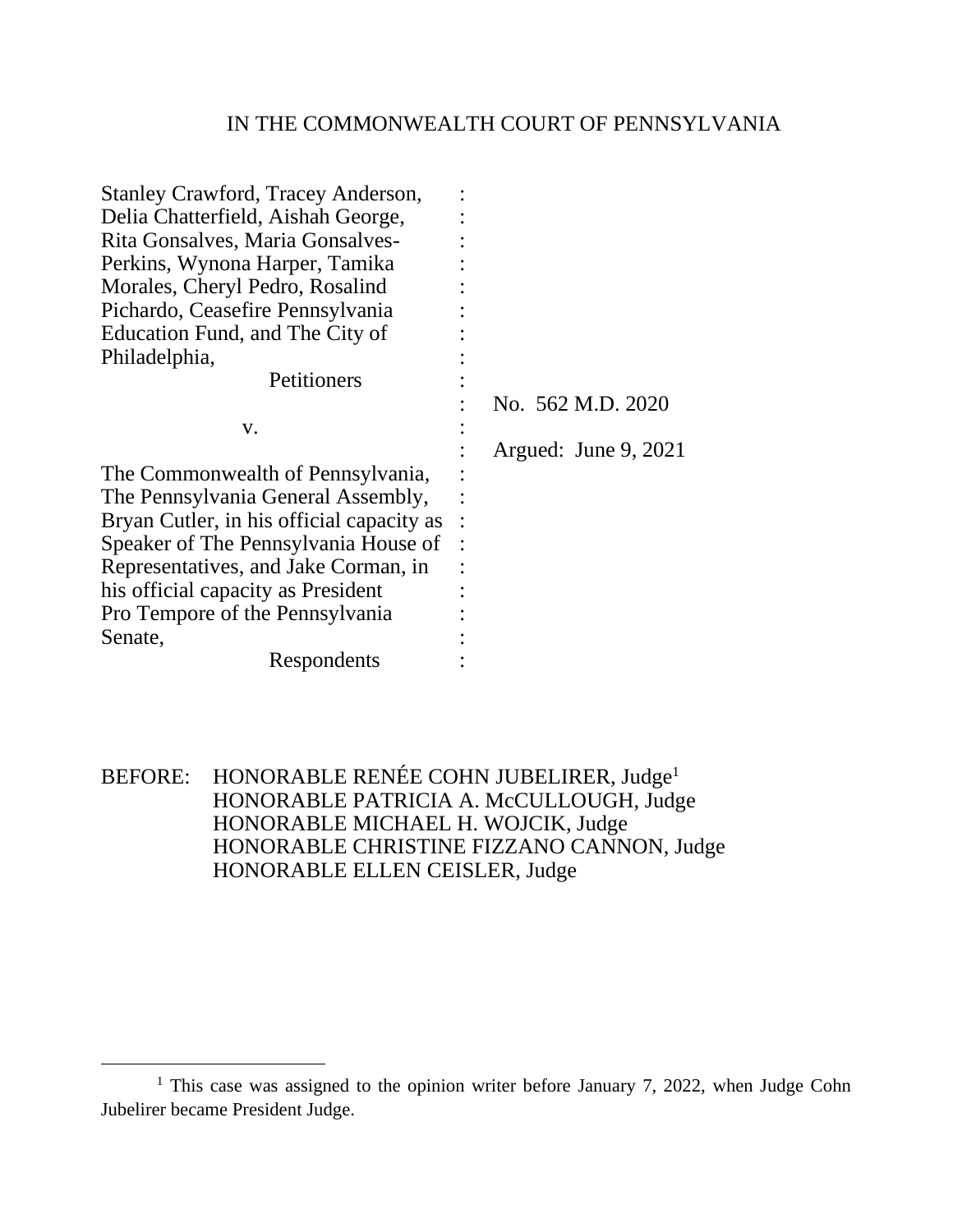# **OPINION ANNOUNCING THE JUDGMENT OF THE COURT<sup>2</sup>**

### BY JUDGE McCULLOUGH FILED: May 26, 2022

In our original jurisdiction, certain residents of the City of Philadelphia, the City of Pittsburgh, and/or their adjacent communities (Petitioner Citizens),  $3\overline{ }$ Ceasefire Pennsylvania Education Fund (Petitioner CeaseFire), and the City of Philadelphia (Petitioner City) (collectively, Petitioners) filed a petition for review (PFR) on October 7, 2020, in the nature of a complaint seeking declaratory and injunctive relief. In the PFR, Petitioners named as respondents the Commonwealth of Pennsylvania (Respondent Commonwealth), the Pennsylvania General Assembly (Respondent General Assembly), Bryan Cutler, in his official capacity as Speaker of the Pennsylvania House of Representatives (Respondent Speaker), and Jake Corman, in his official capacity as President Pro Tempore of the Pennsylvania State Senate (Respondent President Pro Tempore) (collectively, Respondents).

In the PFR, Petitioners lodge novel legal challenges to the validity of Section 6120(a) of the Pennsylvania Uniform Firearms Act of 1995 (UFA), 18 Pa.C.S.

<sup>&</sup>lt;sup>2</sup> After circulation and consideration by the full Court, this case proceeded to judicial conference in accordance with the Commonwealth Court's Internal Operating Procedures, and is being filed as a plurality opinion. 210 Pa.Code §69.256 ("If, pursuant to vote after judicial conference consideration, a majority of all of the Judges, as well as a majority of the Judges who heard the case or to whom it was submitted on briefs, favor the result reached in the circulated draft opinion, that opinion, together with any concurring or dissenting opinions and notations of concurrences or dissents, shall be filed.").

<sup>3</sup> Petitioner Citizens are Stanley Crawford, Tracey Anderson, Delia Chatterfield, Aishah George, Rita Gonsalves, Maria Gonsalves-Perkins, Wynona Harper, Tamika Morales, Cheryl Pedro, and Rosalind Pichardo.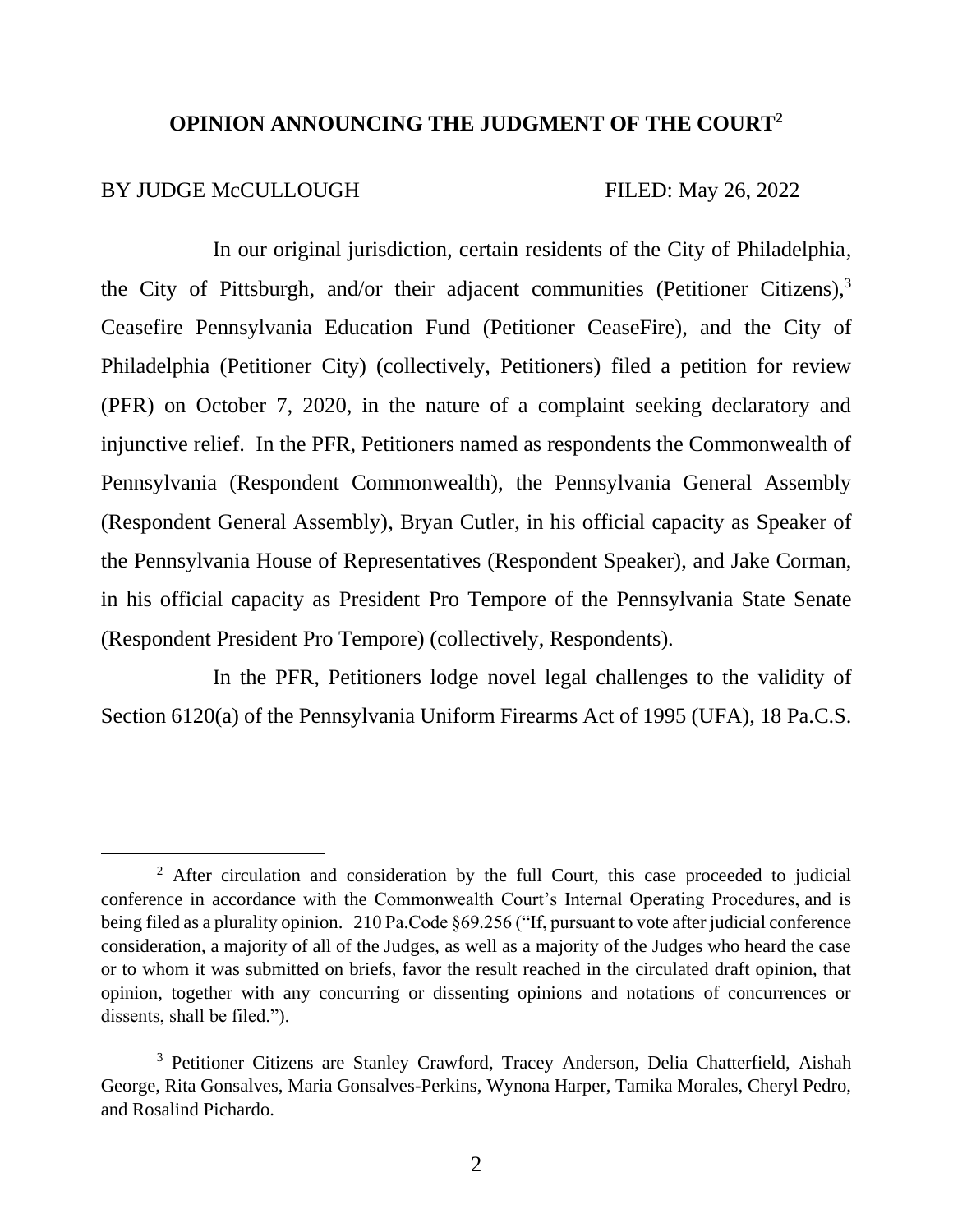§6120(a),<sup>4</sup> and, to a much lesser extent, Section 2962(g) of the Home Rule Charter and Optional Plans Law (Home Rule Law), 53 Pa.C.S. §2962(g)<sup>5</sup> (together, Firearm Preemption Statutes). As a general matter, these statutes vest the General Assembly with the sole power to legislate in the field of firearm regulation and preempt and/or prohibit all political subdivisions from enacting local laws that encroach into that area.<sup>6</sup> More specifically, Petitioners assert that Respondents, in enacting the Firearm Preemption Statutes and failing to revise those statutes to permit municipal regulation of firearms at the local level, engaged in unlawful conduct. On this basis, Petitioners enumerate three causes of action: the first is based on the state-created danger doctrine, the second asserts a violation of substantive due process, and the third is dubbed interference with statutory delegation of powers.

Respondents have filed various preliminary objections to the PFR. Respondent Commonwealth asserts that Petitioners lack standing and failed to state a

<sup>4</sup> Section 6120 of the UFA is titled, "Limitation on the regulation of firearms and ammunition," and subsection (a) pronounces a relatively straightforward command: "No county, municipality or township may *in any manner* regulate the lawful ownership, possession, transfer or transportation of firearms, ammunition or ammunition components when carried or transported for purposes not prohibited by the laws of this Commonwealth." 18 Pa.C.S. §6120(a) (emphasis added).

<sup>&</sup>lt;sup>5</sup> 53 Pa.C.S. §§2901-2984. Section 2962(g) of the Home Rule Law states that "[a] municipality shall not enact any ordinance or take any other action *dealing with* the regulation of the transfer, ownership, transportation[,] or possession of firearms." 53 Pa.C.S. §2962(g) (emphasis added).

<sup>6</sup> *See, e.g.*, *Commonwealth v. Ortiz*, 681 A.2d 152, 156 (Pa. 1996); *Firearm Owners Against Crime v. Lower Merion Township*, 151 A.3d 1172, 1179 (Pa. Cmwlth. 2016); *Dillon v. City of Erie*, 83 A.3d 467, 473 (Pa. Cmwlth. 2014); *National Rifle Association v. City of Philadelphia*, 977 A.2d 78, 82 (Pa. Cmwlth. 2009) *(en banc*), *overruled on other grounds by Firearm Owners Against Crime v. City of Harrisburg, Mayor Eric Papenfuse*, 218 A.3d 497, 511-13 (Pa. Cmwlth. 2019) (*en banc*), *appeal granted in part and denied in part*, 230 A.3d 1012 (Pa. 2020); *Clarke v. House of Representatives*, 957 A.2d 361, 364 (Pa. Cmwlth. 2008); *Schneck v. City of Philadelphia*, 383 A.2d 227, 229-30 (Pa. Cmwlth. 1978).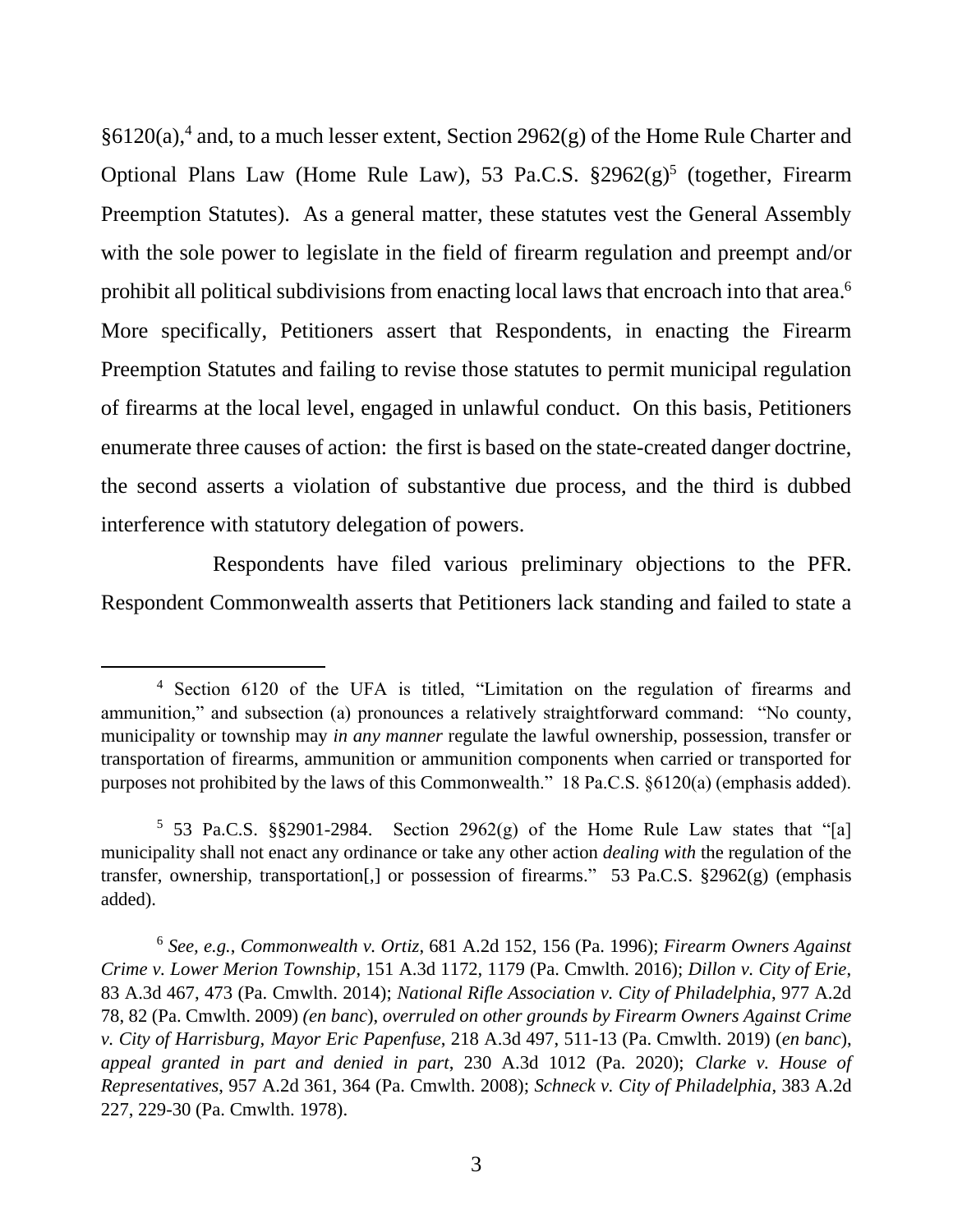claim upon which relief may be granted. Respondent General Assembly argues that Petitioners failed to state a claim upon which relief may be granted and that their claims are not ripe for review. Similarly, Respondent Speaker contends that Petitioners lack standing, and that their claims are not ripe, are barred by collateral estoppel, and are legally insufficient. For his part, Respondent President Pro Tempore maintains that Petitioners lack standing to pursue their claims, and that their claims are not ripe for review, are barred by res judicata, are non-justiciable, and are not otherwise legally cognizable. Respondent President Pro Tempore further objects to the PFR on the ground that certain allegations contain scandalous or impertinent matter and should be stricken as such.

In turn, Petitioners filed separate answers to each of Respondents' preliminary objections. Thereafter, the individual Respondents filed their own briefs in support of their preliminary objections, and Petitioners filed a global brief in opposition to all of Respondents' preliminary objections. Petitioners and Respondents then filed reply briefs. Meanwhile, numerous entities and/or individuals filed *amicus curiae* briefs in support of both Petitioners and Respondents.<sup>7</sup> On May 7, 2020, we entered a *per curiam* order scheduling oral argument before the Court, sitting *en banc*, on June 9, 2021. This Court held argument on that date, and Respondents' preliminary objections are now ripe for disposition.

Upon review, and for the foregoing reasons, we conclude that Petitioners have failed to set forth a claim upon which relief may be granted. Accordingly, we sustain Respondents' preliminary objections that challenge the legal sufficiency of the

<sup>7</sup> Namely, briefs were filed by Gun Owners of America, Inc., Gun Owners Foundation, the Heller Foundation, and Conservative Legal Defense and Education Fund, Brady and Giffords Law Center to Prevent Gun Violence, the City of Pittsburgh, the City of Harrisburg, the County and Local Governments, and individual medical doctors and the Coalition of Trauma Centers for Firearm Injury Prevention.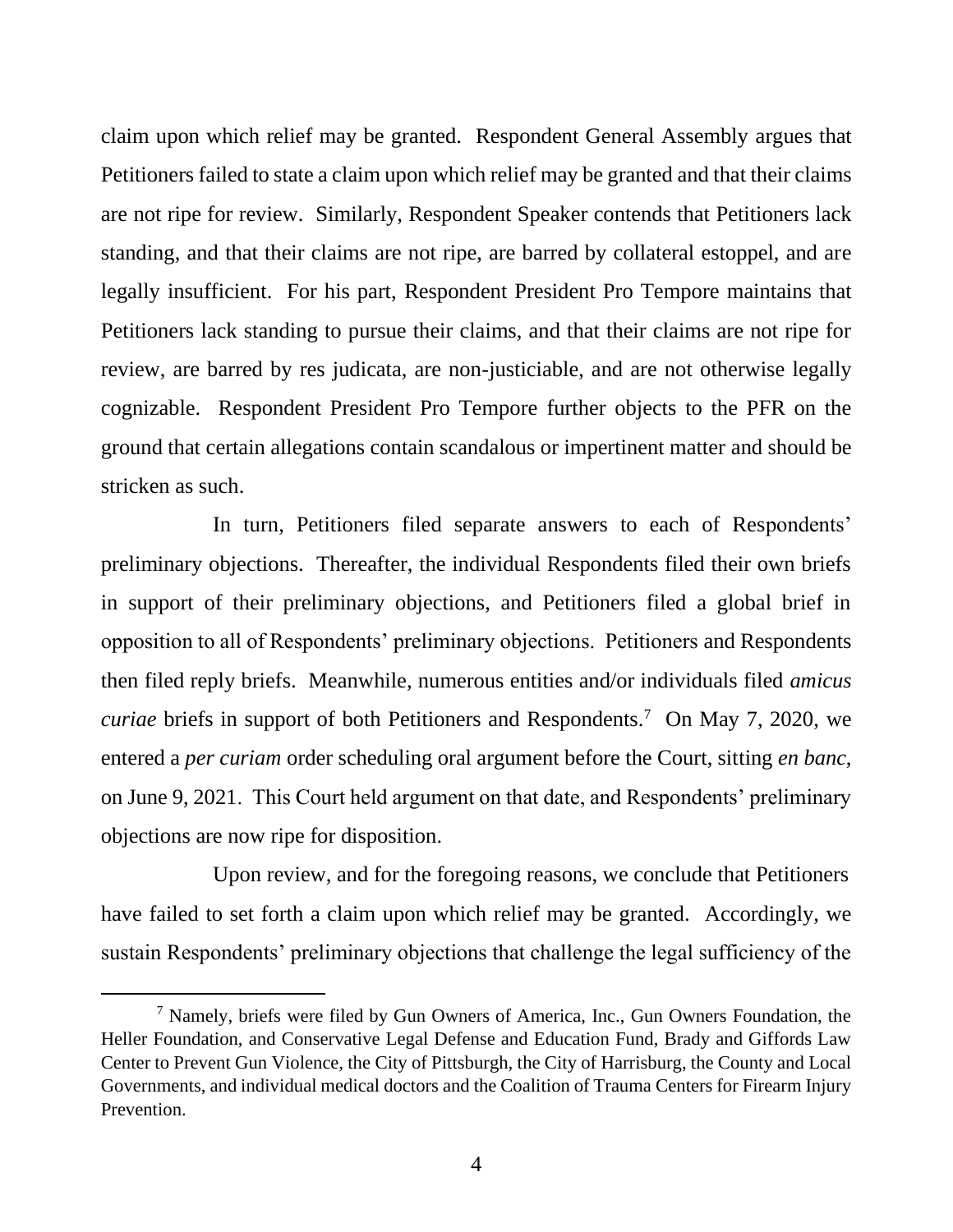counts in the PFR and dismiss the PFR with prejudice.

### **I. The PFR**

In the PFR, Petitioners aver where the individual Petitioner Citizens have lived, *i.e.*, most reside in the City of Philadelphia, a few in the City of Pittsburgh, and one in a township adjacent to the City of Pittsburgh, and describe the events of gun violence that has affected them. Petitioner Citizens generally allege that, as a result of these events, they have suffered emotional distress, anxiety, grief, and/or have lived in a state of fear of gun violence in their communities. Petitioner Citizens represent that nearly all of them are Black, Hispanic, or a combination of both, and allege that the incidents of gun violence that have impacted their lives took place in poverty-stricken areas that have a high crime rate. (PFR ¶¶9-18.)

Petitioner CeaseFire "is a Pennsylvania nonprofit organization headquartered in [Petitioner City]," and its "mission is to end the epidemic of gun violence across the Commonwealth of Pennsylvania through education, coalition building, and advocacy in support of sensible gun laws and public policies." (PFR  $\P[19-20.$ 

Petitioner City "is a municipal corporation and political subdivision of the Commonwealth of Pennsylvania." (PFR ¶21.) Petitioner City "is a Home Rule Municipality organized and existing under the [Home Rule Law]," "is a city of the first class by statutory designation," and "is coextensive with the County of Philadelphia, a county of the first class." (PFR ¶22.) According to the PFR, Petitioner City

> is home to almost 1.6 million residents. [The City of] Philadelphia's residents include many communities of color and low-income communities, groups that are especially vulnerable to the harms caused by gun violence. [The City of] Philadelphia has a poverty rate of 24.3%[,] 43.6% of Philadelphians identify as Black or African American<sup>[1]</sup>, and 15.2% of Philadelphians identify as Hispanic or Latino.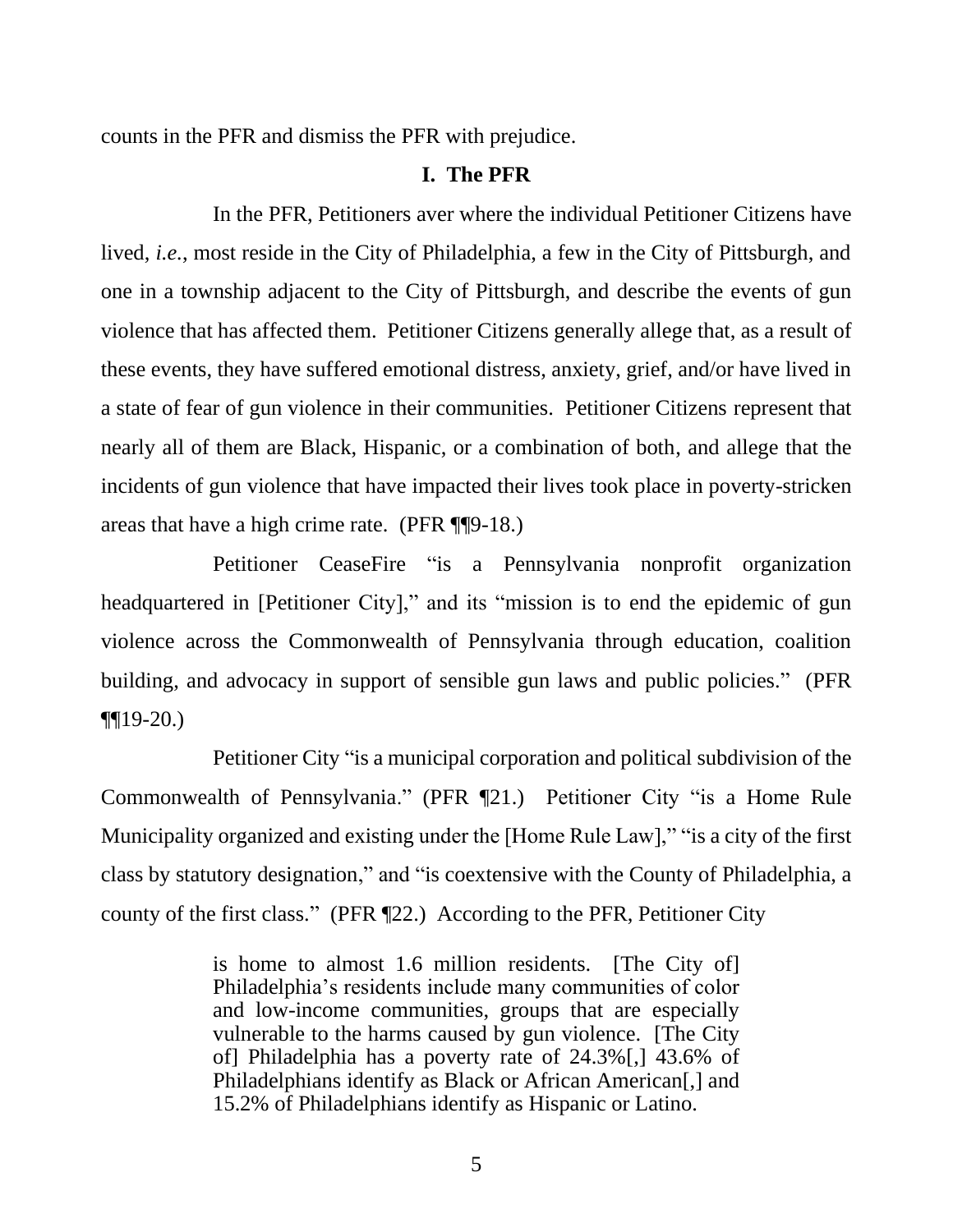(PFR ¶23.)

In the PFR, Petitioners aver that they "have been directly affected by gun violence and continue to be threatened and harmed by gun violence every day." (PFR Sec. II.) Petitioner Citizens "have lost loved ones to gun violence," "grapple daily with the trauma of those injuries," and "live in fear of the next episode of gun violence that will be visited on them and their families." (PFR ¶40.) Petitioner CeaseFire alleges that the Firearm Preemption Statutes "have impaired and continue to impair [its] ability to . . . advance a broad range of effective, evidence-based local gun regulations"; Petitioner CeaseFire "has been forced to divert time, funding, and resources to mitigate the harmful consequences of the Firearm Preemption [Statutes]"; and the Firearm Preemption Statutes "have frustrated [its] mission to obtain passage of sensible gun laws by disrupting its efforts to work with the communities most affected by gun violence and to advance local regulations that would prevent gun violence and save lives." (PFR ¶¶40, 45, 47-48.) Otherwise, Petitioner City alleges that it "bears a significant economic burden associated with gun violence." (PFR ¶51.) However, Petitioner City then lists costs that apparently would be incurred by individuals and not the City of Philadelphia itself, contending that "[a] firearm homicide is associated with an estimated average cost of \$1.42 million due to medical expenses, lost earnings/productivity, property damage, and criminal justice costs," and maintaining that, "[o]n average, a non-fatal firearm-related injury costs \$46,632 in medical expenses and lost productivity." (PFR ¶51.) Petitioner City further avers that the Firearm Preemption Statutes "infringe upon [the City of] Philadelphia's interests and functions as a governing entity, including its responsibility to protect the health, safety, and quality of life of its citizens." (PFR ¶53.)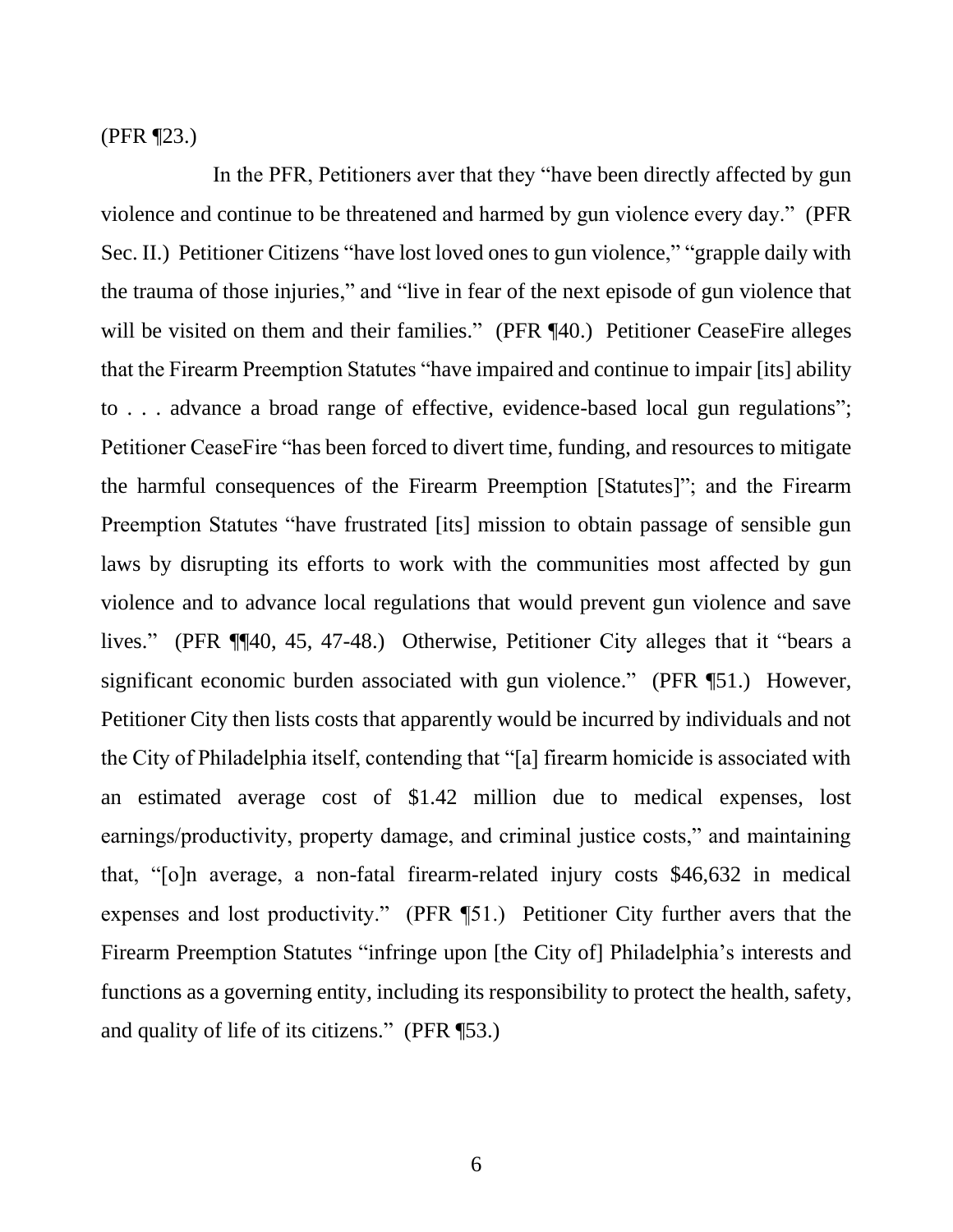The PFR then delves into a general exposition on gun violence, particularly in the Cities of Philadelphia and Pittsburgh, and alleges that gun violence has a disparate impact on African-American and Hispanic ethnicities who live in lowincome areas and/or areas with a high crime rate. The PFR contains the following averments:

> 28. Gun violence in Pennsylvania is a public health crisis in which Respondents have actively played a key role….

. . . .

39. The gun violence epidemic in Pittsburgh, like Philadelphia, disproportionately affects Pittsburgh's Black residents. . . .

(PFR ¶¶28, 39) (footnotes and citations omitted).

Next, the PFR highlights and emphasizes floor debate and discussion among representatives of the General Assembly with regard to the Firearm Preemption Statutes, averring, overall, that "[i]n passing, amending, expanding, and enforcing the Firearm Preemption [Statutes], Respondents have disregarded the evidence showing that [the statutes] exacerbate the gun violence epidemic." (PFR Sec. IV.)

 The PFR also provides a chronological background of the legislative history and developments of the Firearm Preemption Statutes. The most relevant averments are as follows:

> 63. When the bill that would become Section 6120 [of the UFA] was first introduced, it permitted [the City of] Philadelphia to continue implementing its own gun safety laws (except with regards to hunters in transit). . . . Nevertheless, the final amended version preempted many life-saving gun[-]safety law[s] that might be passed in the City of Philadelphia as well.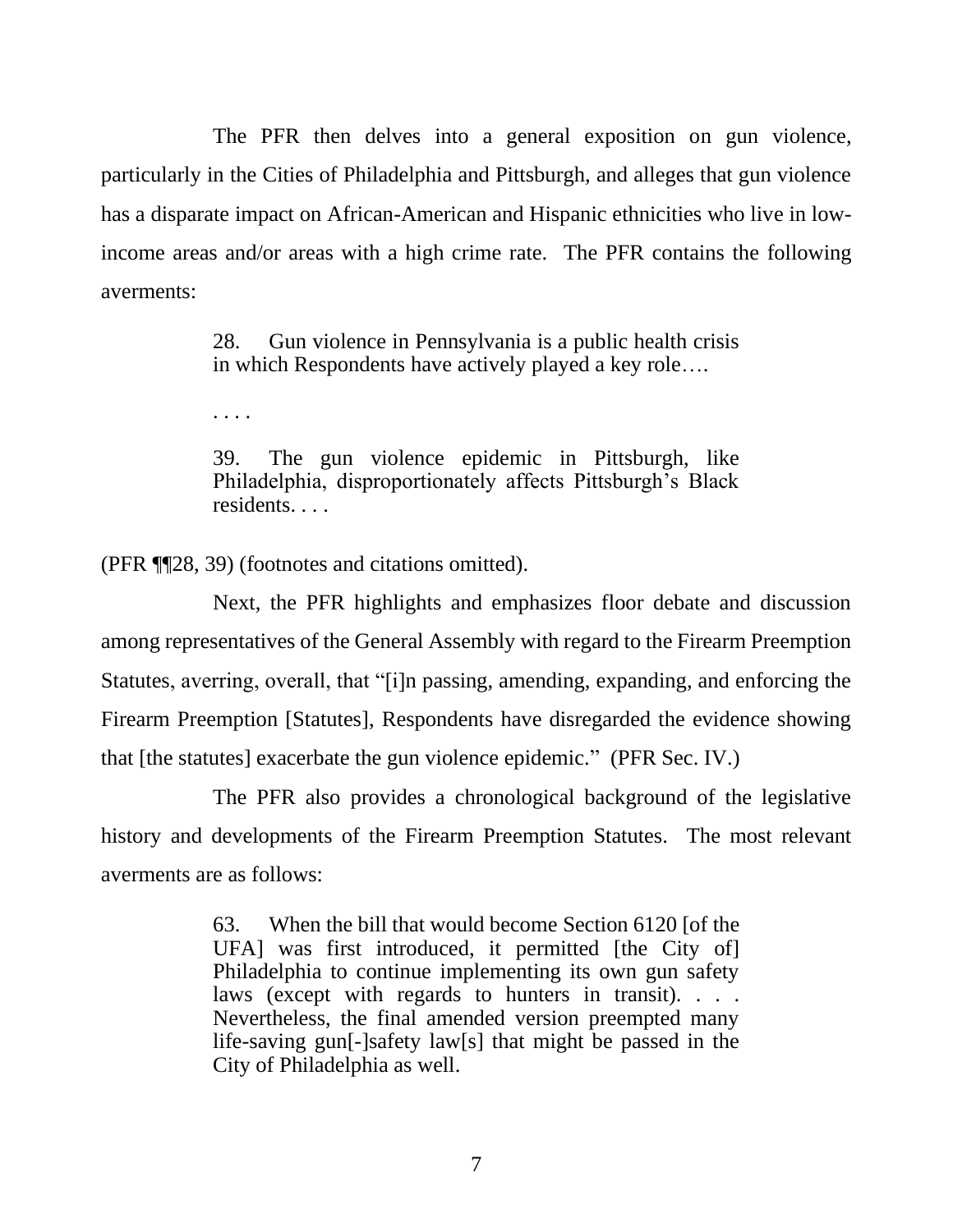67. Since the initial passage of Section 6120, the General Assembly has continued to enact amendments, all of which further restrict the ability of local governments to protect their residents from gun violence, [and] all the while continuing to disregard evidence before it, and available to it, showing the harmful effects of preemption and/or the benefits of certain gun ordinances.

68. In 1987, the General Assembly passed an amendment to Section 6120 that further barred local regulation [by] expanding Section 6120(a) to include preemption of ordinances that would regulate ammunition and ammunition components.

69. In 1993, the General Assembly passed yet another amendment to Section 6120, this time providing for a more expansive definition of the word "firearms," and thus effectively expanding the categories of weapons that local governments were prohibited from regulating. . . .

. . . .

. . . .

78. In 1996, the General Assembly [enacted Section  $2962(g)$  of Home Rule Law, which applies to all municipalities except Philadelphia, and states: "A municipality shall not enact any ordinance or take any other action dealing with the regulation of the transfer, ownership, transportation or possession of firearms." [53 Pa.C.S.  $\S2962(g)$ .] Thus, whereas Section 6120's scope is limited to regulations of the "lawful" transfer, ownership, transportation, or possession of firearms, and only when firearms are "carried or transported for purposes not prohibited by the laws of this Commonwealth," Section  $2962(g)$  is not so limited.<sup>[8]</sup>

79. In 1999, the General Assembly . . . amended Section 6120 to prohibit municipalities from "[b]ring[ing] or maintain[ing] an action at law or in equity against any firearms or ammunition manufacturer, trade association or

<sup>8</sup> *See supra* notes 4 and 5.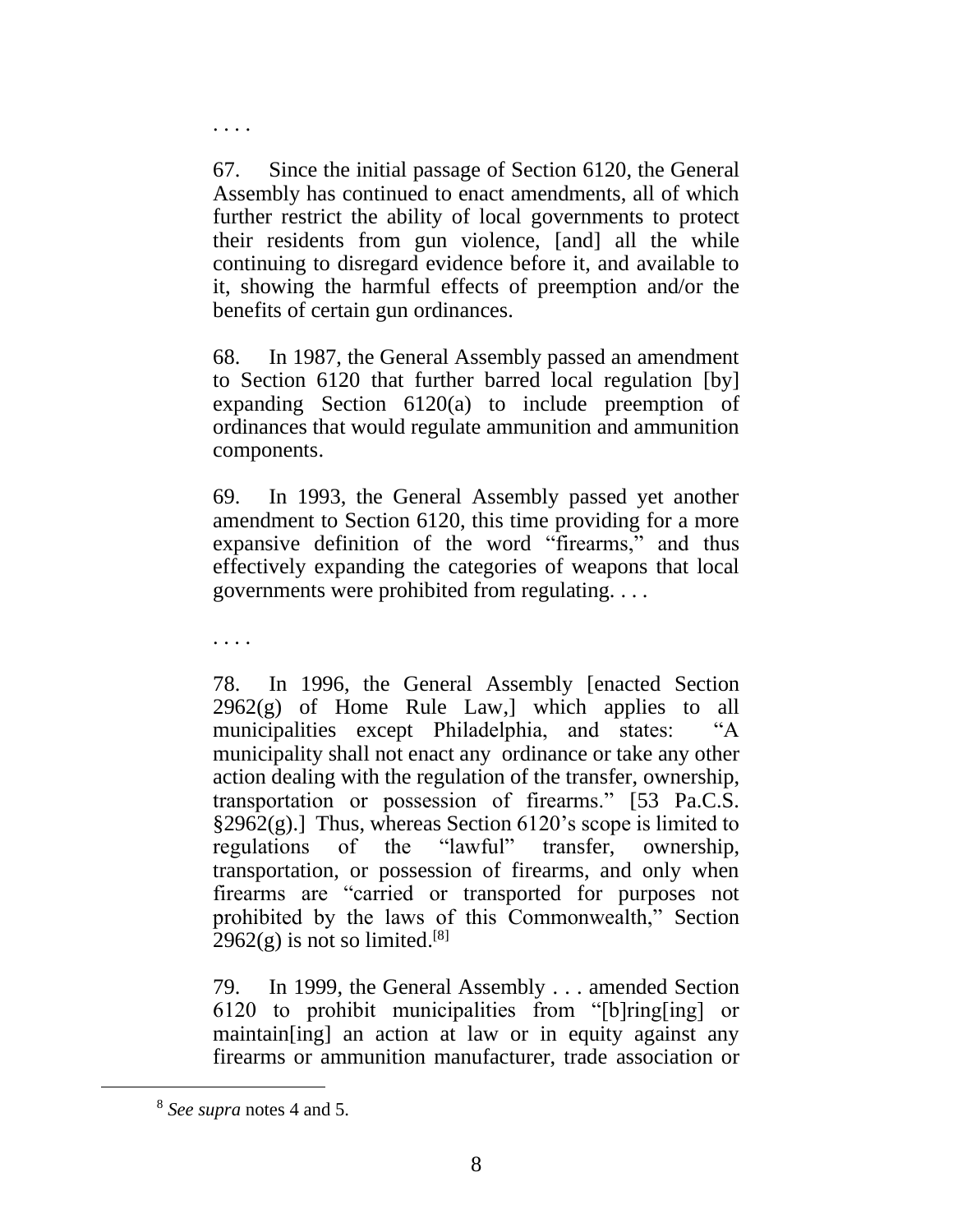dealer for damages, abatement, injunctive relief or any other relief or remedy resulting from or relating to either the lawful design or manufacture of firearms or ammunition or the lawful marketing or sale of firearms or ammunition to the public." Members of the General Assembly warned of the damaging results of the General Assembly's actions; the General Assembly ignored these warnings.

. . . .

83. In 2013, [House Bill (HB)] 80 was introduced to address theft of "secondary metal." By the time of final passage, the General Assembly had revised the bill dramatically, such that it also provided a right of action in court by any individual "adversely affected" by an ordinance prohibited under Section 6120 or Section 2962(g) to bring suit in court.<sup>[9]</sup>

84. When the provision related to Section 6120 was discussed, members of the House expounded on the gun violence epidemic in Pennsylvania. The General Assembly once again disregarded this information.

. . . .

88. In addition to passing amendments to Section 6120, the General Assembly has on several occasions refused to narrow or repeal Section 6120, despite its own awareness that Petitioners are suffering extensive and tangible harm as a result of the Firearm Preemption [Statutes]. For example, the following bills narrowing or repealing the Firearm Preemption [Statutes] have been proposed to the General Assembly, and none have received so much as a floor vote: HB 739 of 2001, HB 1036 of 2001, HB 1841 of 2001, HB 1842 of 2001, HB 874 of 2005, HB 2483 of 2006, HB 2955 of 2006, HB 18 of 2007, HB 23 of 2007, HB 25 of 2007, HB 485 of 2007, HB 1044 of 2009, and SB 176 of 2011, SB 192

<sup>&</sup>lt;sup>9</sup> However, as recognized by Petitioners, after HB 80 was passed, the provision amending Section 6120 and providing for a private right of action was invalidated as unconstitutional on singlesubject rule grounds by the Pennsylvania Supreme Court in *Leach v. Commonwealth*, 141 A.3d 426 (Pa. 2016).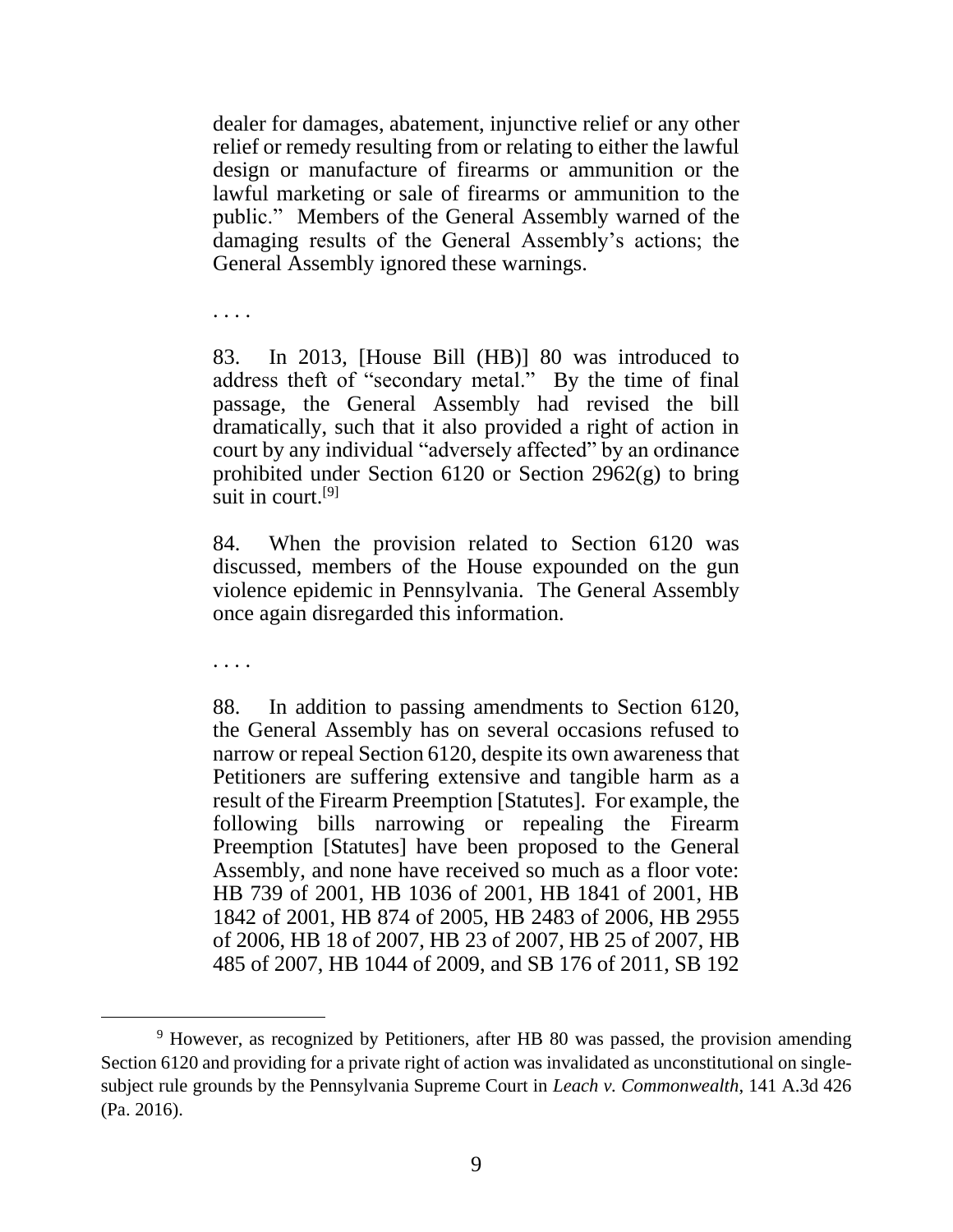of 2013, HB 2611 of 2018, SB 625 of 2019, HB 2291 of 2020.

89. [Respondent] Commonwealth has prevented, and continues to prevent, [the City of] Philadelphia and other municipalities from passing and enforcing ordinances via the Firearm Preemption [Statutes]. Meanwhile, municipalities, organizations, and individual constituents continue to suffer.

(PFR ¶¶63, 67-69, 78-79, 83-84, 88-89) (footnotes and citations omitted).

From these averments, the PFR alleges that "[s]ince its passage, Section 6120 has operated to restrict local municipalities in their ability to protect their citizens and address the particularized safety concerns of these municipalities and neighborhoods within these municipalities," and that the "statute endangers the lives of [] Petitioners and others in their communities by effectively preventing local municipalities from fulfilling their core duties to protect the health and safety of their residents." (PFR ¶¶54-55.) In addition, the PFR avers that "the General Assembly has continued to amend Section 6120, and with each amendment, the General Assembly has further restricted the ability of municipalities like Philadelphia to address gun violence"; the General Assembly "has repeatedly blocked any attempt to loosen preemption restrictions, while steadfastly refusing to act to curb gun violence at the state level"; "and by its actions, the General Assembly has exposed [Petitioner Citizens] to [a] direct risk of gun violence." (PFR ¶55.) According to the PFR, the Firearm Preemption Statutes have "prevented [the City of] Philadelphia and other Pennsylvania municipalities from enforcing the ordinances they have passed to make their residents safer," and these statutes, "coupled with [the General Assembly's] refusal to pass evidence-based gun safety legislation on the state level, operate to actively prevent an effective gun safety approach that would save the lives, property, and bodily integrity of Pennsylvania residents, particularly in low-income neighborhoods in the largest cities." (PFR ¶¶56-57.) Additionally, the PFR, citing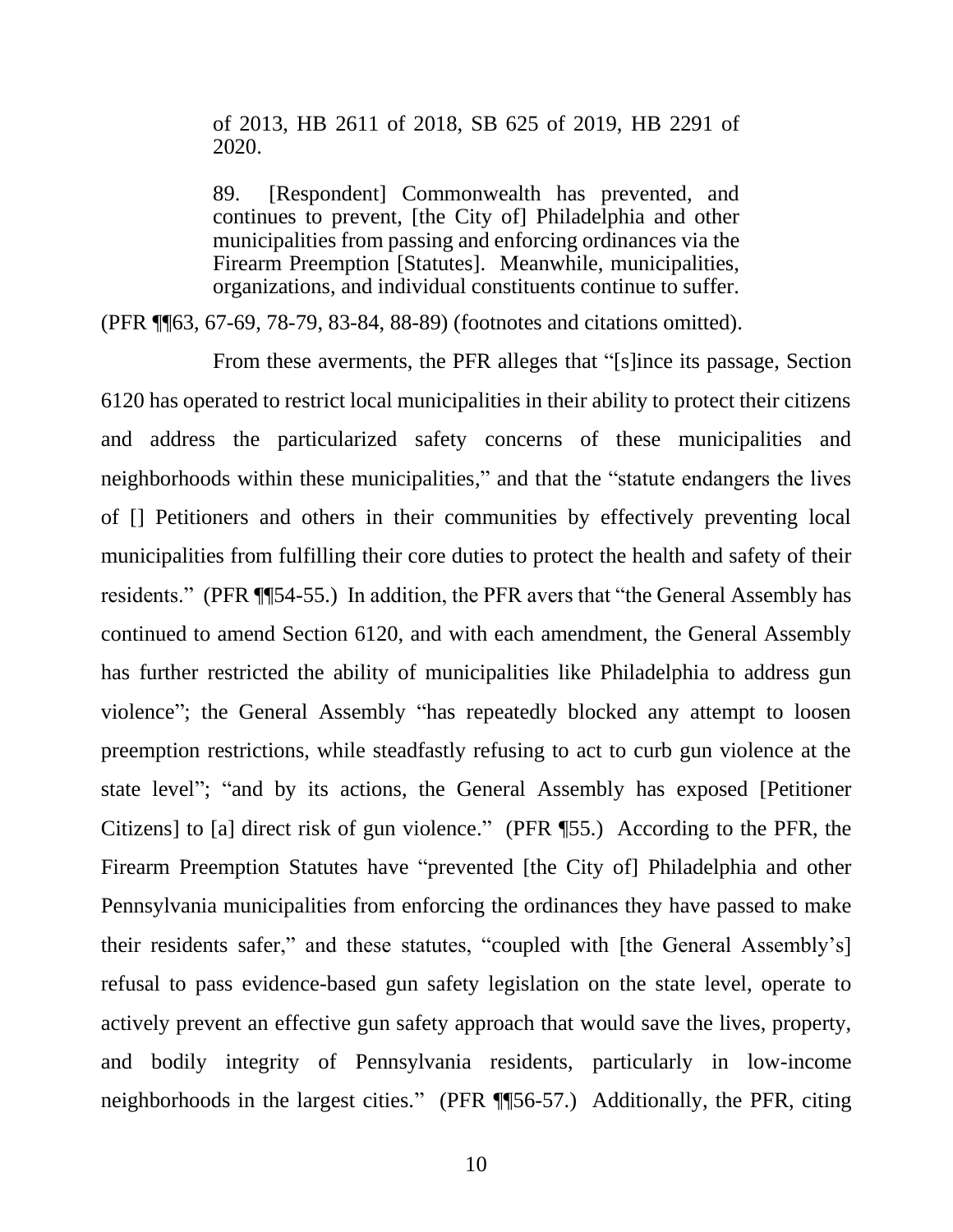case law from the appellate courts of this Commonwealth, correctly notes that Section 6120 has been "held to preempt enforcement of [the City of] Philadelphia's ordinance requiring a license to acquire a firearm within the city or bring a firearm into Philadelphia," as well as "several other firearm-related ordinances enacted by the City of Philadelphia, including ordinances that prohibited straw purchasing of guns, limited handgun purchases to one per month, required annual renewal of the firearm license, prohibited persons subject to protection from abuse orders from acquiring firearms, and prohibited the possession or transfer of assault weapons."<sup>10</sup> (PFR [60) (citations omitted).

Proceeding along these lines, the PFR posits that "[b]ut for the Firearm Preemption [Statutes], the City of Philadelphia and other municipalities *would* pass their own safety ordinances that *would* prevent or mitigate the harm suffered by their residents, including [Petitioner Citizens]." (PFR ¶91) (emphasis added). Providing examples, the PFR asserts that Petitioner City would pass three certain types of ordinances, including one that would impose "permit-to-purchase requirements." In this regard, the PFR contends:

> 94. Pennsylvania currently requires only that a potential firearm purchaser pass a background check in order to purchase a firearm. It does not require a permit to purchase a firearm. Permit-to-purchase systems involve an application to a state or local law enforcement agency and a background check that is often facilitated by fingerprints. Law enforcement has, on average, 30 days to complete the check. Sellers, both licensed and private, can only sell to a potential firearm purchaser with a valid license.

(PFR ¶94) (footnotes and citations omitted).

<sup>10</sup> *See supra* note 5.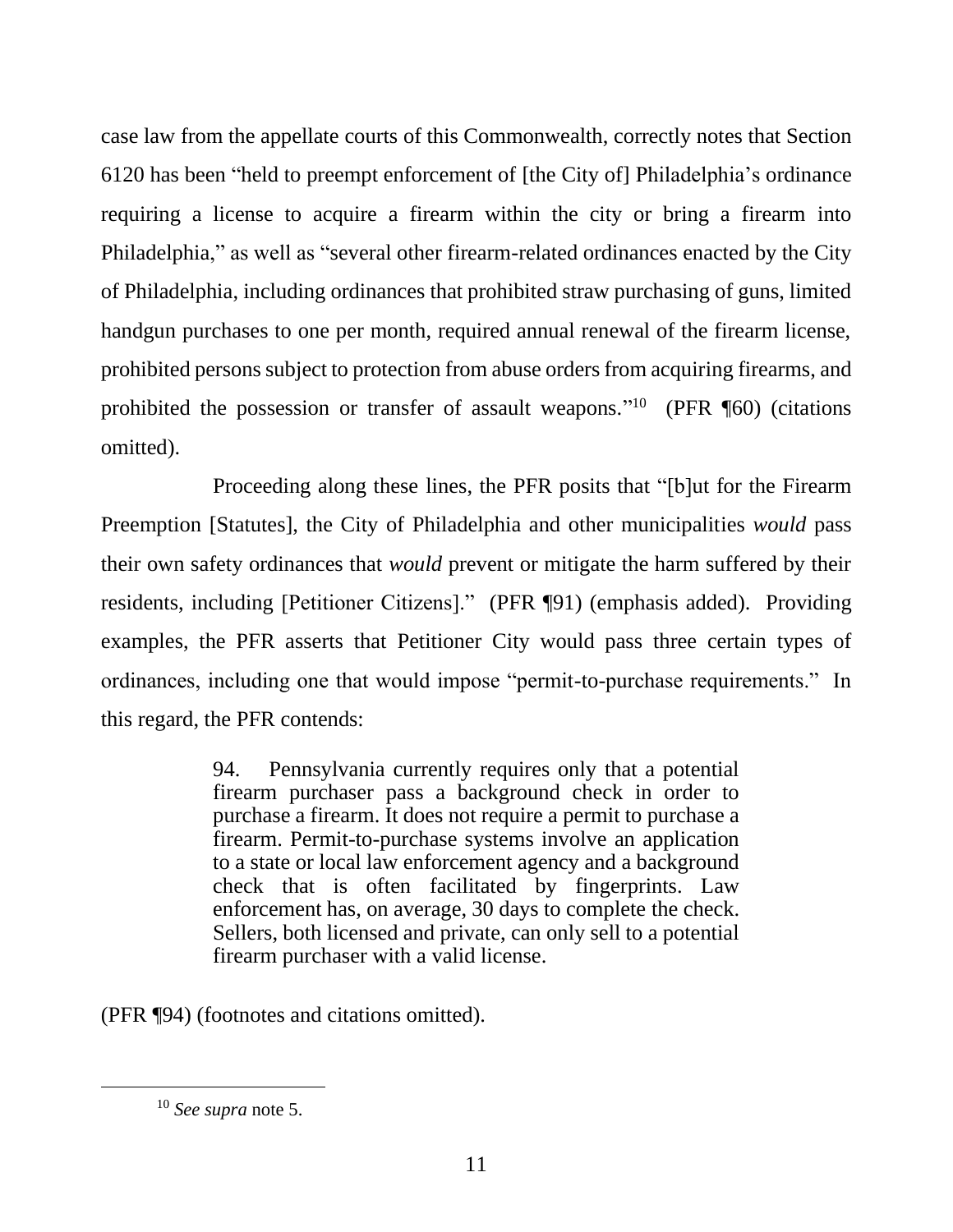The PFR also states that Petitioner City would enact an ordinance imposing "one-gun-per-month limits." The PFR claims that

> 106. Pennsylvania does not currently limit the number of firearms an individual may purchase within a certain time period.

> 107. States that implement a waiting period between purchases of handguns have experienced dramatic reductions of gun violence, the prevalence of straw purchases, and gun trafficking.

. . . .

112. Allowing Philadelphia and other municipalities to pass one-gun-per-month laws within their boundaries *would* save lives . . . .

113. If not for [] Respondents' actions in passing and perpetually voting to keep the Firearm Preemption [Statutes] in place, Philadelphia and other municipalities would have the ability to pass local one-gun-per-month ordinances.

(PFR ¶¶106-07, 112-13) (emphasis added).

Finally, the PFR maintains that Petitioner City would enact an ordinance that would permit "extreme risk protection orders" (ERPO), contending that "Pennsylvania does not have any procedures for disarming firearm owners who pose an extreme risk of physical harm to themselves or others." (PFR ¶116.) The PFR further avers that

> 117. Implementing procedures for an [ERPO] would allow law enforcement to proactively prevent gun[-]related tragedies before they occur. An ERPO allows families, household members, or law enforcement officers to petition a court directly for an ERPO which temporarily restricts a person's access to guns.

(PFR ¶117.)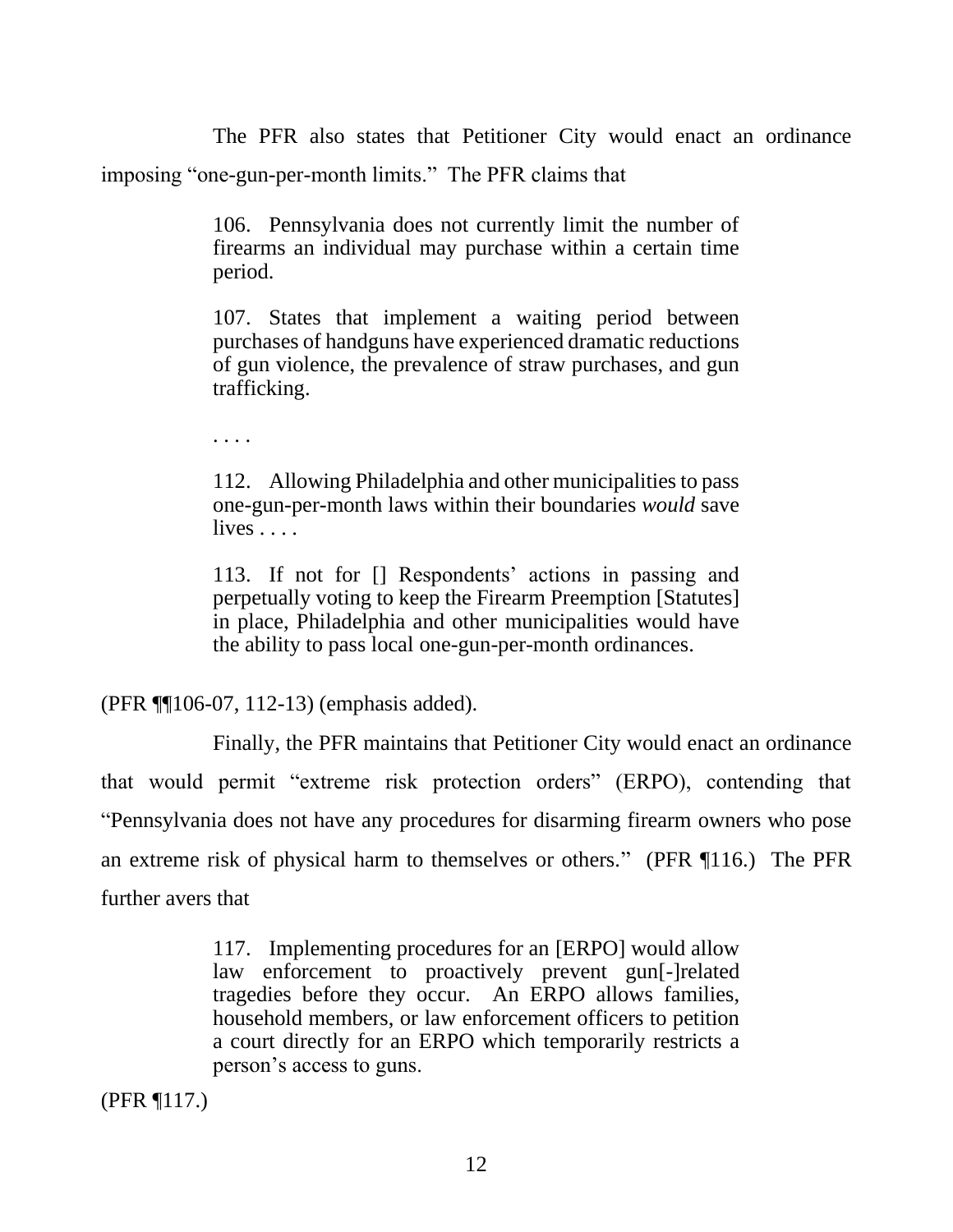Ultimately, the PFR maintains that "[b]y preventing the passage of regulations like permit-to-purchase requirements, one-gun-per-month limits, and ERPO ordinances, Respondents have increased the risks of gun violence in Petitioners' communities." (PFR ¶126.) The PFR states that "[c]rime-gun-trace data collected by the Pennsylvania Attorney General's office demonstrate[s] that these kinds of regulations would reduce the risk of gun violence if enacted at the local level," because "[t]he majority of guns used in crimes in [the City of] Philadelphia (and in Pennsylvania more broadly) are from dealers in Pennsylvania, with a plurality of guns used in crimes in [the City of] Philadelphia coming from dealers within [the] City limits"; thus, the PFR asserts that the Firearm Preemption Statutes "prevent [the City of] Philadelphia from addressing significant sources of guns used in crimes." (PFR ¶127.) Further, the PFR contends that, due to the Firearm Preemption Statutes, Petitioner Citizens "and their loved ones are more likely to suffer death or serious bodily injury from gun violence," and "[the City of] Philadelphia's residents in vulnerable Black and Hispanic communities are more likely to suffer death or serious bodily injury from gun violence." (PFR ¶¶128-29.) The PFR reiterates that "[t]he greatest increases in the risks of gun violence as a result of the Firearm Preemption [Statutes] are in Black and Hispanic low-income urban communities like those in areas of [the City of] Philadelphia." (PFR ¶130.)

Based on these allegations, the PFR asserts three causes of action. In count I, the PFR advances a claim under the state-created danger doctrine. In this vein, the PFR contends that "Respondents have affirmatively used their authority in a way that renders Petitioners more vulnerable to gun violence than had Respondents not acted at all" and "acted with a degree of culpability that shocks the conscience and with deliberate indifference and/or recklessness." (PFR ¶¶133-34.) In addition, the PFR

13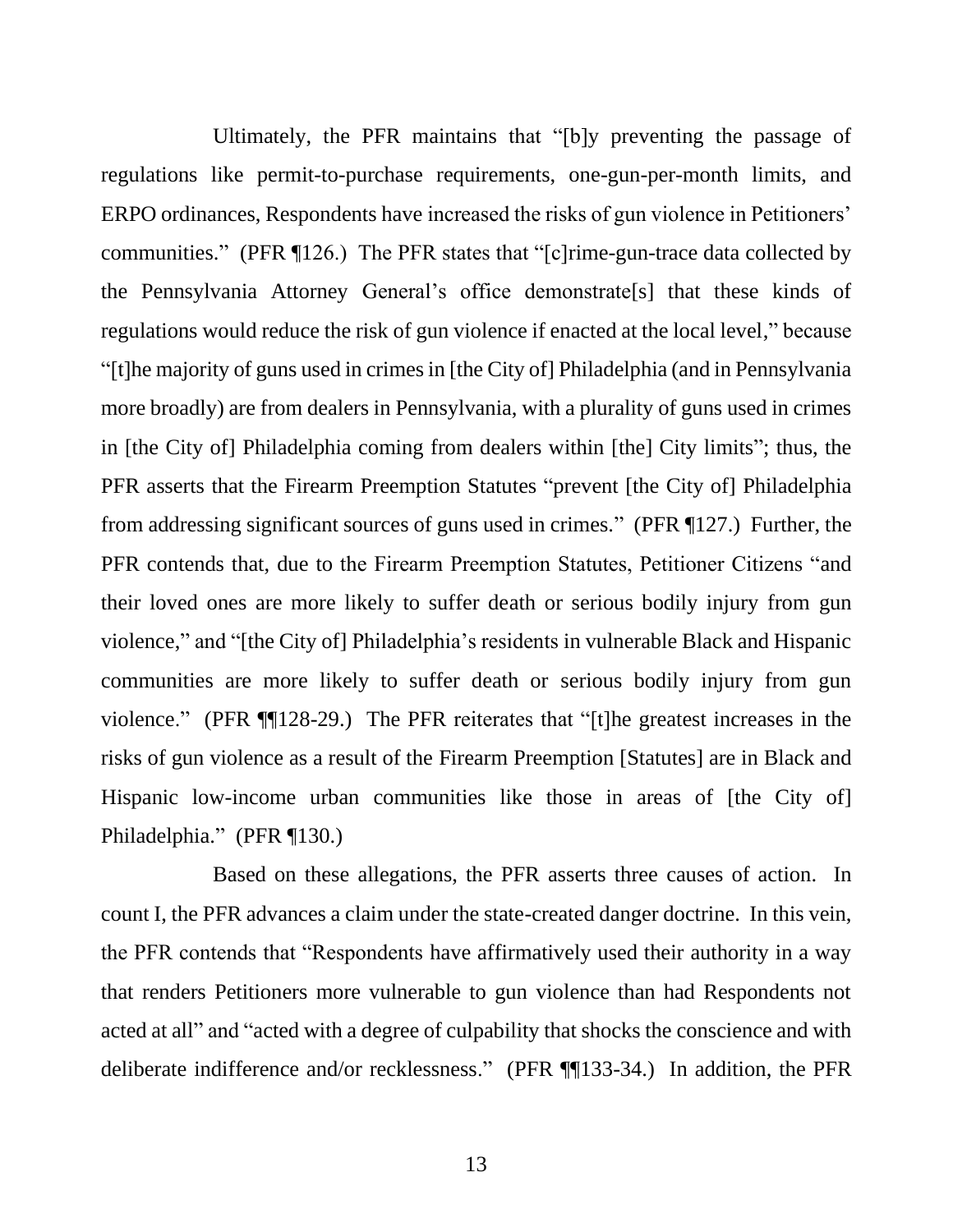states that "Petitioners are foreseeable victims of Respondents' acts and/or [are] members of a discrete class of persons subjected to the potential harm brought about by Respondents' actions" and, further, "have suffered harm that is the foreseeable and a fairly direct result of Respondents' actions." (PFR ¶¶135-36.)

In count II, the PFR sets forth a substantive due process claim, asserting that "[t]he Firearm Preemption [Statutes] violate [a]rticle I, [s]ection 1 [of the Pennsylvania Constitution<sup>11</sup>, as they do not bear a real and substantial relation to a legitimate government purpose." (PFR ¶142.)

In count III, which is denoted as a claim for "interference with delegation," the PFR states that "[t]he Commonwealth has the obligation to maintain order and to preserve the safety and welfare of all citizens" and "has delegated portions of that obligation to its political subdivisions," and "[t]his delegation imposes on local health authorities, including [Petitioner City's] health department, the responsibility for the ills of gun violence." (PFR ¶¶145-46.) The PFR avers that "[i]t is the responsibility of the Commonwealth to provide [the City of] Philadelphia and other municipalities with reasonable powers with which to discharge their delegated responsibilities, including the delegated responsibility to address gun violence," and "[t]he General Assembly's enactment of the Firearm Preemption [Statutes] [has] deprive[d] [the City of] Philadelphia of the ability to fulfill its delegated duty to address gun violence." (PFR ¶¶149-50.) Moreover, the PFR alleges that "the General Assembly's enactment and continuation of the Firearm Preemption [Statutes], combined with the General Assembly's failure to enact adequate statewide firearm regulations, violates the Commonwealth's obligation to maintain order and to preserve the safety and welfare of all citizens," reasoning that "[t]he General Assembly cannot enforce the Firearm

<sup>11</sup> Pa. Const. art. I, §1.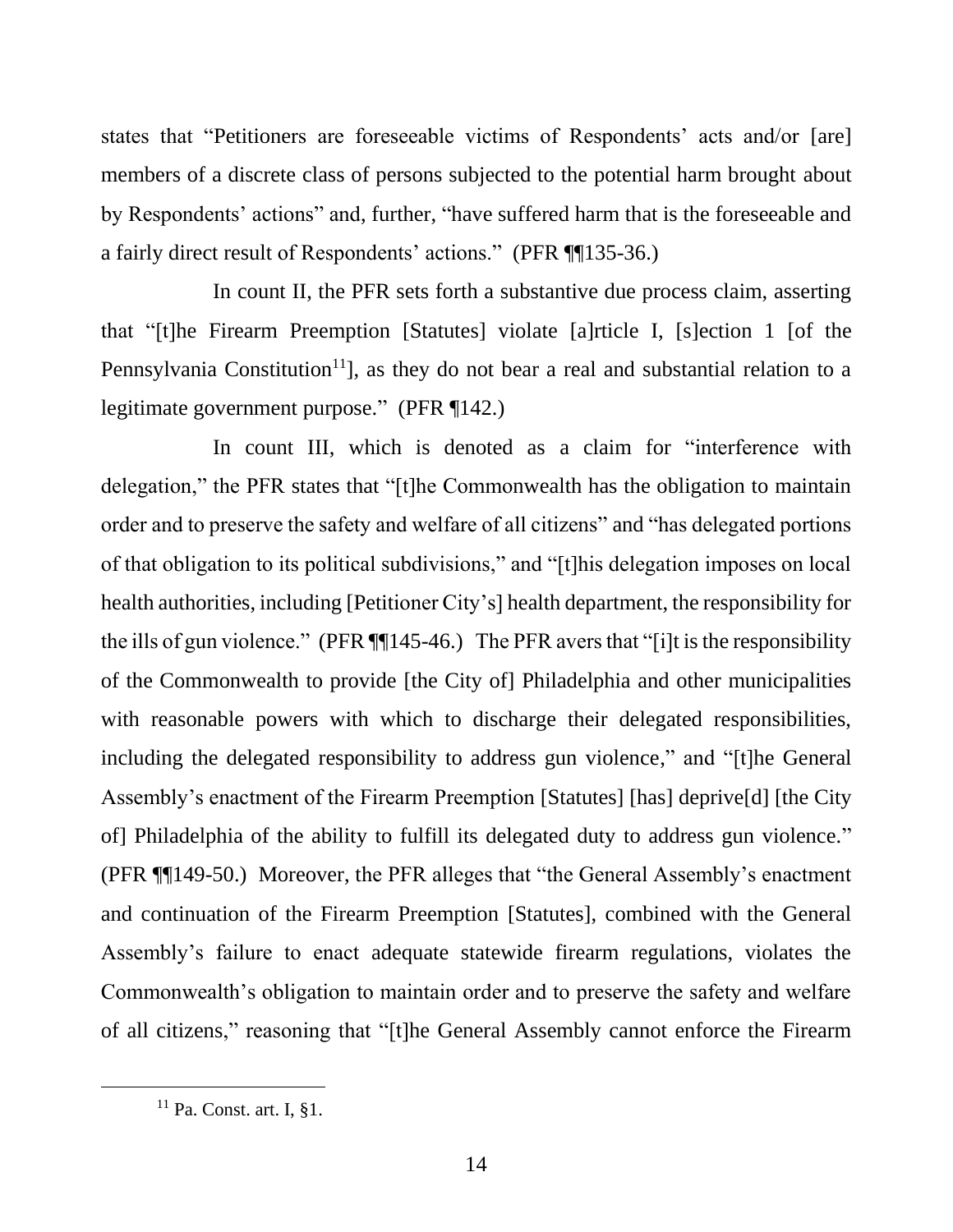Preemption [Statutes] against [the City of] Philadelphia while delegating [it] the responsibility to address gun violence." (PFR ¶151.)

For relief, Petitioners seek "a declaration that Respondents' actions violate [a]rticle I, [s]ection I of the Pennsylvania Constitution and a permanent injunction preventing further enforcement of the Firearm Preemption [Statutes]." (PFR ¶¶138, 144.) Petitioner City also asks for a declaration stating "that by depriving [it] of the ability to fulfill its delegated duties to address gun violence," "Respondents have violated the Commonwealth's obligation to maintain order and to preserve the safety and welfare of all citizens" and request "a permanent injunction preventing further enforcement of the Firearm Preemption [Statutes]." (PFR ¶152.) Finally, Petitioners apply for a declaration that "Respondents have violated [a]rticle I, [s]ection 1 of the Pennsylvania Constitution" by "prohibiting the City of Philadelphia from enacting firearm regulations[,] such as permit-to-purchase ordinances, one-gun-per-month limits, and extreme risk protection laws." (PFR ¶153.)

#### **II. Discussion**

As noted above, Respondents have filed preliminary objections to the PFR, one of which is that all three counts in the PFR have failed to state a valid cause of action as a matter of law, which is known in Pennsylvania as a "demurrer." At this point in time, it is well settled that, "[i]n ruling on preliminary objections in the nature of a demurrer, the Court must accept as true all well-pleaded material facts and all inferences reasonably deducible therefrom. However, the Court is not required to accept as true legal conclusions, unwarranted factual inferences, argumentative allegations, or expressions of opinion." *Shore v. Pennsylvania Department of Corrections*, 168 A.3d 374, 378-79 (Pa. Cmwlth. 2017) (internal citations omitted). For preliminary objections in the nature of a demurrer to be sustained, "it must appear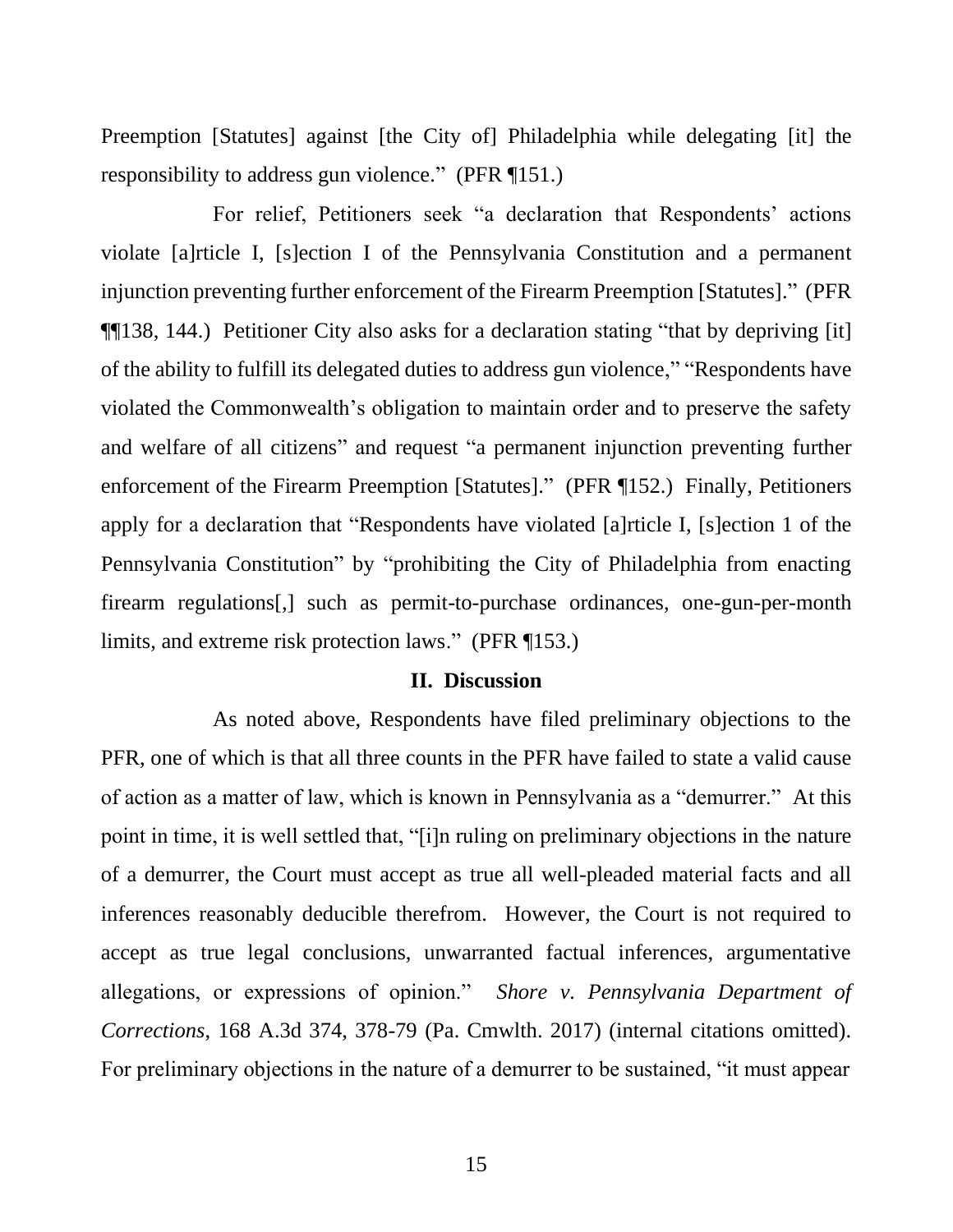with certainty that the law will permit no recovery, and any doubt must be resolved in favor of the non-moving party." *Gregory v. Pennsylvania State Police*, 160 A.3d 274, 276 (Pa. Cmwlth. 2017) (internal citations omitted).

#### **A. State-Created Danger Doctrine**

In their briefs, Respondents contend, among other things, that Petitioners failed to plead a viable claim under the state-created danger doctrine because the theory has never been used to nullify a state statute. Respondents further assert that, in failing to pass the legislation that Petitioners desire, Respondents did not engage in an affirmative act, which is required to invoke the protections of substantive due process under the state-created danger doctrine. Somewhat similarly, Respondents assert that Petitioners' claim fails because a state may not be held liable for risks that generally affect the public at large, and none of the Petitioners belong to a discrete and identifiable class of individuals who face a peculiar risk that is distinguishable from a risk that is posed to the general public.

In response, Petitioners contend that the state-created danger doctrine imposes a duty on Respondents to protect Pennsylvania citizens if Respondents' own actions create or enhance a danger toward the citizens, and this includes taking legislative action that increases the risk or opportunity for gun violence. Petitioners argue that the General Assembly was consciously aware that the Firearm Preemption Statutes would result (and have resulted) in an increase in gun deaths in the Cities of Philadelphia and Pittsburgh, namely in the low-income and/or high crime areas, and assert that Respondents acted affirmatively, in that they repeatedly amended Section 6120 of the UFA to make it more expansive in its preemptive reach. In Petitioners' view, the Petitioner Citizens constitute a defined class of individuals, for purposes of the state-created danger doctrine, because they are members of communities and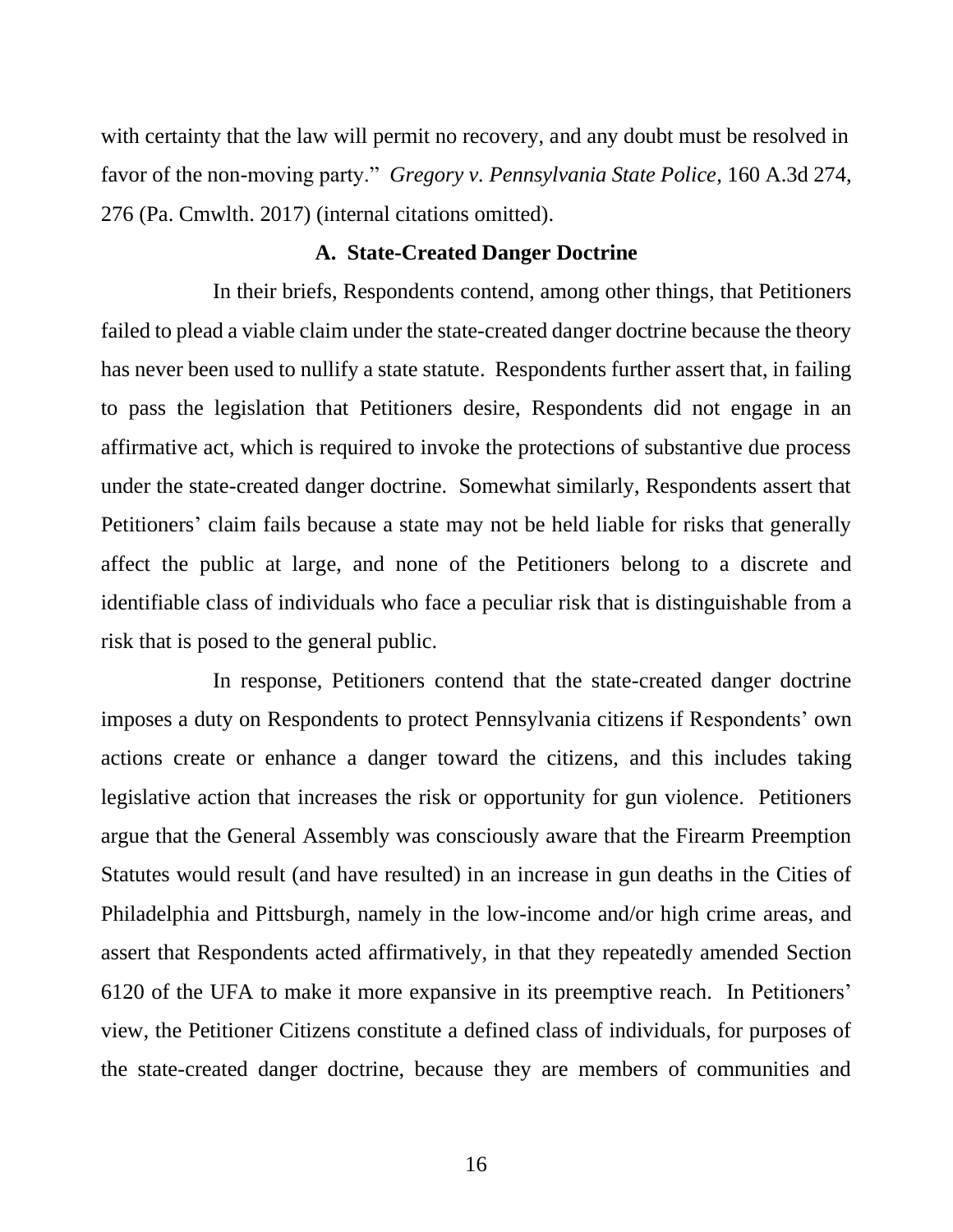ethnicities "that bear a tragically disproportionate share of the scourge of gun violence." (Pet'rs' Br. at 54-55.) Further, Petitioners contend that a statute cannot be immunized from the state-created danger doctrine because the doctrine originates from the due process clauses of the United States (U.S.) and Pennsylvania Constitutions. Petitioners maintain that all official legislative activity, like executive action, is bound by constitutional restraints and, thus, the Firearm Preemption Statutes are subject to review under the state-created danger doctrine.

In terms of the substantive component of the due process clause, whether it be per the Fourteenth Amendment of the U.S. Constitution, U.S. Const. amend. XIV, or article I, section 1 of the Pennsylvania Constitution, Pa. Const. art. I, §1, and its corollary sections, a legal theory has developed that is commonly known as the statecreated danger doctrine. *See Johnston v. Township of Plumcreek*, 859 A.2d 7, 12-13 & n.16 (Pa. Cmwlth. 2004). In *Johnston*, a panel of this Court entertained an appeal by landowners who challenged the constitutionality of a township's ordinances that required them to connect to the public water system. The landowners "asserted that as a result of the terrorist attacks on September 11, 2001, and the nation's war on terrorism, there [was] a real and present danger of terrorist attacks on public water systems" and "alleged that the [township's] [w]ater [a]uthority [was] not in a position to protect its customers . . . from having their water poisoned by chemical or biological contaminants." *Id.* at 9. The court of common pleas dismissed the claim on preliminary objections, and, on appeal, the landowners contended, among other arguments, that the court below "erred in failing to recognize the right of every individual to provide for his protection from life threatening incidents." *Id.* at 10 (internal quotation marks omitted). Construing the landowners' claim to be "one that fell under the 'statecreated' danger theory," this Court concluded that the landowners' cause of action was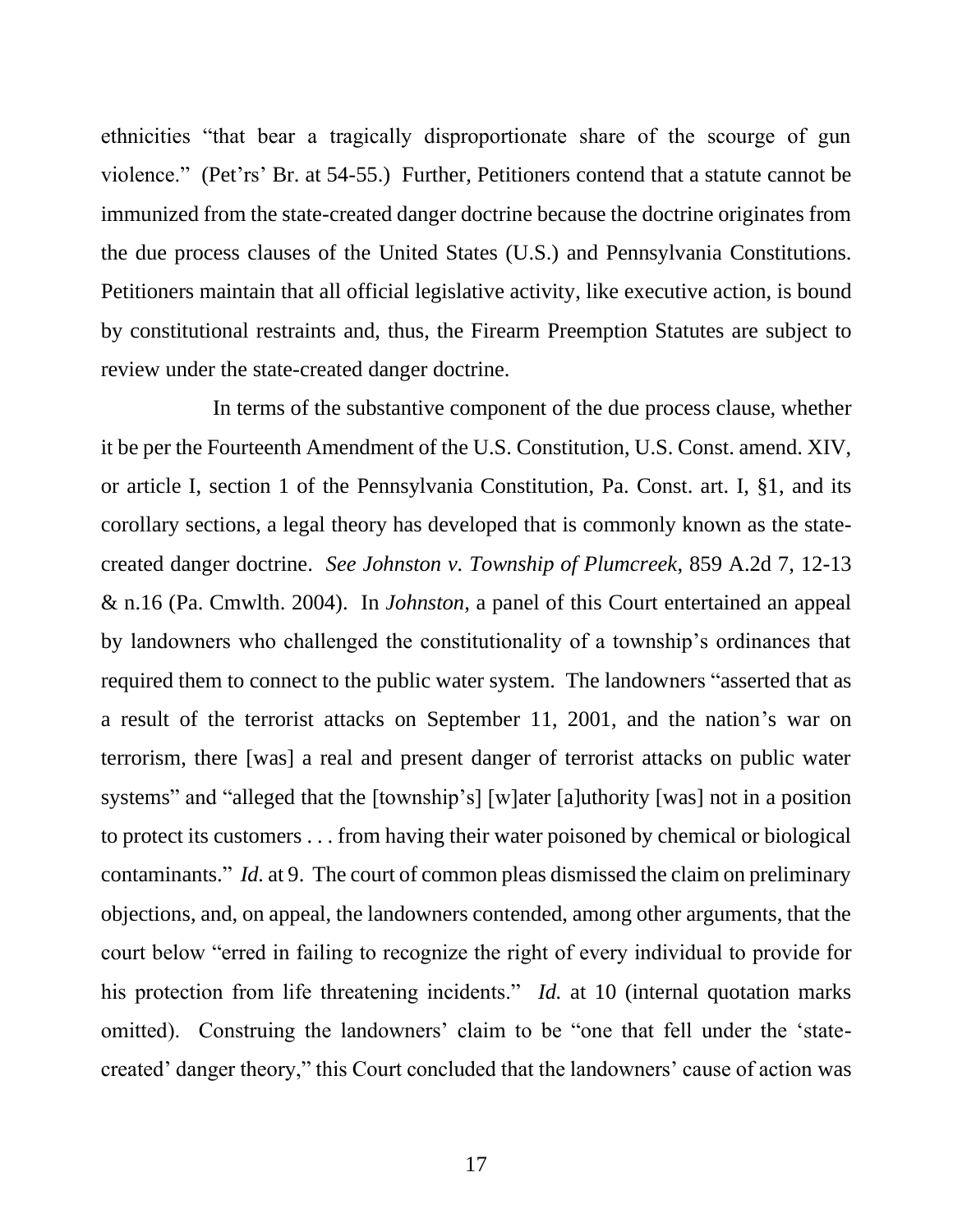meritless. *Id.* at 13. In so deciding, we researched the area of law governing the statecreated danger doctrine and, upon our review, stated: "[A]s far as can be determined, the 'state-created danger' body of jurisprudence has never been used to nullify a statute or ordinance." *Id.* Although this Court eventually addressed the landowners' claim in the alternative, based on the assumption that the state-created danger doctrine could render a statute unconstitutional, we inevitably upheld the decision of the court of common pleas with the following clear statement: "Most importantly, the state-created danger theory is a construct by which damages are awarded for constitutional torts. It is not used to nullify statutory law, and we will not do so here." *Id.* at 14.

Notably, in their brief, Petitioners have failed to cite a case in a jurisdiction within the United States that refutes the proposition of law and holding enunciated in our decision in *Johnston*. Based upon our own independent research, we have been unable to unearth such a case. Following *Johnston* as binding precedent, this Court, therefore, could summarily dispose of Petitioners' state-created danger claim on the valid and independent ground that the legal theory cannot be utilized as the means by which to declare the Firearm Preemption Statutes unconstitutional.<sup>12</sup> While we preserve this reasoning as a legal basis for our conclusion in the event of a further appeal, this Court will nonetheless proceed to address Petitioners' claim on alternative grounds.

 The United States Supreme Court has emphasized that the Due Process Clause does not guarantee minimum levels of safety or security, *see Collins v. City of Harker Heights*, 503 U.S. 115, 126-27 (1992), and it is generally settled that there is no constitutional duty on the part of the state to protect members of the public at large

<sup>12</sup> *See Commonwealth v. Markman*, 916 A.2d 586, 606 (Pa. 2007) ("Where a decision rests on two or more grounds equally valid, none may be relegated to the inferior status of *obiter dictum*.") (internal citation omitted).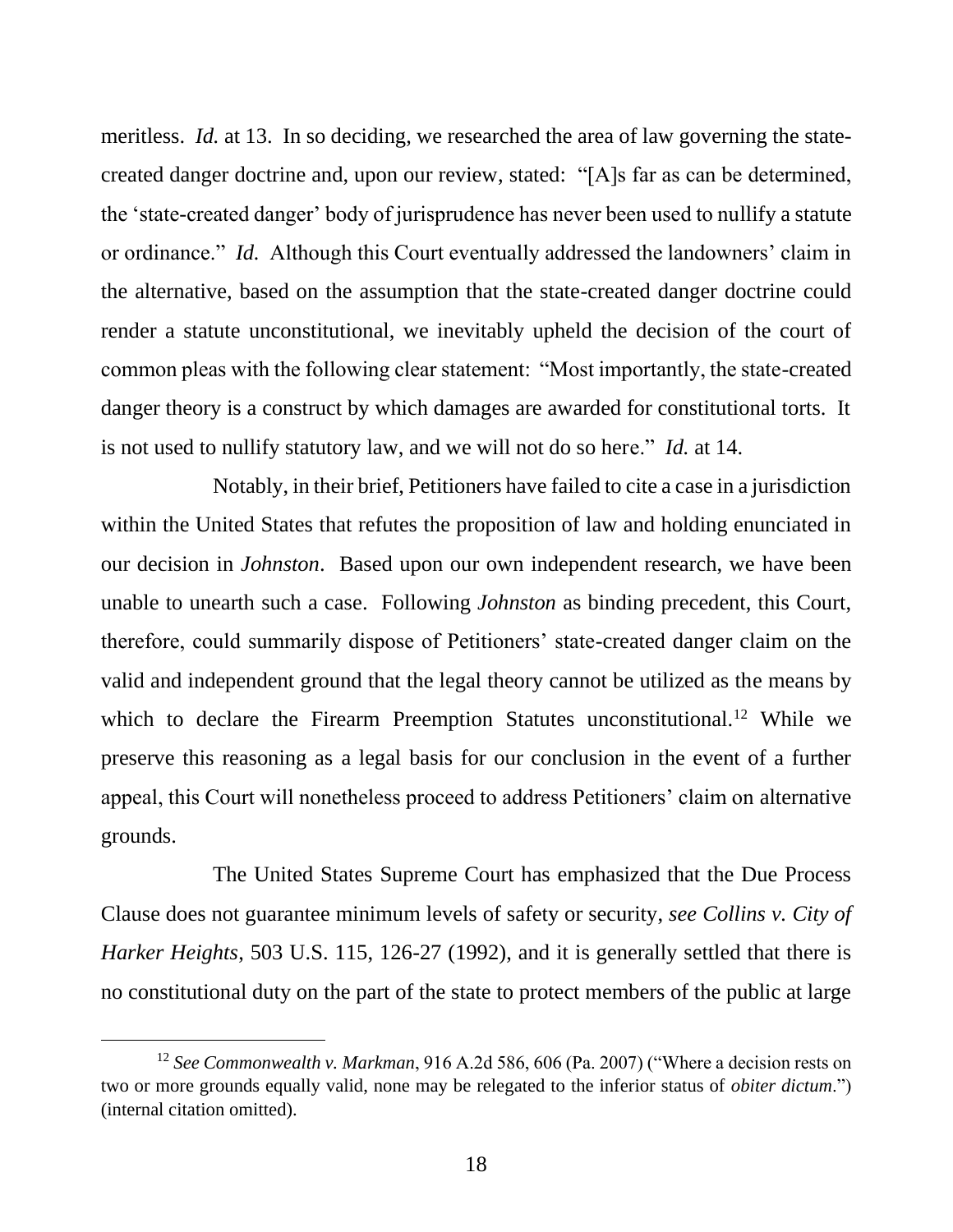from crime, *see Martinez v. California*, 444 U.S. 277, 284-85 (1980). Indeed, "[t]he Constitution is a charter of negative liberties; it tells the state to let people alone; it does not require the federal government or the state to provide services, even so elementary a service as maintaining law and order." *Bowers v. DeVito*, 686 F.2d 616, 618 (7th Cir. 1982).

In *DeShaney v. Winnebago County Department of Social Services*, 489 U.S. 189 (1989), the United States Supreme Court held that the Due Process Clause of the Fourteenth Amendment does not impose on the state an affirmative duty to protect individuals against private acts of violence. *Id.* at 197. "The [D]ue [P]rocess [C]lause generally confers no affirmative right to governmental aid, even where such aid may be necessary to secure life, liberty, or property interests . . . . Mere indifference or inaction in the face of private violence cannot support a substantive due process claim." *Wilson-Trattner v. Campbell*, 863 F.3d 589, 593 & 596 (7th Cir. 2017) (internal citations and quotation marks omitted). Similarly, a "passive failure to stop private violence" will not suffice to establish a state-created danger, *Pena v. DePrisco*, 432 F.3d 98, 110 (2d Cir. 2005), and "[i]t is not enough to allege that a government actor failed to protect an individual from a known danger of bodily harm," *Lombardi v. Whitman*, 485 F.3d 73, 79 (2d Cir. 2007).

Nonetheless, our Supreme Court and the United States Court of Appeals for the Third Circuit, as well as other federal circuit courts of appeals, recognize a caveat called the "state-created danger" doctrine. *See R.W. v. Manzek*, 888 A.2d 740, 743 (Pa. 2005); *Kneipp v. Tedder*, 95 F.3d 1199, 1211 (3d Cir. 1996). That exception provides that "the Due Process Clause can impose an affirmative duty to protect if the state's own actions create the very danger that causes the plaintiff's injury." *Morrow v. Balaski*, 719 F.3d 160, 167 (3d Cir. 2013).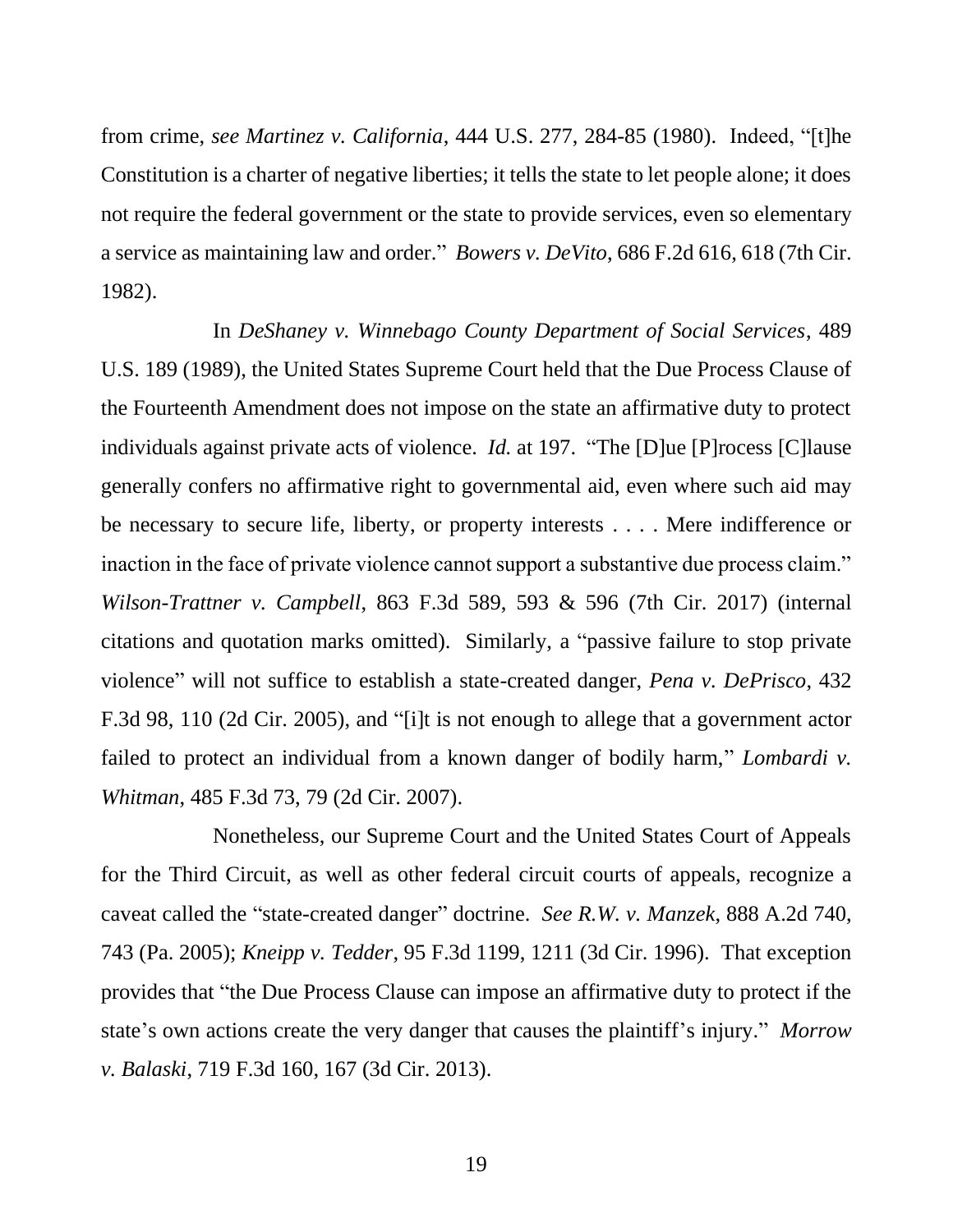To prevail on a substantive due process claim under the state-created danger doctrine, a petitioner must prove each of the following elements: (1) the harm ultimately caused was foreseeable and fairly direct; (2) a state actor acted with a degree of culpability that shocks the conscience; (3) a relationship between the state and the petitioner existed such that the petitioner was a foreseeable victim of the respondents' acts, or a member of a discrete class of persons subjected to the potential harm brought about by the state's actions, as opposed to a member of the public in general; and (4) a state actor affirmatively used his or her authority in a way that created a danger to the citizen or that had rendered the citizen more vulnerable to danger than had the state not acted at all. *Henry v. City of Erie*, 728 F.3d 275, 281-82 (3d Cir. 2013) (citing *Morrow*, 719 F.3d at 177).

Undoubtedly, "many state activities have the potential to increase an individual's risk of harm" by private actors, *Kallstrom v. City of Columbus*, 136 F.3d 1055, 1066 (6th Cir. 1998), and, in one way or another, "[a]ll government activities involve some risk; for example, motorists are killed each year on state highways." *Johnston*, 859 A.2d at 13. Consequently, "[i]t cannot be that the state . . . 'creates a danger' every time it does anything that makes injury at the hands of a third party more likely. If so, the state would be liable for every crime committed by the prisoners it released." *Doe v. Rosa*, 795 F.3d 429, 439 (4th Cir. 2015). As the Third Circuit put it: "If a municipality, state[,] or other public body is to be liable under the Constitution for harm caused by private parties to persons not in [state] custody, the liability would be unlimited. There is no legal doctrine that supports imposition of such liability." *Bennett ex rel. Irvine v. City of Philadelphia*, 499 F.3d 281, 289-90 (3d Cir. 2007); *see also Rivera v. Rhode Island*, 402 F.3d 27, 37 (1st Cir. 2005) ("[M]erely rendering a person more vulnerable to risk does not create a constitutional duty to protect.").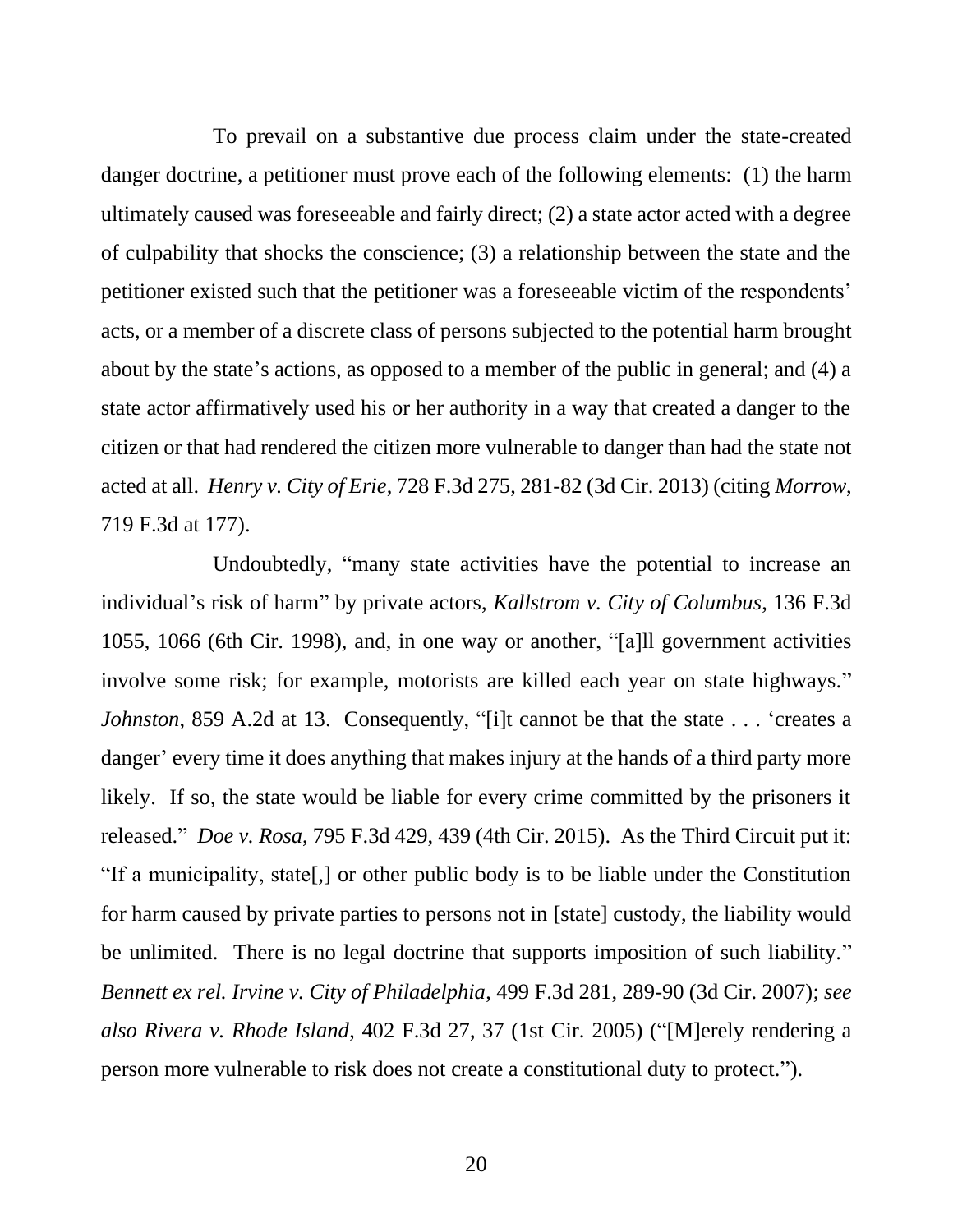By its very nature, the legal concept of foreseeability is designed to curtail the state-created danger doctrine from an unfathomable reach. The third element of the state-created danger doctrine—the "foreseeable victim" element—is closely related to the first element, which requires that the alleged danger, here, gun violence, be foreseeable in terms of legal causation. In particular, the third element asks whether there is a sufficiently close relationship between the state and the petitioner to make the petitioner a "foreseeable victim of the [respondents'] acts in a tort sense," either "individually or as a member of a distinct class." *Hopkins v. Yesser*, 412 F. Supp. 3d 517, 523 (E.D. Pa. 2019). The relationship may exist when the respondents have knowledge that either "(1) a specific individual has been placed in harm's way" or (2) the petitioner "[is] part of an identifiable and discrete class of persons subject to the harm the state allegedly has created." *Morse v. Lower Merion School District*, 132 F.3d 902, 914 (3d Cir. 1997).

Summarizing the law of the Third Circuit, a federal district court for the Eastern District of Pennsylvania ably stated:

> The "primary focus" of the third element is foreseeability. But in the "discrete class" analysis, foreseeability by itself is not enough. In addition, the group must be limited enough to remain separate from the general public. This requirement prevents the state-created danger exception from swallowing the general rule that the state is not obligated to protect its citizens from random, violent acts of private parties.

. . . .

A class cannot be "discrete" and "limited" unless it is "identifiable." To be "identifiable," the class must have clearly defined outer boundaries or membership criteria. This requirement makes logical sense: foreseeability is the "primary focus" of the third element, but a class cannot be foreseeable if it is not clearly defined. And a class without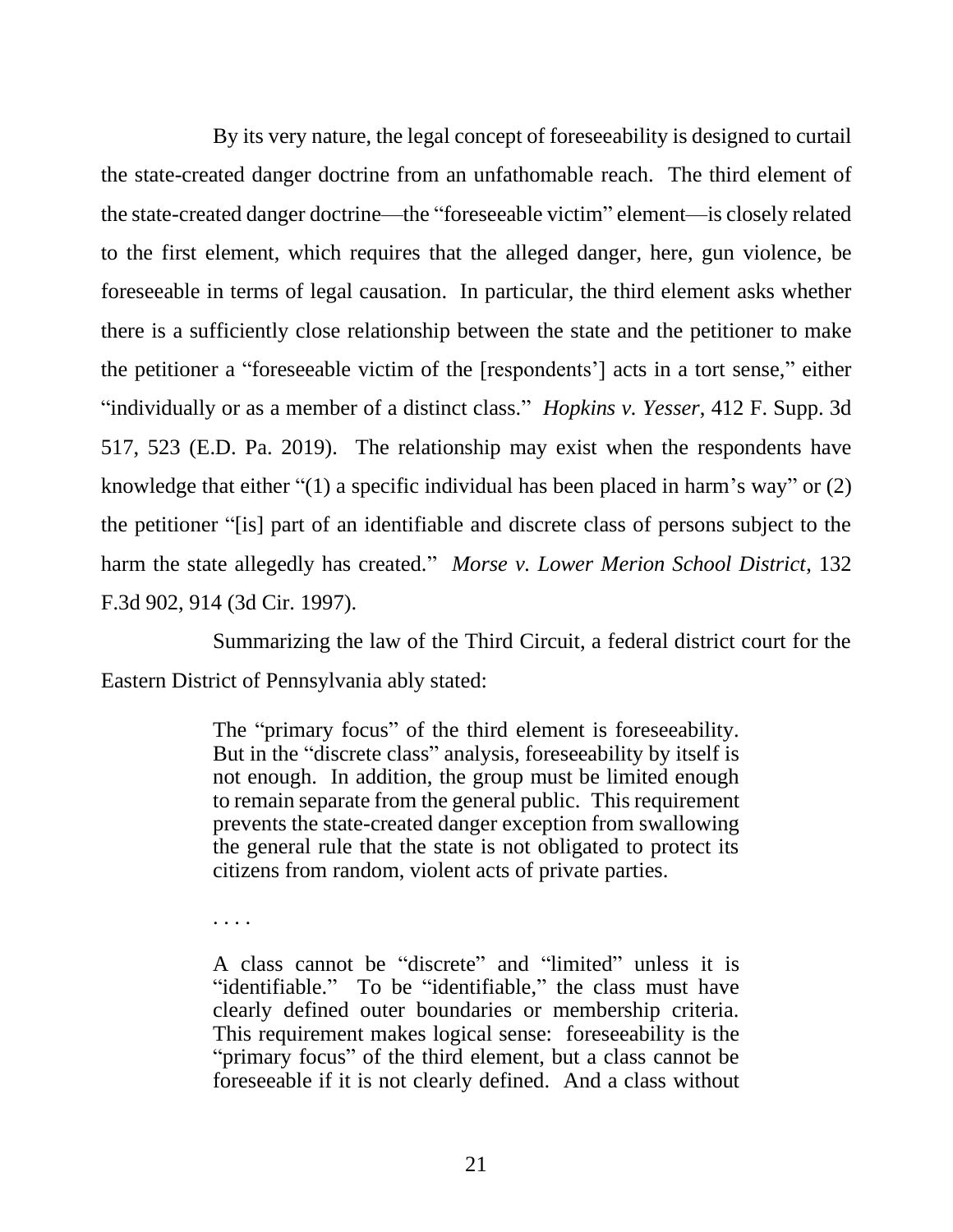clearly discernible limits raises an intolerable risk of bleeding into the "public at large."

. . . .

A "discrete class" must [also] face a "particular threat" separate from that shared by the general public.

*Hopkins*, 412 F. Supp. 3d at 523-28 (internal citations and some internal quotation marks omitted).

Importantly, "[w]here the state actor has allegedly created a danger towards the public generally, rather than an individual or group of individuals, holding a state actor liable for the injuries of foreseeable [petitioners] would expand the scope of the state-created danger theory beyond its useful and intended limits." *Morse*, 132 F.3d at 913 n.12. In the words of the United States Court of Appeals for the Sixth Circuit: "In the only cases where we have recognized a 'state[-]created danger,' the government could have specified whom it was putting at risk, nearly to the point of naming the possible victim or victims." *Jones v. Reynolds*, 438 F.3d 685, 696 (6th Cir. 2006). Further, the United States Court of Appeals for the Fifth Circuit has said: "We have consistently cautioned against finding liability under the state-created danger theory based upon an ineffective policy or practice in cases where the [petitioner's] injury is inflicted by a private actor." *Doe ex rel. Magee v. Covington County School District*, 675 F.3d 849, 866 (5th Cir. 2012) (*en banc*).

In *Mark v. Borough of Hatboro*, 51 F.3d 1137 (3d Cir. 1995), a member of a volunteer fire department, while acting as a private citizen, set fire to the plaintiff's auto repair business. The plaintiff alleged that the state actors' "failure to follow adequate policies to ensure that applicants to the fire department were screened sufficiently for tendencies towards arson caused the damage to his property." *Id.* at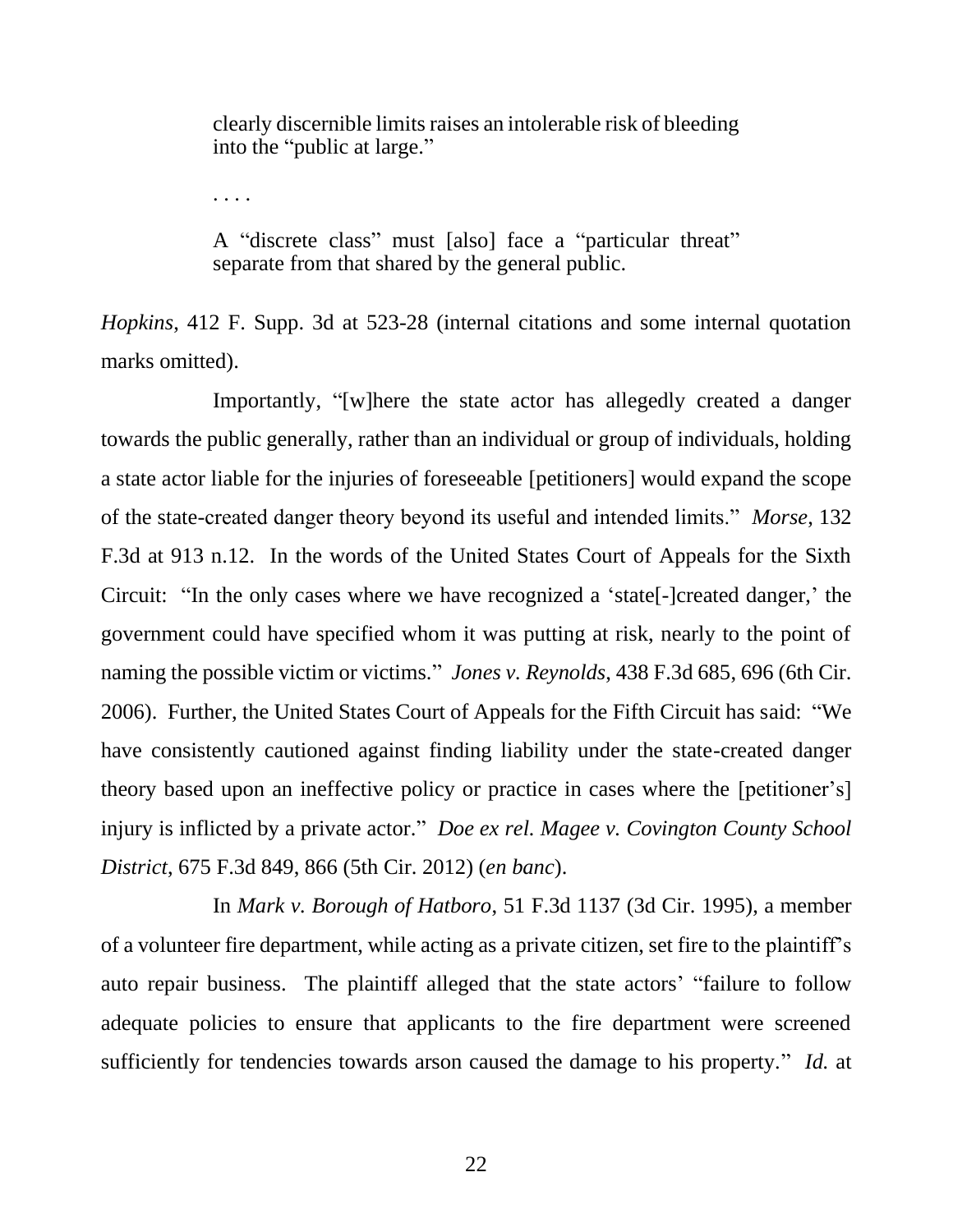### 1140. On appeal, the Third Circuit affirmed the grant of summary judgment in favor of

the defendants. In so determining, the court observed:

In *Wood v. Ostrander*, 879 F.2d 583 (9th Cir.1989), *cert. denied*, 498 U.S. 938 (1990), . . . a state trooper, after arresting the driver of a car and impounding the car, left the driver's female passenger stranded alone in a neighborhood with the highest aggravated crime rate in the county at 2:30 A.M. The plaintiff was raped. The court held that the plaintiff "has raised a genuine issue of fact tending to show that [the trooper] acted with deliberate indifference to [plaintiff's] interest in personal security under the [F]ourteenth [A]mendment." *Id.* at 588. In *Cornelius v. Town of Highland Lake*, 880 F.2d 348 (11th Cir. 1989), *cert. denied*, 494 U.S. 1066 (1990), . . . the state allowed a prisoner with a history of committing violent crimes to participate in a work release program where he had access to "axes, picks, machetes, knives and saws," and was supervised only by an unarmed civilian member of the community. The inmate abducted the town clerk at knife point and held her hostage for three days, during which time he threatened to abuse her sexually and physically and to kill her. *Id.* at 350. . . . [I]n *Cornelius,* the plaintiff introduced evidence that the defendants who employed her exercised a control over her work environment that arguably was sufficient to create a special, quasi-custodial relationship between them.

. . . .

The cases where the state-created danger theory was applied were based on discrete, grossly reckless acts committed by the state or state actors using their peculiar positions as state actors, leaving a discrete plaintiff vulnerable to foreseeable injury. In *Wood*, for example, the woman eventually was raped, and the court held that a jury could find that the officer, using his power as an officer, placed the plaintiff in a situation entailing a foreseeable risk of danger. Indeed, assuming the facts are true, it would be unfair to say that the state actor was not responsible for the rape.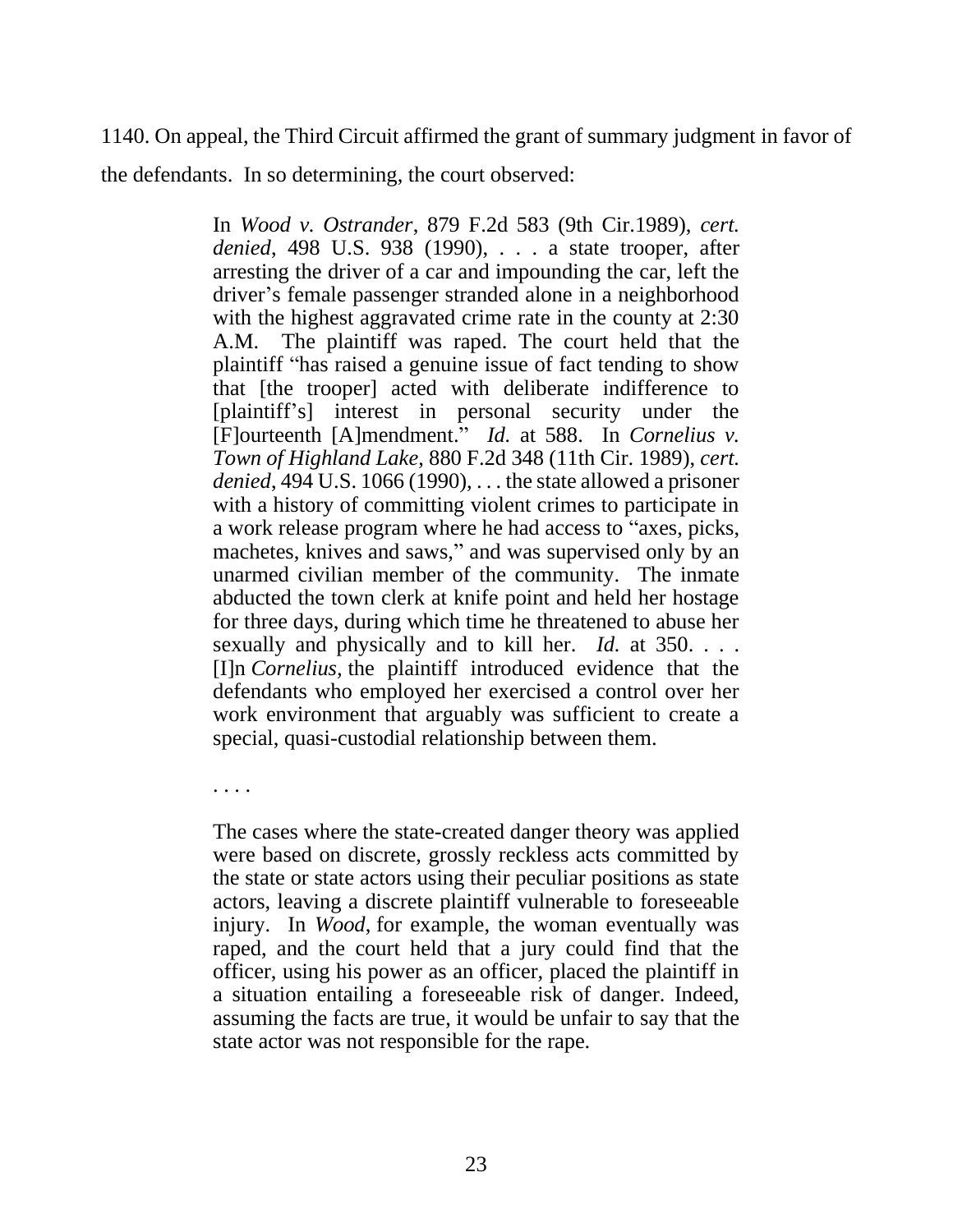But this case is not like those cases at all. When the alleged unlawful act is a policy directed at the public at large namely a failure to protect the public by failing adequately to screen applicants for membership in a volunteer fire company—the rationale behind the rule disappears—there can be no specific knowledge by the defendant of the particular plaintiff's condition, and there is no relationship between the defendant and the plaintiff. Therefore, we cannot say that an oppressive act of the defendants, made possible by virtue of the fact that they were acting in a public capacity, caused [the plaintiff's] injury.

*Mark*, 51 F.3d at 1152-53 (some internal citations omitted).

In *Rivera v. Houston Independent School District*, 349 F.3d 244 (5th Cir.

2003), the Fifth Circuit rejected a state-created danger claim against a school district after a student died as a result of gang-related violence. The court explained:

> [T]o hold [the school district] responsible for the ultimate ineffectiveness of [its policies designed to combat gang violence] would turn the Due Process Clause's limited duty of care and protection into a guarantee of shelter from private violence. This result would be inimical to the Supreme Court's conclusion [in *DeShaney*] that the Due Process Clause does not require the State to protect individuals from private violence.

349 F.3d at 250.

In *Ruiz v. McDonnell*, 299 F.3d 1173 (10th Cir. 2002), a mother enrolled her child in a state-licensed home daycare. The operator of the daycare literally abused the child to death. The mother brought suit against the state's human services department and its director, alleging that their act of licensing the provider, which failed to meet state requirements for licensure, violated her deceased son's right to substantive due process pursuant to the state-created danger doctrine. The United States Court of Appeals for the Tenth Circuit disagreed: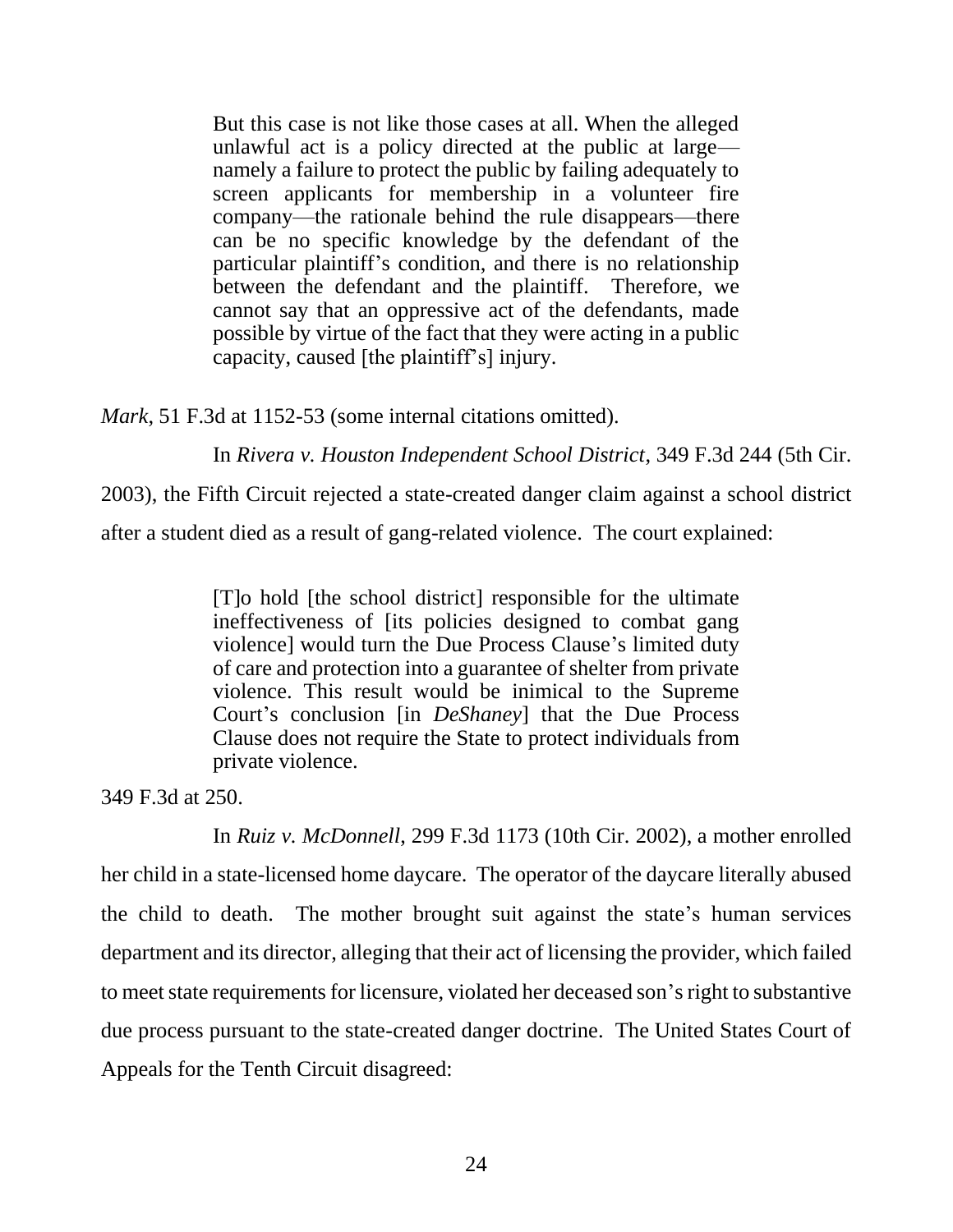[W]e do not view the mere licensure of [the daycare] as constituting the requisite affirmative conduct necessary to state a viable [] claim. Specifically, the improper licensure did not impose an immediate threat of harm. Rather, it presented a threat of an indefinite range and duration. Moreover, the licensure affected the public at large; it was not aimed at [the child] or [his mother] directly . . . . [T]he mere licensure of [the daycare] was not an act directed at [the child] which, in and of itself, placed [the child] in danger.

*Id.* at 1183. Stated succinctly, in *Ruiz*, the court held that "negligence in licensing was not a sufficiently affirmative act under the standard set by *DeShaney* because it did not pose an immediate threat of harm and was directed at the public in general." *Gray v. University of Colorado Hospital Authority*, 672 F.3d 909, 922 (10th Cir. 2012) (internal citation omitted).

In *Gray*, the Tenth Circuit drew upon *Ruiz* and other decisions and formulated the following proposition of law:

> [A] State's adoption of generally[]applicable policies and customs does not foist upon anyone an immediate threat of harm having a limited range and duration. The act of establishing such policies and customs itself does not put any particular individual at substantial risk of serious, immediate, and proximate harm. And because the act of establishing such policies and customs does not pose a direct threat to any one particular individual but affects a broader populace, we deem such act too remote to establish the necessary causal link between the danger to the victim and the resulting harm. In other words, the affirmative conduct required to support a danger creation claim should be directed at a discrete plaintiff.

*Gray*, 672 F.3d at 926 (internal citations and quotation marks omitted).

At bottom, the above recitation of the case law clearly establishes that a state cannot be found to have violated the state-created danger doctrine by enacting a statute and/or policy that is generally applicable, even if the statute and/or policy is arguably ineffective and fails to adequately protect the public from private acts of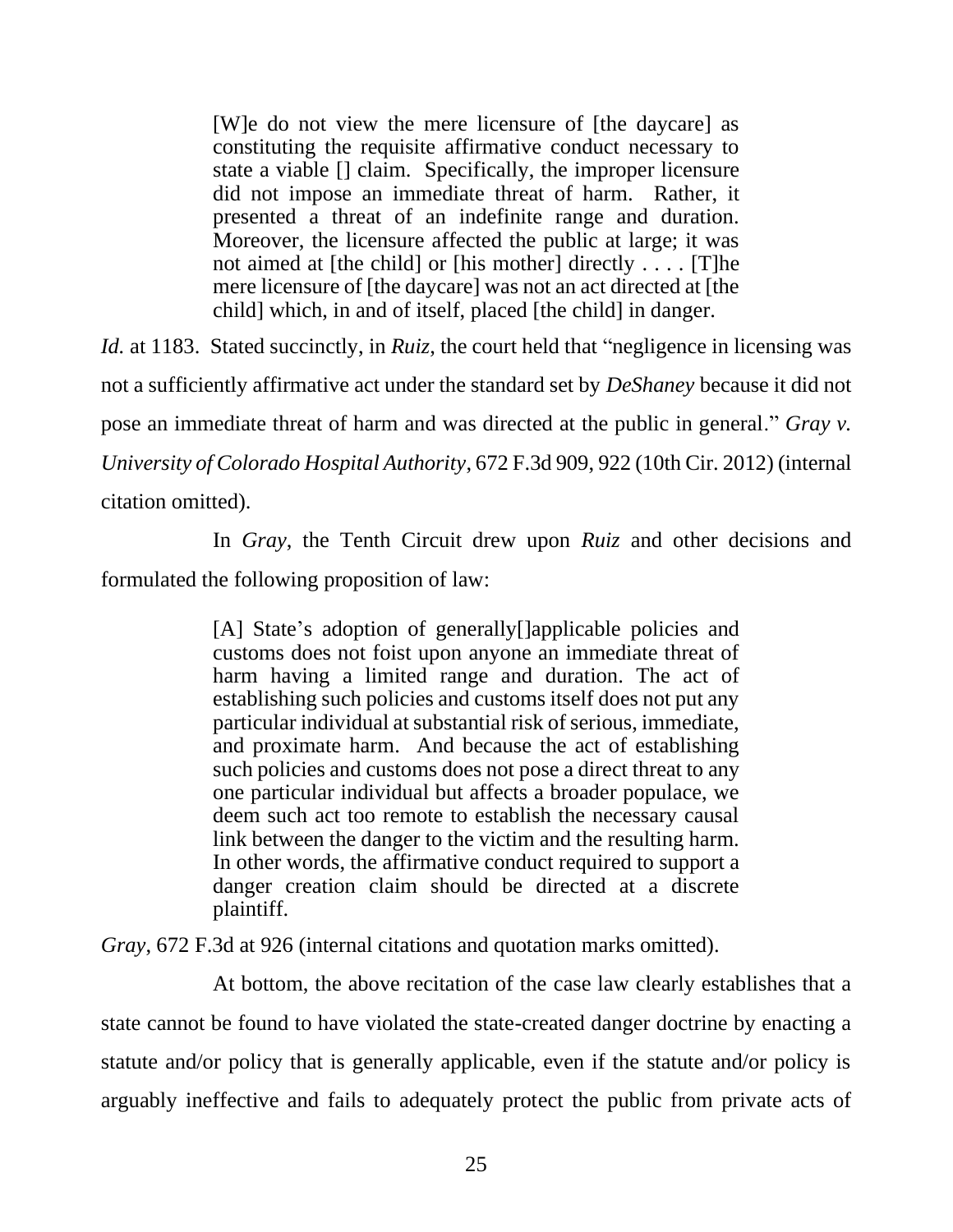violence. This is because such laws are inherently directed at the public in general and not at any specific individual or discrete class of individuals. Regardless of Petitioners' averments in the PFR, the UFA is a relatively comprehensive regulatory regime, containing protective measures designed to combat gun violence. Further, Section 6120(a) is equally applicable across and throughout this Commonwealth, applying to each and every county or municipality; thus, it is directed at the public at large and not toward any of the Petitioners in particular.

By way of background, the UFA lists numerous offenses, mostly felonious, drug-related, or violent in nature, and prohibits individuals who have been convicted of any one of these offenses from possessing a firearm. *See* 18 Pa.C.S. §6105. Generally, the UFA requires an individual to obtain a license to carry a firearm in a vehicle or concealed on or about his person or in public, and imposes restrictions on the sale or transfer of firearms, including a 48-hour waiting period and a criminal history and mental health background check. *See* 18 Pa.C.S. §§6106, 6109, and 6111. The UFA also contains licensing requirements for retailers and dealers of firearms, and outlaws the sale, transfer, or possession of certain bullets, including armor-piercing ammunition. *See* 18 Pa.C.S. §§6112-13.While carrying a "firearm" is presumptively lawful under the UFA, Section 908 of the Crimes Code makes it a criminal offense to use, possess, or sell an "offensive weapon"; pursuant to this statutory provision, most items that are required to be registered under the National Firearms Act (NFA),<sup>13</sup> such as machine guns, suppressors, short barreled rifles, and shotguns, are prohibited as "offensive weapons" unless they are registered under the NFA. *See generally* 18 Pa.C.S. §908.

<sup>13</sup> 26 U.S.C. §§5801-5872.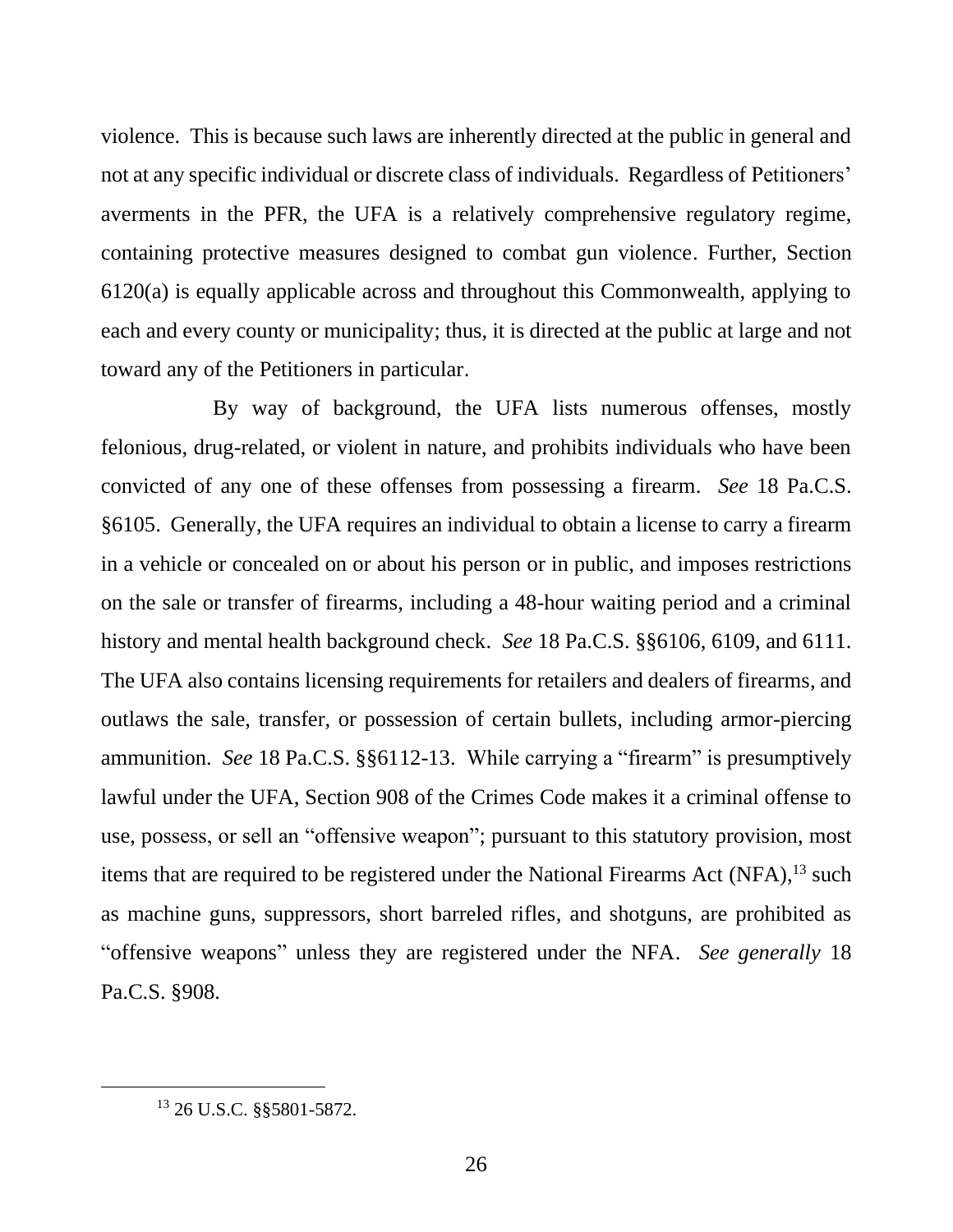It is in this overall light that the preemption provision of Section 6120 must be viewed, read, and understood. The UFA creates uniform procedures and requirements for the selling and licensing of firearms, and designates which firearms, ammunition, and ammunition components will be or will not be lawful at the state level. In its command that "[n]o county, municipality or township may in any manner regulate the lawful ownership, possession, transfer or transportation of firearms, ammunition or ammunition components when carried or transported for purposes not prohibited by the laws of this Commonwealth," 18 Pa.C.S. §6120(a), Section 6120(a) is designed to guarantee consistency in firearm regulation from county to county, city to township, county to city, etc. In other words, in crafting Section 6120(a), it is readily apparent that it was the intention of our General Assembly to ensure that the citizens of the Commonwealth would not be subjected to varying and differing firearm regulations as they travel from town to town. Indeed, it would be difficult for a citizen to learn, memorize, or otherwise keep track of the firearm laws of every municipality in the Commonwealth. It would also be somewhat anomalous for a citizen to lawfully carry a concealed firearm on his/her side of the street, but to have that same firearm be deemed unlawful and/or improperly licensed when the citizen travels across the road and into another municipality to obtain groceries.

That said, Petitioners' claim under the state-created danger doctrine is a slippery one that is difficult to fully grasp and appreciate in the legal sense. To the extent Petitioners assert that the operational and functional structure of the UFA results in gun violence and that such violence constitutes a state-created danger, this assertion necessarily fails. Being a state statute that applies evenly to all of the municipalities in the Commonwealth, the UFA is targeted at the public in general. And, "[w]hen the alleged unlawful act is a policy directed at the public at large . . . the rationale behind

27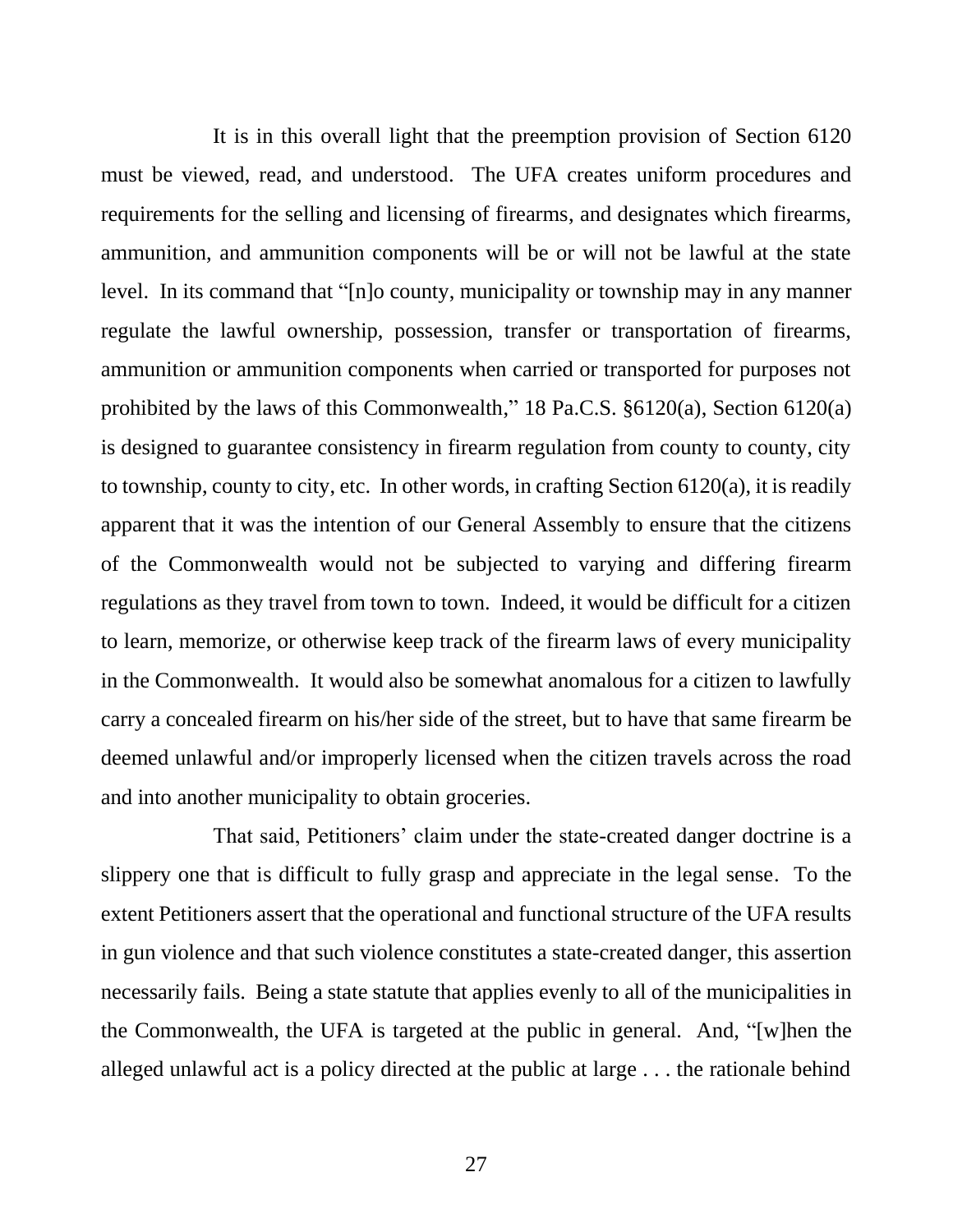the [state-created danger] rule disappears—there can be no specific knowledge by [Respondents] of the particular [Petitioners'] condition, and there is no relationship between [Respondents] and [Petitioners]." *Mark*, 51 F.3d at 1152-53. In somewhat different language, "[a] State's adoption of generally[]applicable policies [] does not foist upon anyone an immediate threat of harm having a limited range and duration," and "[t]he act of establishing such policies [by] itself does not put any particular individual at substantial risk of serious, immediate, and proximate harm." *Gray*, 672 F.3d at 926.

Here, although Petitioner Citizens allege that their loved ones are victims of gun violence, the UFA does not actively promote, much less mandate, citizens to inflict harm upon each other with firearms, and "the Due Process Clause does not require the State to protect individuals from private violence." *Rivera*, 349 F.3d at 250. Insofar as Petitioners contend that the UFA does not adequately protect the public because it has a tendency to allow individuals with dangerous propensities to obtain a firearm and/or a firearm license, "improper licensure [does] not impose an immediate threat of harm" and, instead, "present[s] a threat of an indefinite range and duration." *Ruiz*, 299 F.3d at 1183. Indeed, by its nature, "negligence in licensing [is] directed at the public in general," *Gray*, 672 F.3d at 922, and it is "not aimed at [Petitioners] directly." *Ruiz*, 299 F.3d at 1183.

Moreover, inasmuch as Petitioners' averments could be construed as basing their claim on the proposition that Petitioner City, and other municipalities, would be able to enact better, more effective laws in the area of gun regulation, this claim also lacks merit. In the PFR, Petitioners specifically allege that, "[b]ut for the Firearm Preemption [Statutes], the City of Philadelphia and other municipalities *would* pass their own safety ordinances that *would* prevent or mitigate the harm suffered by

28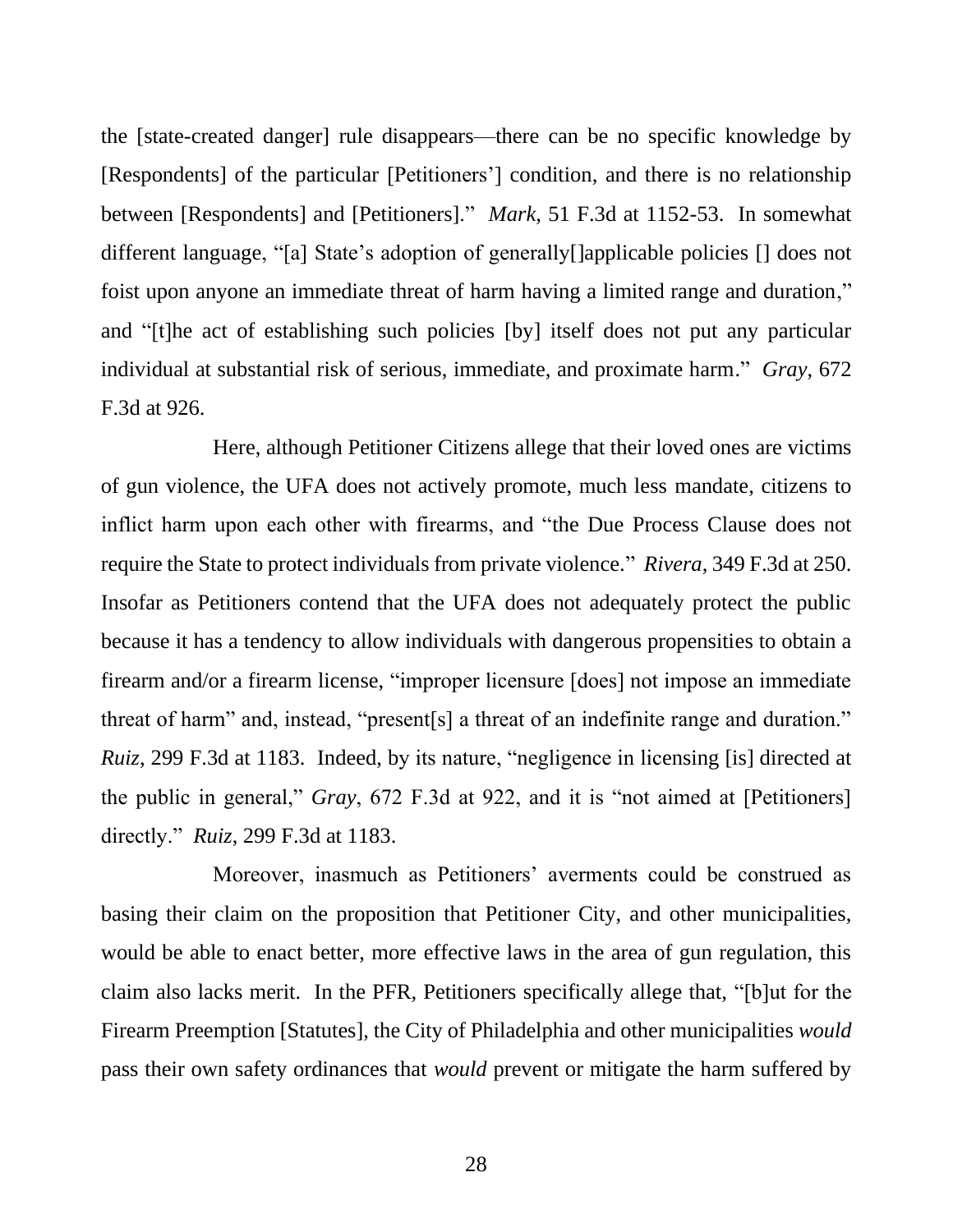their residents, including [Petitioner Citizens]," (PFR ¶91) (emphasis added), namely laws providing for "permit-to-purchase requirements," "one-gun-per-month limits," and "ERPOs." In so averring, Petitioners cite statistical data to support the implementation of their proposed ordinances, assuming that, in contrast to the UFA, these ordinances "*would* . . . protect the lives of their residents." (PFR ¶¶101, 112, 122.) Notably, to support the alleged inadequacy of the UFA, Petitioners depend heavily on remarks made by members of the General Assembly during floor debate—statements that opposed the preemptive reach of Section 6120(a).

But, on an individual and collective scale, all of Petitioners' averments amount to challenges to the democratic nature of the legislative process itself. Notably, Petitioners ignore the fact that Section 6120(a), despite its opposition from certain House and Senate members, is nonetheless a duly enacted law expressing the will, wisdom, and judgment of the General Assembly. Petitioners further fail to realize that, in its status as a valid statute and exercise of legislative authority, Section 6120(a) is generally applicable throughout the Commonwealth; in fact, it dictates, without exception, that it is the sole prerogative of our General Assembly to enact laws in the field of firearm regulation on a statewide basis. Ultimately, "because the act of establishing such policies [] does not pose a direct threat to any one particular individual[,] but affects a broader populace," a generally applicable statute like Section  $6120(a)$ , or the UFA in general, is "too remote to establish the necessary causal link between the danger to the victim and the resulting harm." *Gray*, 672 F.3d at 926. Tellingly, the incidents of gun violence listed and described in the PFR were all situations where a private actor committed a private act of violence. As such, the role that the UFA played in overall scenarios is entirely imaginative and speculative, because there are multiple, indeed countless, variables that account for—or contributed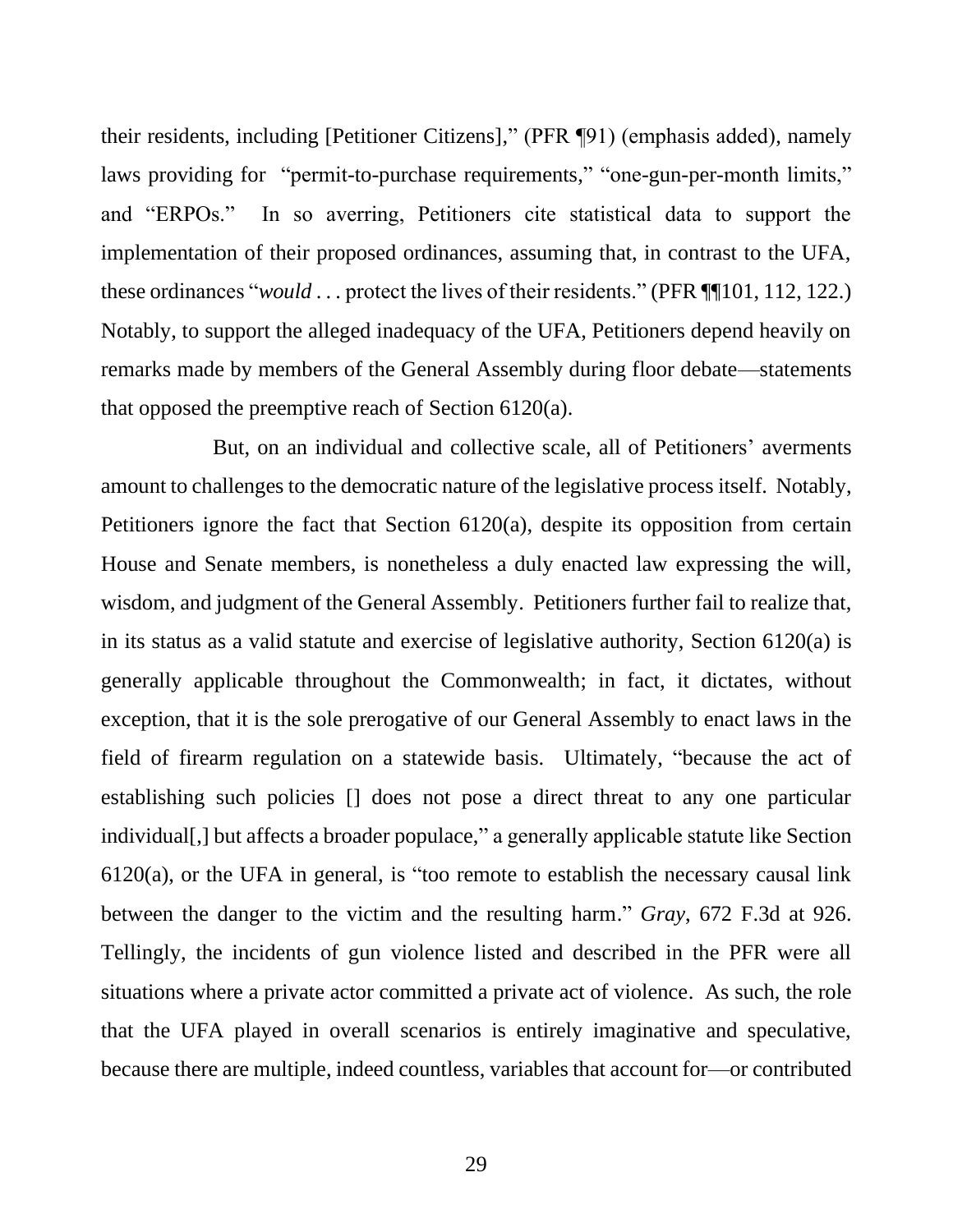toward—the actual incidents of violence in the unique circumstances of each case, including the identity and background of the perpetrator and things such as motive or intent.

Equally important, the United States Court of Appeals for the Sixth Circuit, albeit in an unpublished decision, has persuasively discussed the significance of legislative judgment and choice in policymaking when analyzing a claim predicated on the state-created danger doctrine:

> When the state makes complex governance decisions, even if a plaintiff can show that the state had a "subjective awareness of substantial risk of serious injury," a court must "make some assessment that [the state] did not act in furtherance of a countervailing governmental purpose that justified taking that risk." *Hunt v. Sycamore Community School District Board of Education*, 542 F.3d 529, 541 (6th Cir. 2008). As we have noted, "[i]t is in the very nature of deliberative bodies to choose between and among competing policy options, and yet a substantive due process violation does not arise whenever the government's choice prompts a known risk to come to pass. . . . Many, if not most, governmental policy choices come with risks attached . . . and yet 'it is not a tort for government to govern' by picking one option over another." *Schroder v. City of Fort Thomas*, 412 F.3d 724, 729 (6th Cir. 2005) (quoting *Scheuer v. Rhodes*, 416 U.S. 232, 241 (1974)). As a result, even if a state actor is aware of a substantial risk of harm when it takes action, this court is "unlikely to find deliberate indifference if [the] action was motivated by a countervailing, legitimate governmental purpose." *Hunt*, 542 F.3d at 542.

*Walker v. Detroit Public School District* (6th Cir., No. 12-1367, filed August 26, 2013) (unreported), slip op. at 7.

Importantly, a legislative body's expressed public need for uniformity in an area of legislation, and its decision to invoke and employ the doctrine of preemption to accomplish such uniformity, is one that directly furthers a legitimate governmental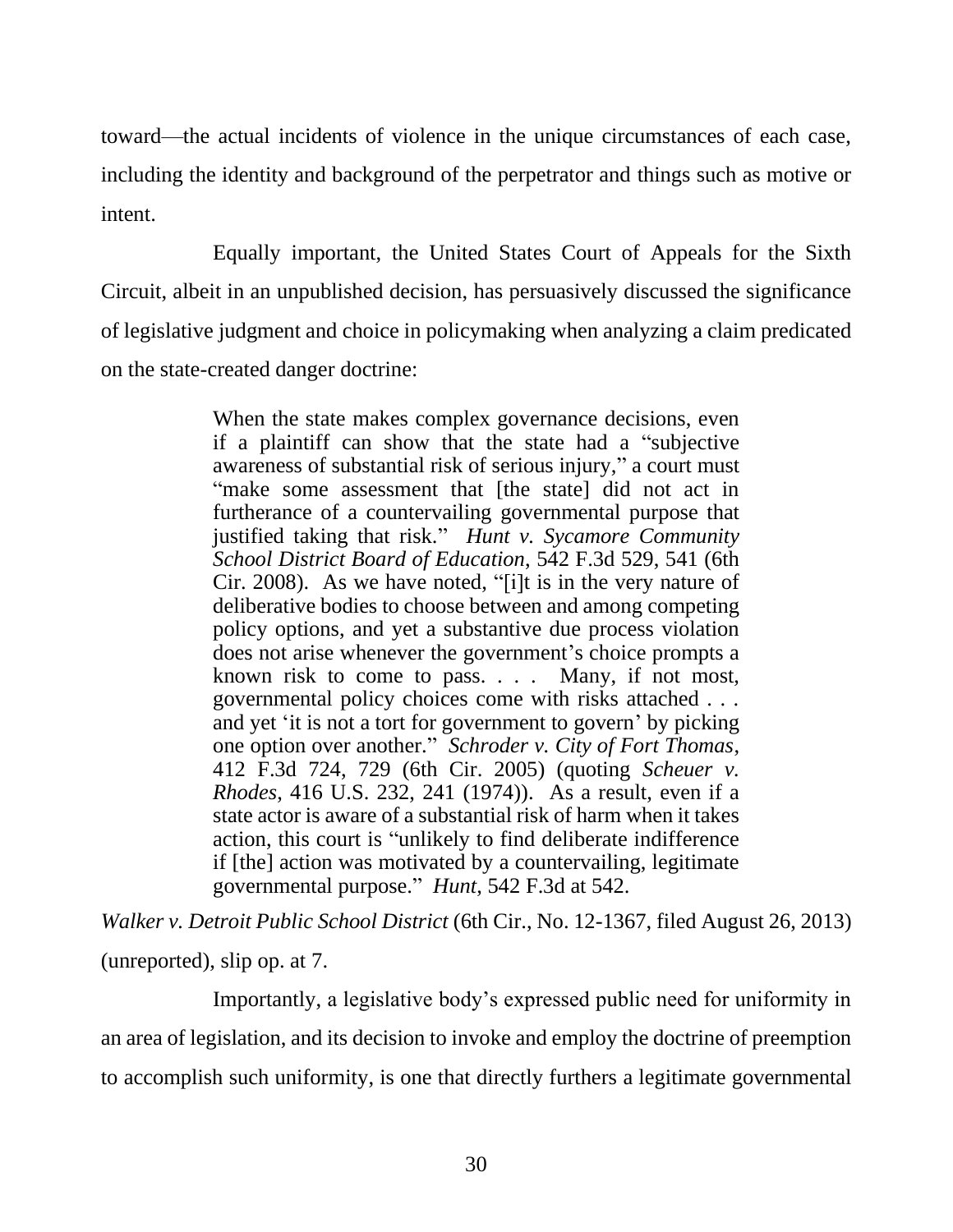interest. *See Ortiz*, 681 A.2d at 154-56; *see also Beneficial National Bank v. Anderson*, 539 U.S. 1, 10-11 (2003); *City and County of Denver v. Qwest Corporation*, 18 P.3d 748, 754-56 (Colo. 2001); *Browne v. United States*, 176 F.3d 25, 26 (2d Cir. 1999); *Ingersoll-Rand Co. v. McClendon*, 498 U.S. 133, 142-45 (1990); *Albany Area Builders Association v Town of Guilderland*, 546 N.E.2d 920, 922-23 (N.Y. Ct. App. 1989); *United States v. Lee*, 455 U.S. 252, 258-61 (1982); *Dome Realty, Inc. v. City of Paterson*, 416 A.2d 334, 341-42 (N.J. 1980); *cf. CTS Corporation v. Dynamics Corporation of America*, 481 U.S. 69, 88-89 (1987); *Pinney v. Nokia, Inc.*, 402 F.3d 430, 46-61 (4th Cir. 2005); *Norfolk Southern Corp. v. Oberly*, 822 F.2d 388, 399-400 (3d Cir. 1987); *United States v. Merkt*, 794 F.2d 950, 956 (5th Cir. 1986). In essence, and at its core, the desire for "[u]niformity of law encompasses the idea that one person should not suffer a greater burden under the law than another, simply because that person lives in a different [area in a] state." Donald L. Bell, *Comment: The Adequate and Independent State Grounds Doctrine: Federalism, Uniformity, Equality and Individual Liberty*, 16 Florida State University Law Review 365, 383-84 (1988) (footnotes omitted). Therefore, even if the General Assembly was aware that certain geographical areas and/or members of society could potentially be exposed to gun violence on a greater scale, the General Assembly had a legitimate, countervailing government interest in passing Section 6120(a).

In an apparent attempt to escape all this, Petitioner Citizens argue that they belong to an identifiable and discreet class, particularly in terms of race and/or ethnicity and/or the fact that they reside in either the City of Philadelphia or the City of Pittsburgh, the both of which, Petitioners allege, are high crime areas. However, as courts have held, "[a] plaintiff cannot merely . . . name a more particular sub-class of the public as the group to which the government owed a duty, such as one's

31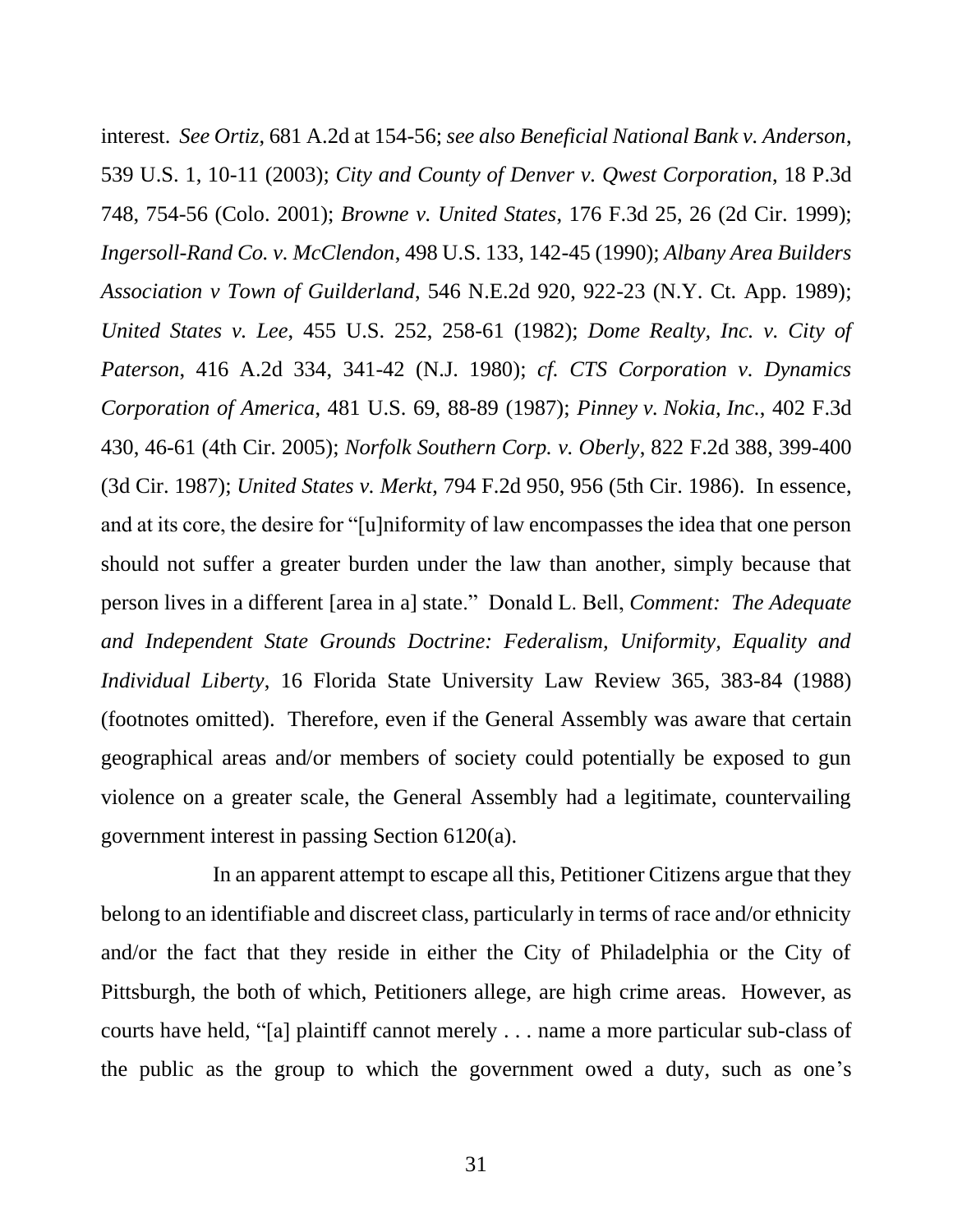'neighbors.' Neighbors are still the public." *Jones v. Reynolds*, 438 F.3d 685, 697 (6th Cir. 2006) (citation and internal quotation marks omitted). The same proposition holds true here and applies with equal and compelling force: regardless of the racial and/or ethnic background of each of the Petitioner Citizens, all the Petitioner Citizens are still members of the public, and the UFA does not single them out specially for disparate treatment. Moreover, Petitioners' designation of the cities as high crime areas is insufficient to create a distinct class. As one court explained, "levels of the quality of life in a neighborhood are transient . . . . Private action could easily result in changes in the neighborhood that would create opportunities for private violence that are alleged to exist here; for example, people . . . could move into the neighborhood without the support of the state." *Township of West Orange v. Whitman*, 8 F. Supp. 2d 408, 422- 23 (D.N.J. 1998) (internal citation omitted). Significantly, "[t]he 'public in general' rule already internalizes and rejects as insufficient the argument that those living closer to an alleged state-created danger"—*i.e.*, gun violence, "face a higher probability of harm than those living elsewhere." *Hopkins*, 412 F. Supp. 3d at 528. Consequently, an alleged heightened danger posed to residents of cities is still a danger to the public at large—one that is not visited uniquely on the homes, or particular people living, within the cities. *See Township of West Orange*, 8 F. Supp. 2d at 422.

To reiterate, simply "rendering a person more vulnerable to risk does not create a constitutional duty to protect," *Rivera*, 402 F.3d at 37; "[m]ere indifference or inaction in the face of private violence cannot support a substantive due process claim," *Wilson-Trattner*, 863 F.3d at 596; a "passive failure to stop private violence" will not suffice to establish a state-created danger, *Pena*, 432 F.3d at 110; and "[i]t is not enough to allege that a government actor failed to protect an individual from a known danger of bodily harm," *Lombardi*, 485 F.3d at 79. Therefore, for these reasons and those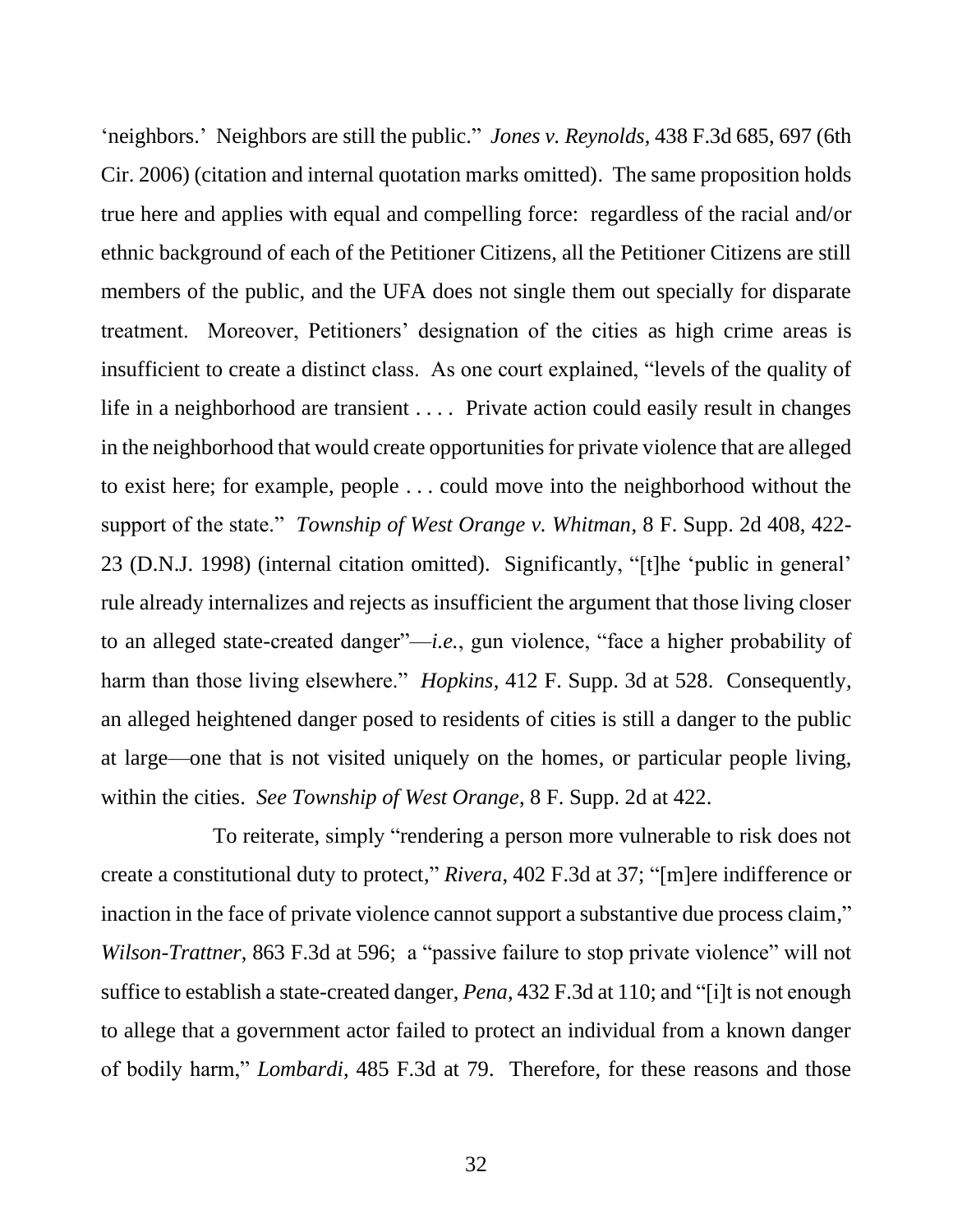discussed above, we conclude that Petitioners have failed to state a valid claim under the state-created danger doctrine as a matter of law.

#### **B. Substantive Due Process**

Respondents argue that Petitioners' substantive due process claim is not one upon which relief can be granted. Respondents contend that Petitioners do not allege the deprivation of a fundamental right and that the Firearm Preemption Statutes pass rational basis review because they bear a real, substantial relation to a legitimate state interest, namely the regulation of firearms on a statewide basis.

In response, Petitioners maintain that, pursuant to article I, section 1 of the Pennsylvania Constitution, they possess a fundamental right "to enjoy and defend life and property," and the Firearm Preemption Statutes "block [them] from protecting themselves from gun violence with local regulations." (Pet'rs' Br. at 62-63.) Petitioners assert that the Firearm Preemption Statutes are thus subject to heightened scrutiny and, even if they are not, the statutes are not substantially related to an important government interest. According to Petitioners, the Firearm Preemption Statutes do not "improve public safety or reduce gun violence," *id.* at 69, and the Commonwealth does not have a legitimate need for uniformity in the area of gun regulation.

Article I, section 1 of the Pennsylvania Constitution provides: "All men are born equally free and independent, and have certain inherent and indefeasible rights, among which are those of enjoying and defending life and liberty, of acquiring, possessing and protecting property and reputation, and of pursuing their own happiness." Pa. Const. art. I, §1. "This section, like the [D]ue [P]rocess [C] lause in the Fourteenth Amendment of the United States Constitution, guarantees persons in this Commonwealth certain inalienable rights." *Nixon v. Commonwealth*, 839 A.2d

33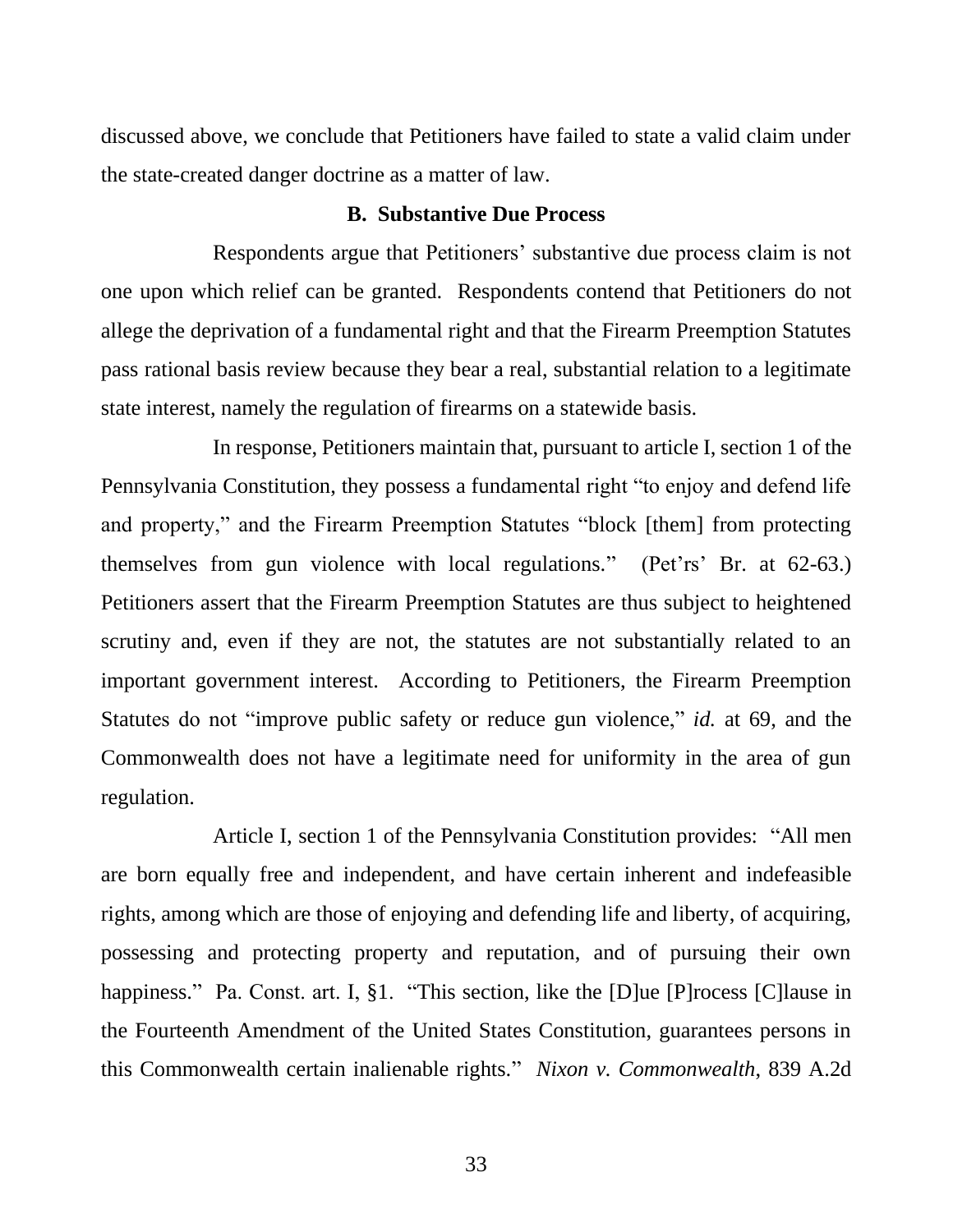277, 286 (Pa. 2003). "While the General Assembly may, under its police power, limit those rights by enacting laws to protect the public health, safety, and welfare, any such laws are subject to judicial review and a constitutional analysis." *Id.* (internal citations omitted).

As an embedded principle of constitutional law, "[i]f [a] statute restricts a fundamental right, it is reviewed under strict scrutiny. If the statute impacts a protected but not fundamental right, then it is subject to rational basis review." *Haveman v. Bureau of Professional and Occupational Affairs, State Board of Cosmetology*, 238 A.3d 567, 573 (Pa. Cmwlth. 2020) (*en banc*) (internal citation omitted). Notably, "[a]s a general matter, economic and social legislation . . . receives rational basis review." *Doe v. Miller*, 886 A.2d 310, 315 (Pa. Cmwlth. 2005).

In conducting rational basis review, this Court "must assess whether the challenged law has 'a real and substantial relation' to the public interests it seeks to advance, and is neither patently oppressive nor unnecessary to these ends." *Shoul v. Department of Transportation, Bureau of Driver Licensing,* 173 A.3d 669, 678 (Pa. 2017). Although the issue of "whether a law is rationally related to a legitimate public policy is a question for the courts, the wisdom of a public policy is one for the legislature." *Id.* Significantly, "in determining the constitutionality of a law, this Court may not question the propriety of the public policies adopted by the General Assembly for the law, but rather is limited to examining the connection between those policies and the law." *Nixon*, 839 A.2d at 286.

Pursuant to the rational basis standard, if there is any reasonably conceivable state of facts or reason that could provide a rational basis for a statute, the challenged statute will be upheld. *See Corteal v. Department of Transportation*, 821 A.2d 173, 177 (Pa. Cmwlth. 2003). Importantly, a legislative body need not articulate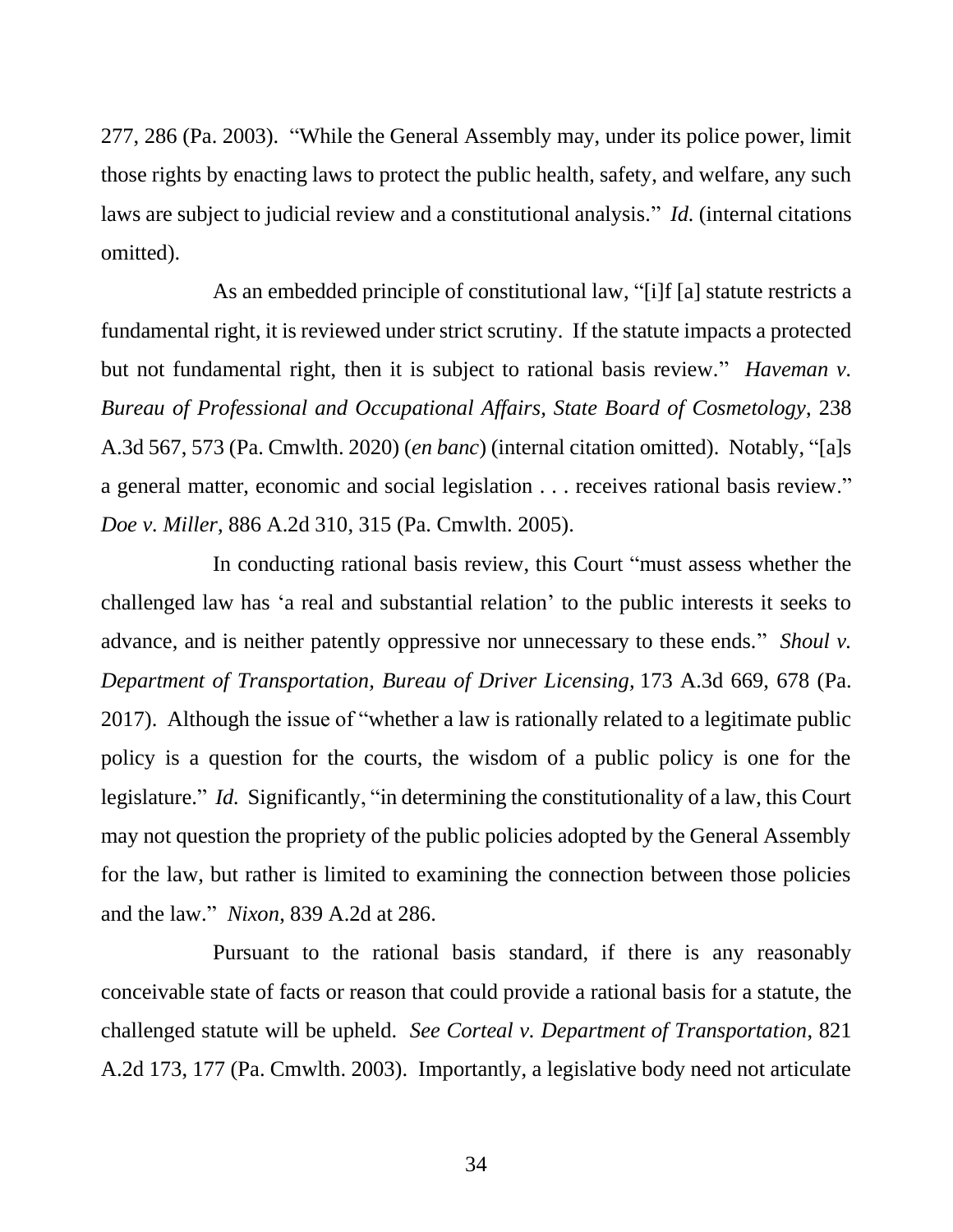its reasoning at the moment a particular decision is made, and a legislative choice may be based on rational speculation unsupported by evidence or empirical data. *See Adams Outdoor Advertising, LP v. Zoning Hearing Board of Smithfield Township*, 909 A.2d 469, 478 (Pa. Cmwlth. 2006); *Corteal*, 821 A.2d at 177. Indeed, "[a]pplication of [the rational basis] standard does not require an express statement of purpose by the General Assembly concerning the statute at issue. . . . [I]f some legitimate reason exists, the provision cannot be struck down, even if its soundness or wisdom might be deemed questionable." *Sadler v. Workers' Compensation Appeal Board (Philadelphia Coca-Cola Company)*, 244 A.3d 1208, 1216 (Pa. 2021) (internal citation and quotation marks omitted).

"During the founding era, [] Americans were no strangers to firearm regulation. Laws regulated the discharge, storage, and aggressive use of firearms, and disarmed people who were considered untrustworthy in some capacity." *Bonidy v. United States Postal Service*, 90 F.3d 1121, 1131 (10th Cir. 2015) (internal citations and quotation marks omitted). "In the context of firearm regulation, the legislature is far better equipped than the judiciary to make sensitive policy judgments (within constitutional limits) concerning the dangers in carrying firearms and the manner to combat those risks." *Kachalsky v. County of Westchester*, 701 F.3d 81, 97 (2d Cir. 2012). At the same time, the U.S. and Pennsylvania Constitutions guarantee an individual a right to keep and bear arms, especially for purposes of self-defense, and this right exists outside the home. *See Caba v. Weaknecht*, 64 A.3d 39, 50-52 (Pa. Cmwlth. 2013); *see also Wrenn v. District of Columbia*, 864 F.3d 650, 665 (D.C. Cir. 2017); *Moore v. Madigan*, 702 F.3d 933, 935-40 (7th Cir. 2012).<sup>14</sup> In *Ortiz*, the Cities

<sup>&</sup>lt;sup>14</sup> The Second Amendment of the U.S. Constitution provides: "A well regulated Militia, being necessary to the security of a free State, the right of the people to keep and bear arms, shall not be **(Footnote continued on next page…)**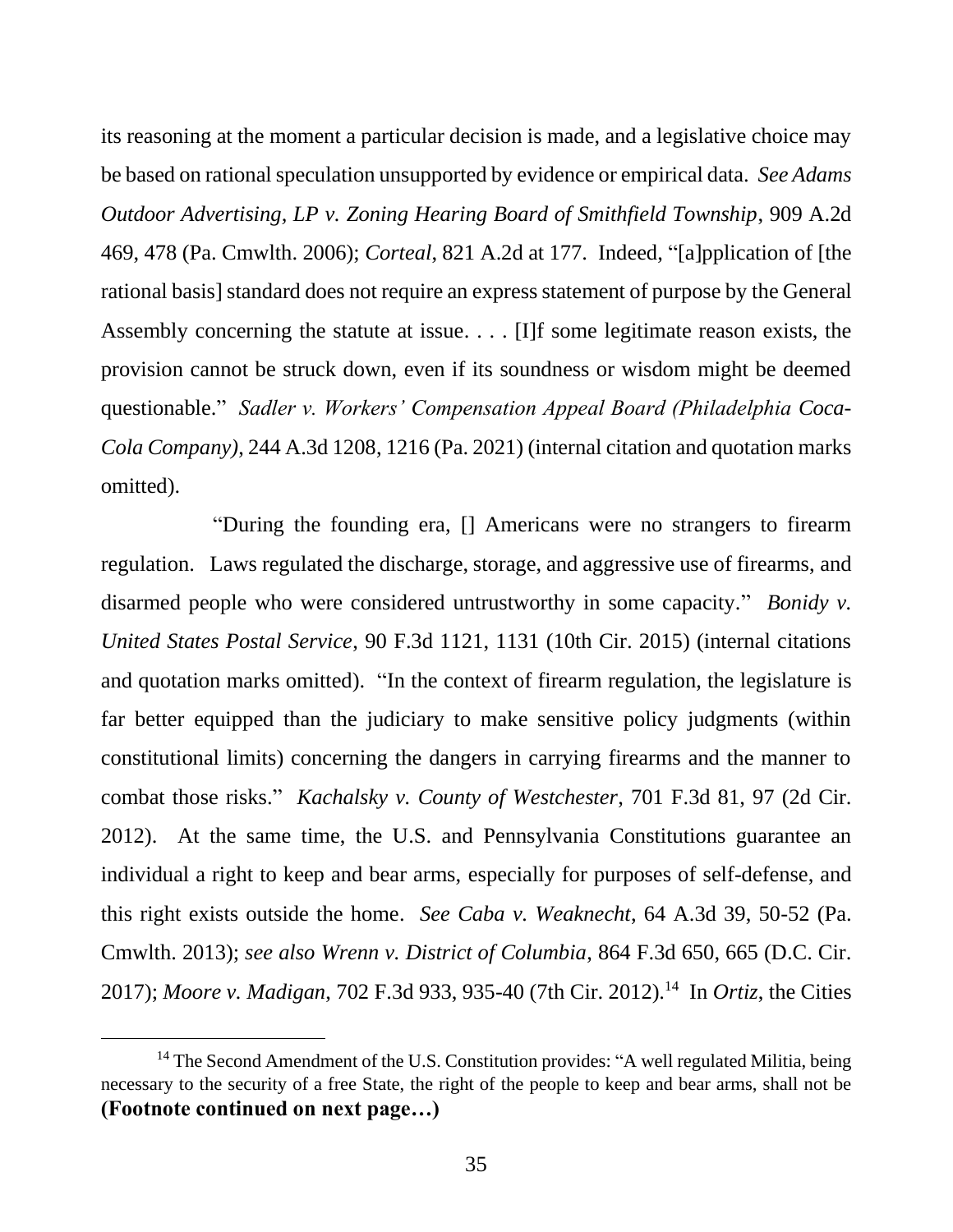of Philadelphia and Pittsburgh challenged the propriety of the General Assembly's enactment of Section 6120(a) and whether it could legally preempt their local firearm ordinances. In upholding the validity and authority of the statewide preemption provision in Section 6120(a), our Supreme Court, as noted above, explained that "[b]ecause the ownership of firearms is constitutionally protected, its regulation is a matter of statewide concern . . . . Thus, regulation of firearms is a matter of concern in all of Pennsylvania, not merely in Philadelphia and Pittsburgh, and the General Assembly, not city councils, is the proper forum for the imposition of such regulation." *Ortiz*, 681 A.2d at 156.

In *Johnston*, this Court rejected the landowners' broad, sweeping claim that the "right to protect one's own life" is a fundamental right subject to strict scrutiny and, instead, applied the rational basis test when the landowners claimed that the fundamental right subsumed a right to refuse to connect to a public water supply. 859 A.2d at 10-11. Similarly, here, Petitioners assert a fundamental right to "defend life and property," but they couch this purported right as a right to be free from gun violence and a right to have Petitioner City and other municipalities enact local gun control ordinances. However, our discussion above pertaining to the state-created danger doctrine demonstrates that Petitioners do not possess a general constitutional right to have the government protect them from private acts of violence. Further, it is well settled that Section 6120(a) is a valid exercise of legislative authority, and our General Assembly acted within the confines of the Pennsylvania Constitution, particularly

infringed." U.S. Const. amend. II. Additionally, article 1, section 21 of the Pennsylvania Constitution states: "The right of the citizens to bear arms in defence of themselves and the State shall not be questioned." Pa. Const. art. I, §21.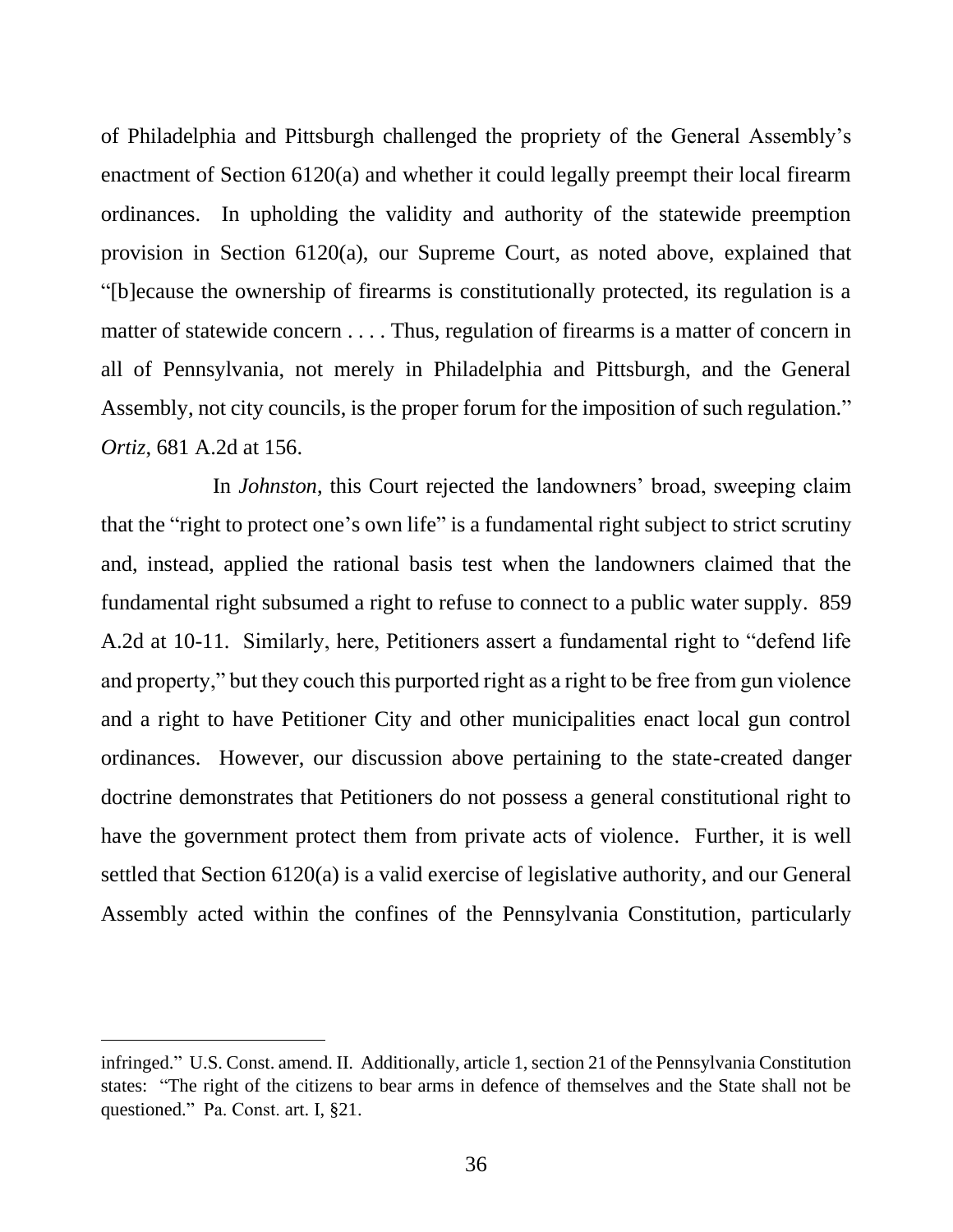article 9, section  $2<sup>15</sup>$  when it decided to preempt local laws in the area of firearm regulation. *See Ortiz*, 681 A.2d at 154-56. Therefore, we conclude that Petitioners have failed to articulate the deprivation of a fundamental right, and that the Firearm Preemption Statutes must be analyzed under the rubric of the rational basis test.

As explained above, the need for uniformity in certain fields of the law is a legitimate governmental and public interest, and the Firearm Preemption Statutes, coupled with the regulatory regime of the UFA, bears a substantial relation to that interest. In this regard, *Capital Area District Library v. Michigan Open Carry, Inc.*, 826 N.W.2d 736 (Mich. Ct. App. 2012), is instructive. There, the Michigan Court of Appeals reviewed the state's firearm regulation statute, which is structured in a manner that is remarkably comparable to the UFA and contains many similar regulatory provisions in terms of topics and subject matter. In deciding whether the doctrine of field preemption was applicable, the intermediate appeals court initially determined "whether the nature of the regulated subject matter demands exclusive state regulation to achieve the uniformity necessary to serve the state's purpose or interest." *Id.* The court found that "[t]he regulation of firearm possession undoubtedly calls for such exclusive state regulation," noting that if there were a "Balkanized patchwork of inconsistent local regulations," the "citizens of th[e] state would be subject to varying and possibly conflicting regulations regarding firearms and a great deal of uncertainty and confusion would be created." *Id.* (internal citations and quotation marks omitted). The court further noted that, if localities could pass their own firearm laws, "[i]t would be extremely difficult for firearm owners to know where and under what circumstances they could possess a gun." *Id.* Ultimately, the court concluded that "[a]n exclusive,

<sup>&</sup>lt;sup>15</sup> In pertinent part, this provision states that "[a] municipality which has a home rule charter may exercise any power or perform any function not denied . . . by the General Assembly." Pa. Const. art. IX, §2.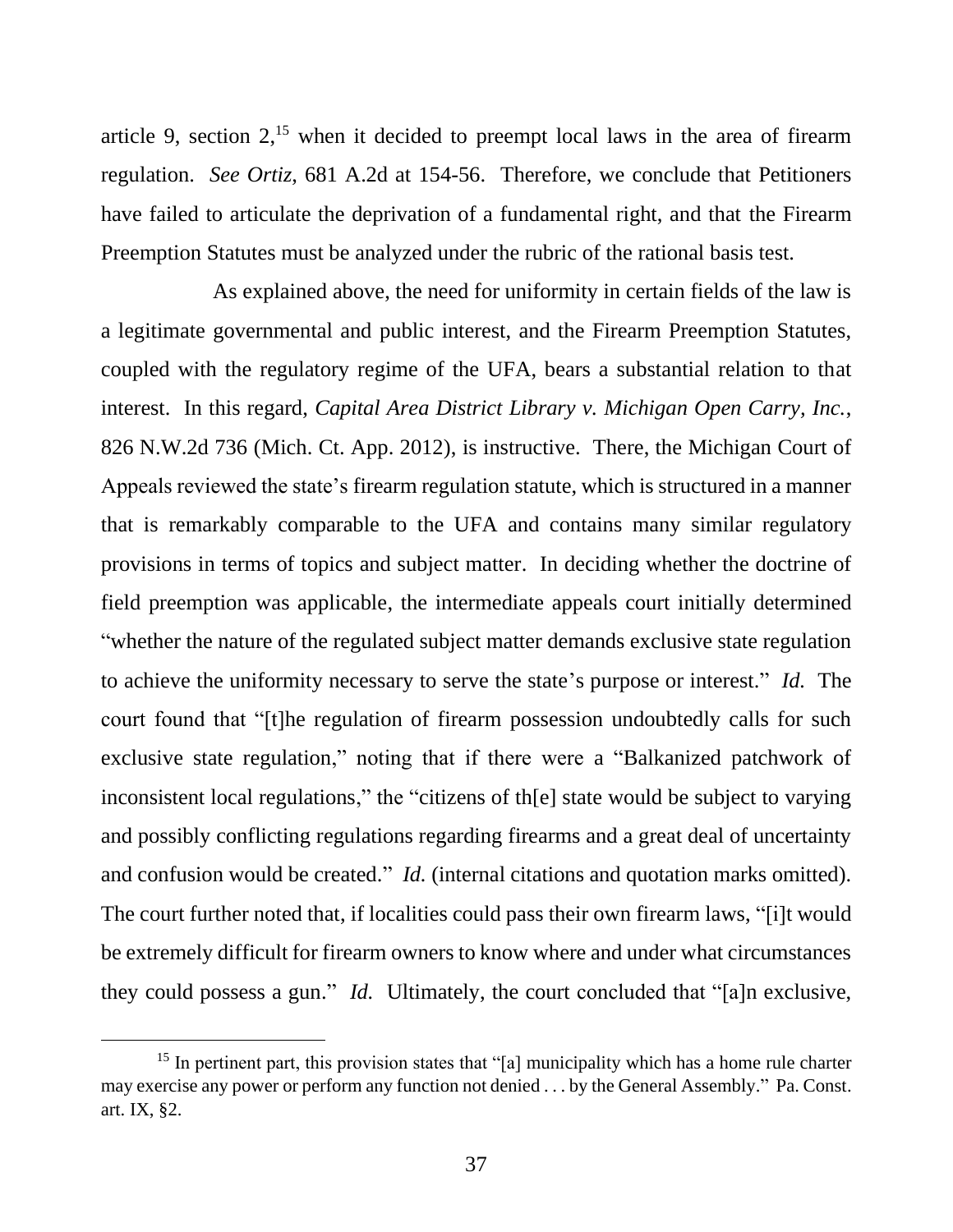uniform state regulatory scheme for firearm possession is far more efficient for purposes of obedience and enforcement than a patchwork of local regulation." *Id.* at 746-47.

Akin to the court in *Capital Area District Library*, our own Supreme Court has determined that firearm regulation entails "substantive matters of statewide concern," concluding that "the General Assembly . . . is the proper forum for the imposition of such regulation." *Ortiz*, 681 A.2d at 156. In enacting the Firearm Preemption Statutes, our General Assembly made a policy-based decision to prohibit municipalities from intruding into the arena of firearm regulation and, in so doing, created a uniform system of laws throughout the Commonwealth. As the averments in the PFR illustrate, the General Assembly debated the issue of preemption, and Petitioners' arguments bear more on the wisdom of the legislation rather than on its validity. This Court, as the judicial branch of government, does not act as a superlegislature. In a case decided in 2008, this Court concluded that Section 6120 preempted Petitioner City's ordinances relating to firearm regulation, and we stated: "While we understand the terrible problems gun violence poses for [Petitioner City] and sympathize with its efforts to use its police powers to create a safe environment for its citizens, these practical considerations do not alter the clear preemption imposed by the legislature, nor our Supreme Court's validation of the legislature's power to so act." *Clarke*, 957 A.2d at 365. Although the streams of time have run since then, we reaffirm that statement and sentiment here. There are numerous factors and considerations which must be taken into account by the legislature in establishing the policy it determines provides the most protection for the public, and the courts are not the place to enter into such public debate.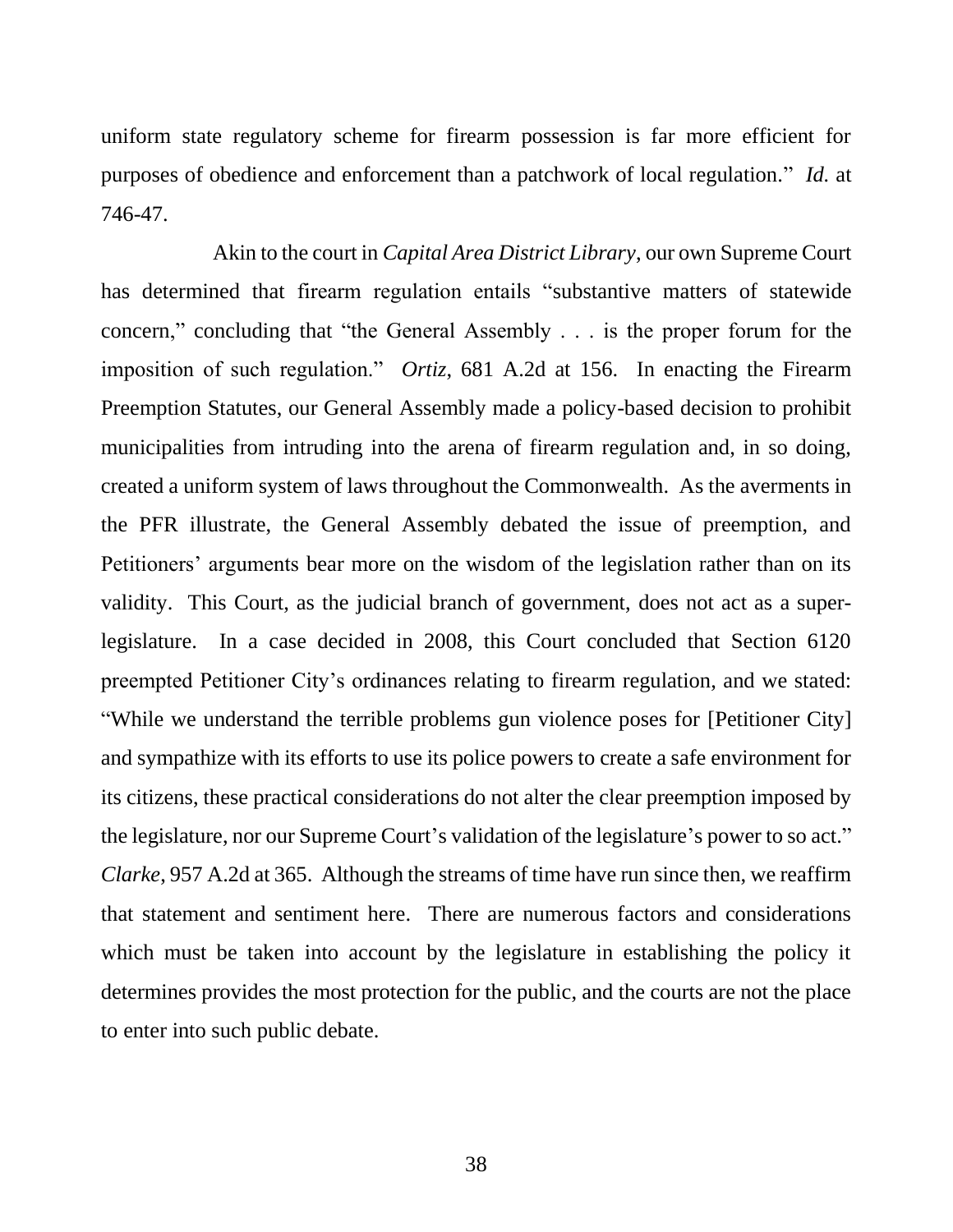It is beyond cavil that, "[w]hen faced with any constitutional challenge to legislation, we proceed to our task by presuming constitutionality in part because there exists a judicial presumption that our sister branches take seriously their constitutional oaths." *Stilp v. Commonwealth*, 905 A.2d 918, 938 (Pa. 2006). Honoring the presumption of constitutionality which attends the Firearm Preemption Statutes, we conclude that the statutes pass muster under the rational basis test and, as such, Petitioners' substantive due process claim lacks merit and is legally insufficient.

### **C. Interference with Delegation**

Respondents contend that Petitioners' claim for "interference with delegation" fails as a matter of law because Section 6120(a) has clearly deprived Petitioner City from enacting laws in the area of firearm regulation regardless of what other statutory authority it may have to pass legislation for the health and welfare of its citizens and communities in general.

In response, Petitioners argue that the General Assembly is obligated to protect its citizens and delegated to Petitioner City "a portion of its responsibility . . . under the Local Health Administration Law" <sup>16</sup> and "the Disease Prevention and Control Law [of 1955],"<sup>17</sup> particularly the authority to eradicate local "menace[s] to public health." (Pet'rs' Br. at 74-75.) Petitioners assert that Petitioner City "does not have the resources it needs to carry out its duty to address the gun violence epidemic" and, as a result of the Firearm Preemption Statutes, has been "deprive[d] . . . of the ability to fulfill its delegated duty to address gun violence." *Id.* at 75-76.

Initially, we conclude that, based on the plain language of the pertinent statutes, any authority delegated to Petitioner City to "prevent or remove conditions

<sup>16</sup> Act of August 24, 1951, P.L. 1304, *as amended*, 16 P.S. §§12001-28.

<sup>17</sup> Act of April 23, 1956, P.L. (1955) 1510, *as amended*, 35 P.S. §§521.1-521.21.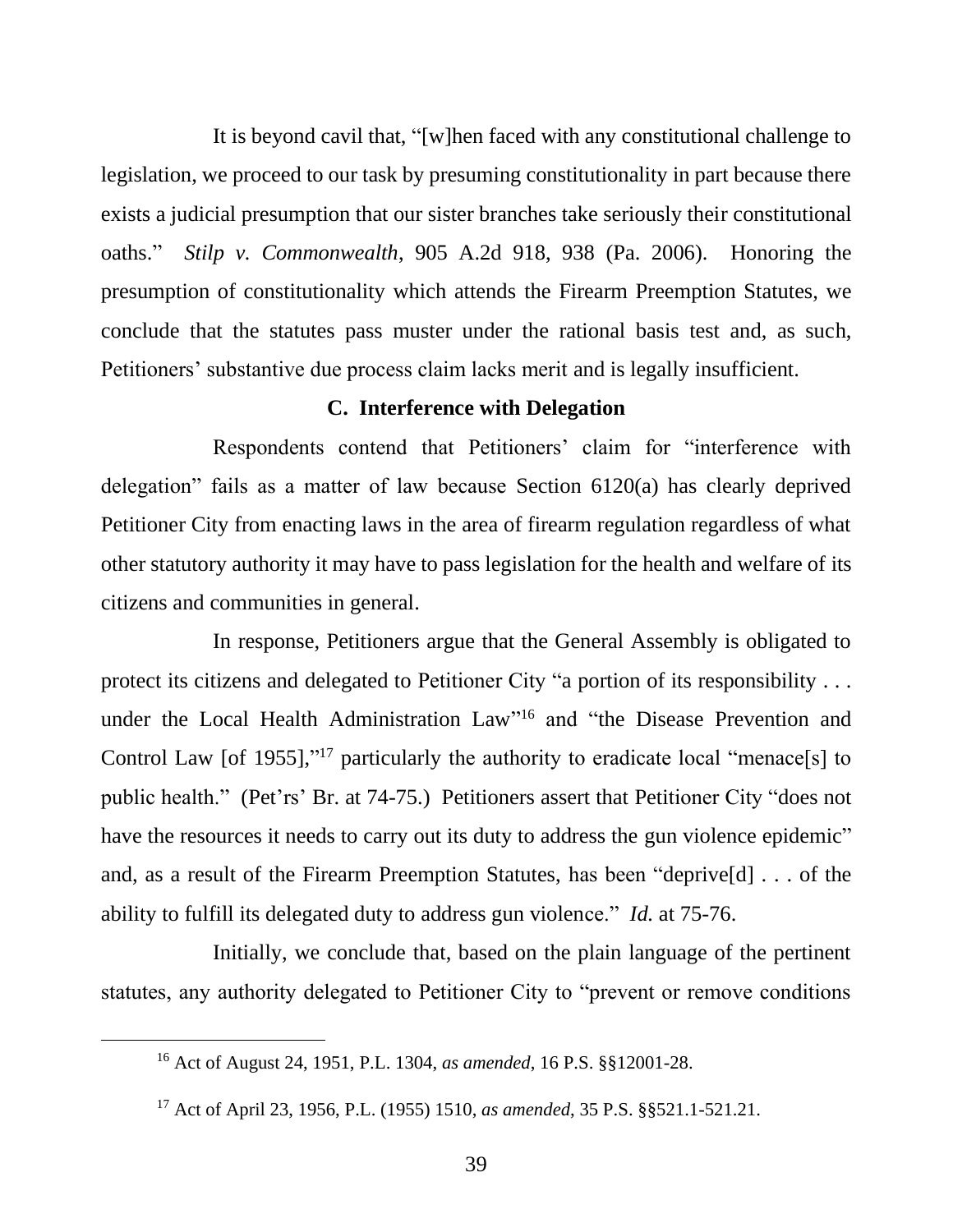which constitute a menace to public health," Section 10 of the Local Health Administration Law, 16 P.S. §12010, or to "prevent[] and control [] communicable and non-communicable disease," Sections 2 and 3(a) of the Disease Prevention and Control Law, 35 P.S. §§521.2, 521.3(a), does not appear to include (or otherwise correlate into) an authority to enact gun control laws. Generally speaking, "public health" has been defined as "the science and art of preventing disease, prolonging life[,] and promoting health through the organized efforts and informed choices of society, organizations, public and private, communities[,] and individuals."<sup>18</sup> According to a renowned legal dictionary, "public health" is "[t]he healthful or sanitary condition of the general body of people or the community en masse," especially "the methods of maintaining the health of the community, as by preventive medicine and organized care for the sick." Black's Law Dictionary 787 (9th ed. 2009). As "this Court may draw upon common sense and basic human experience to construe terms," *Kohl v. New Sewickley Township Zoning Hearing Board*, 108 A.3d 961, 969 (Pa. Cmwlth. 2015), it is difficult to discern how Petitioners' alleged incidents of gun violence equates into a "public health" matter that gives rise to an express "delegated duty" to implement gun regulation at the local level. This is because gun regulation does not directly affect the health of the people in the medical sense, such as when a communicable disease is introduced into the public, or unsanitary conditions exists in the streets or other infrastructure, or food products contaminated with harmful bacteria enter the marketplace.

Moreover, and more importantly, Petitioner City, like all other home rule municipalities, is prohibited from "exercis[ing] powers contrary to, or in limitation or enlargement of, powers granted by acts of the General Assembly which are . . .

<sup>&</sup>lt;sup>18</sup> Penka D. Gatseva, *Public health: the Science of Promoting Health*, JOURNAL OF PUBLIC HEALTH 19, 205–206 (2011), available at: [https://link.springer.com/article/10.1007/s10389-011-](https://link.springer.com/article/10.1007/s10389-011-0412-8) [0412-8](https://link.springer.com/article/10.1007/s10389-011-0412-8) (last visited May 24, 2022).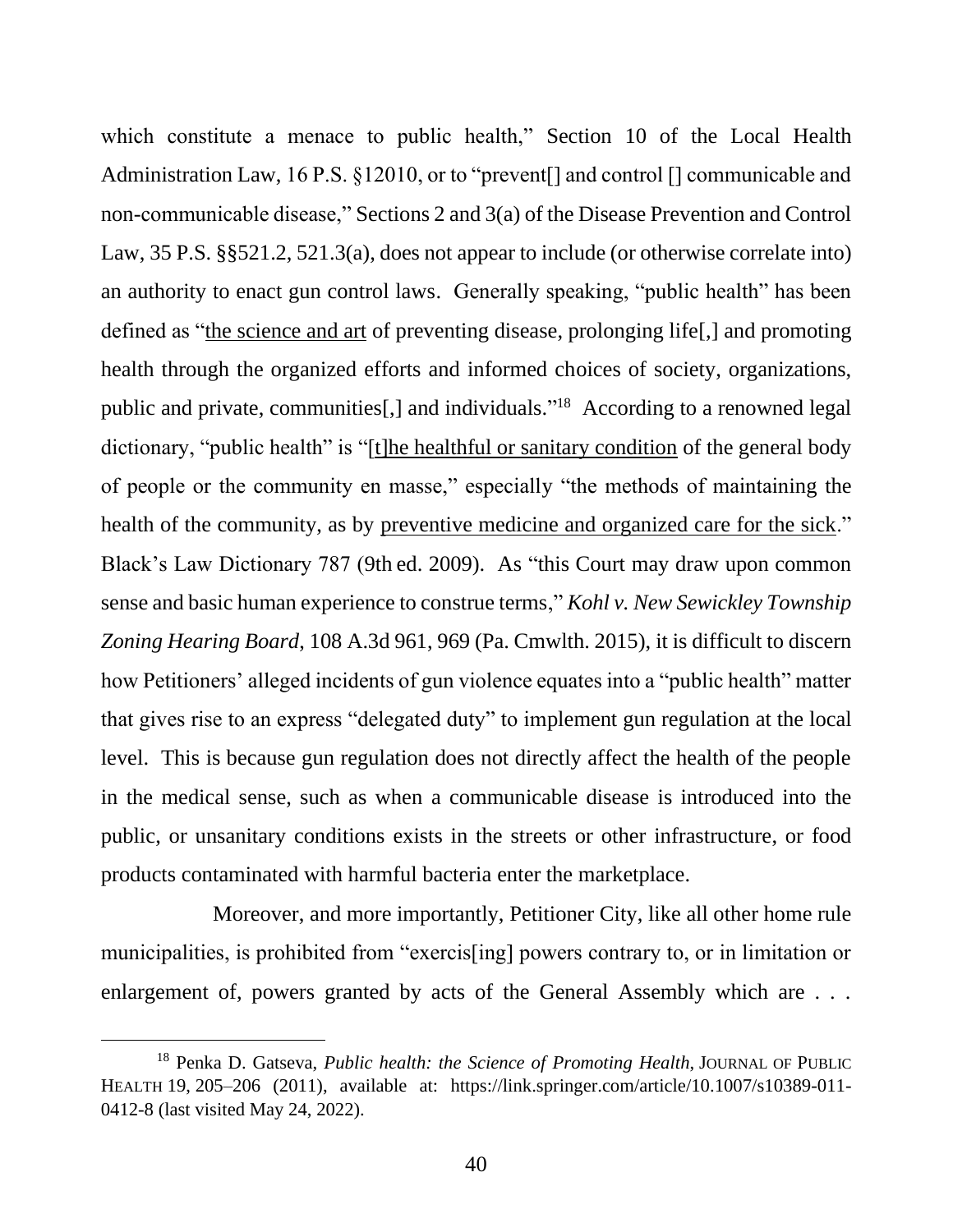[a]pplicable in every part of the Commonwealth." Section 18(b) of the Act of April 21, 1949, P.L. 665, *as amended*, 53 P.S. §13133(b); *see* 53 Pa.C.S. §2962. In *Ortiz*, our Supreme Court held that Section 6120(a)'s directive that the General Assembly exclusively govern matters concerning the ownership, possession, transfer, or transportation of firearms evidenced an issue of statewide concern, and, the statute, being equally applicable throughout the Commonwealth, deprived municipalities of authority to regulate these subjects, including Petitioner City. *See* 681 A.2d at 156; *see also Hicks*, 208 A.3d at 926 n.6 (reaffirming and reiterating that Section 6120(a) verifies "the General Assembly's reservation of the *exclusive prerogative* to regulate firearms in this Commonwealth") (emphasis added). In so deciding, the Supreme Court considered and rejected arguments that are substantially similar to those advanced by Petitioner City here. Specifically, in *Ortiz*, the Cities of Philadelphia and Pittsburgh argued that, despite Section 6120(a) of the UFA, the General Assembly could not limit their "ability to perform the basic administrative functions of a municipal government and the ability to fulfill a fundamental purpose for which [a] [c]ity government exists." *Ortiz*, 681 A.2d at 155. The cities further asserted that "the right of a city to maintain the peace on its streets through the regulation of weapons is intrinsic to the existence of the government of that city and, accordingly, an irreducible ingredient of constitutionally protected Home Rule." *Id.* at 155-56. Our Supreme Court disagreed and concluded that, notwithstanding any authority that the General Assembly has bestowed upon the cities to pass legislation, Section 6120(a) preempted the area of firearm regulation and barred the cities from enacting local firearm laws. Naturally, the same result must obtain here, and, following *Ortiz* as binding precedent, we conclude that Petitioners have not pleaded a valid claim for interference with delegation.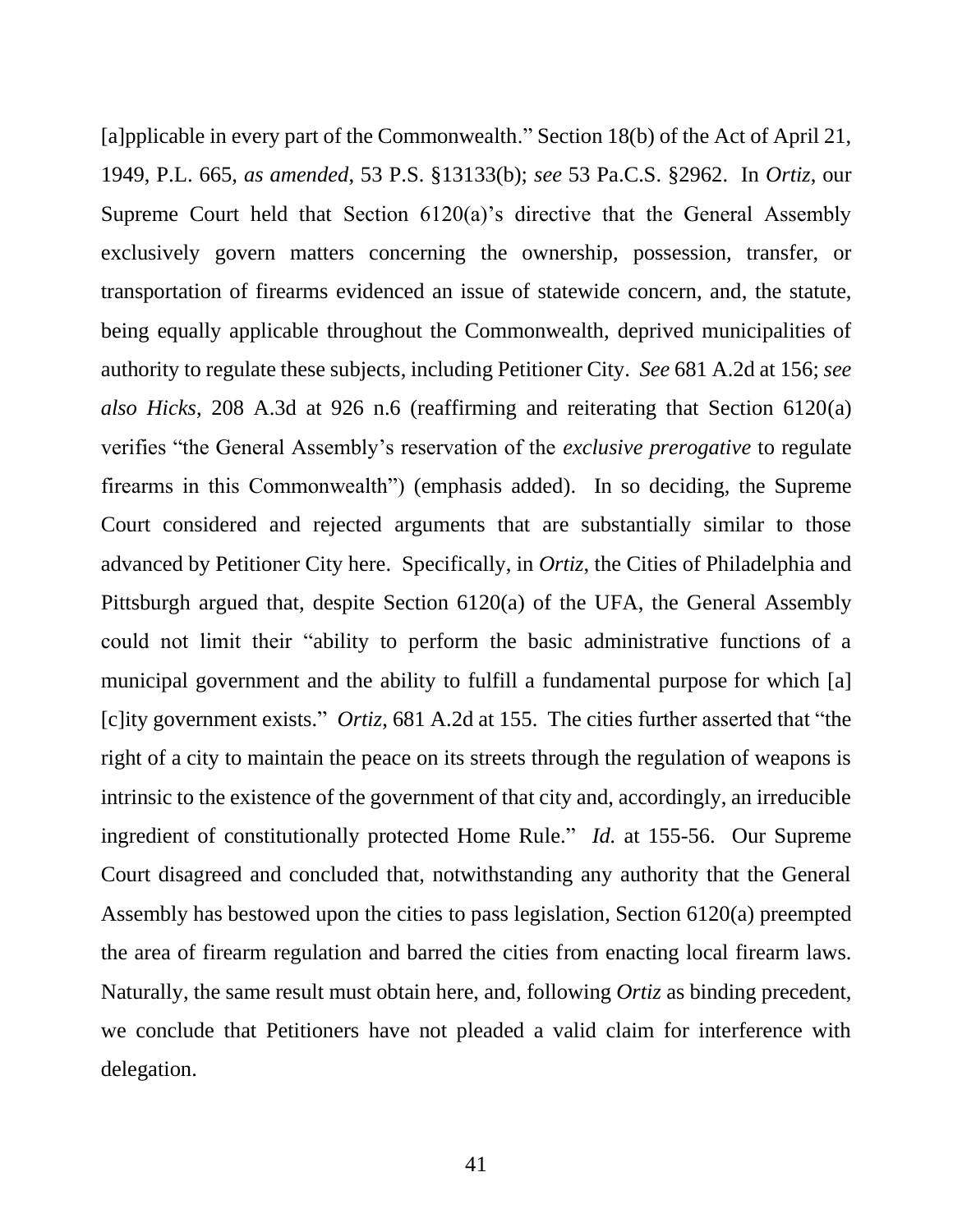Accordingly, viewing the averments in the PFR in the light most favorable to Petitioners, and giving Petitioners the benefit of any doubt, this Court must conclude that counts I, II, and III in the PFR are legally deficient and fail to state claims upon which relief can be granted. As such, we sustain Respondents' preliminary objection in this regard.

For the above-stated reasons, we sustain Respondents' preliminary objections in the nature of a demurrer. To the extent Petitioners claim that municipalities could enact local laws more effective than the Firearm Preemption Statutes, these matters are reserved to the social policy-making branch of our government, the General Assembly. *See, e.g*, *Chester Water Authority v. Pennsylvania Department of Community and Economic Development*, 249 A.3d 1106, 1113-14 (Pa. 2021); *Seebold v. Prison Health Services, Inc.*, 57 A.3d 123, 1245 & n.19 (Pa. 2012).<sup>19</sup> That said, and for the above-stated reasons, we dismiss the PFR with prejudice.

As a final matter, as we stated in *Firearm Owners Against Crime v. City of Pittsburgh*, \_\_ A.3d \_\_ (Pa. Cmwlth., No. 1754 C.D. 2019, filed May 27, 2022):

> [T]he precious lives lost to senseless violence in our nation is beyond tragic. The systemic issues and divisiveness in this once united nation are painfully apparent. The pressing need for peaceful public discourse with respect for our "inalienable rights to Life, Liberty and the pursuit of Happiness" is imperative, *The United States Declaration of Independence* (1776), for "[a] house divided against itself cannot stand." Abraham Lincoln's *House Divided Speech*  (June 17, 1858).

<sup>&</sup>lt;sup>19</sup> The Dissent, in advocating for social reform of gun laws, has not cited any legal authority to support the proposition that Petitioners have pleaded a viable state-created danger claim, a cognizable claim under the substantive component of the Due Process Clause, or a valid claim for "interference with delegation." While there are varying views concerning gun laws, we note that it is the legislature that is charged with enacting laws and social policy, not the courts.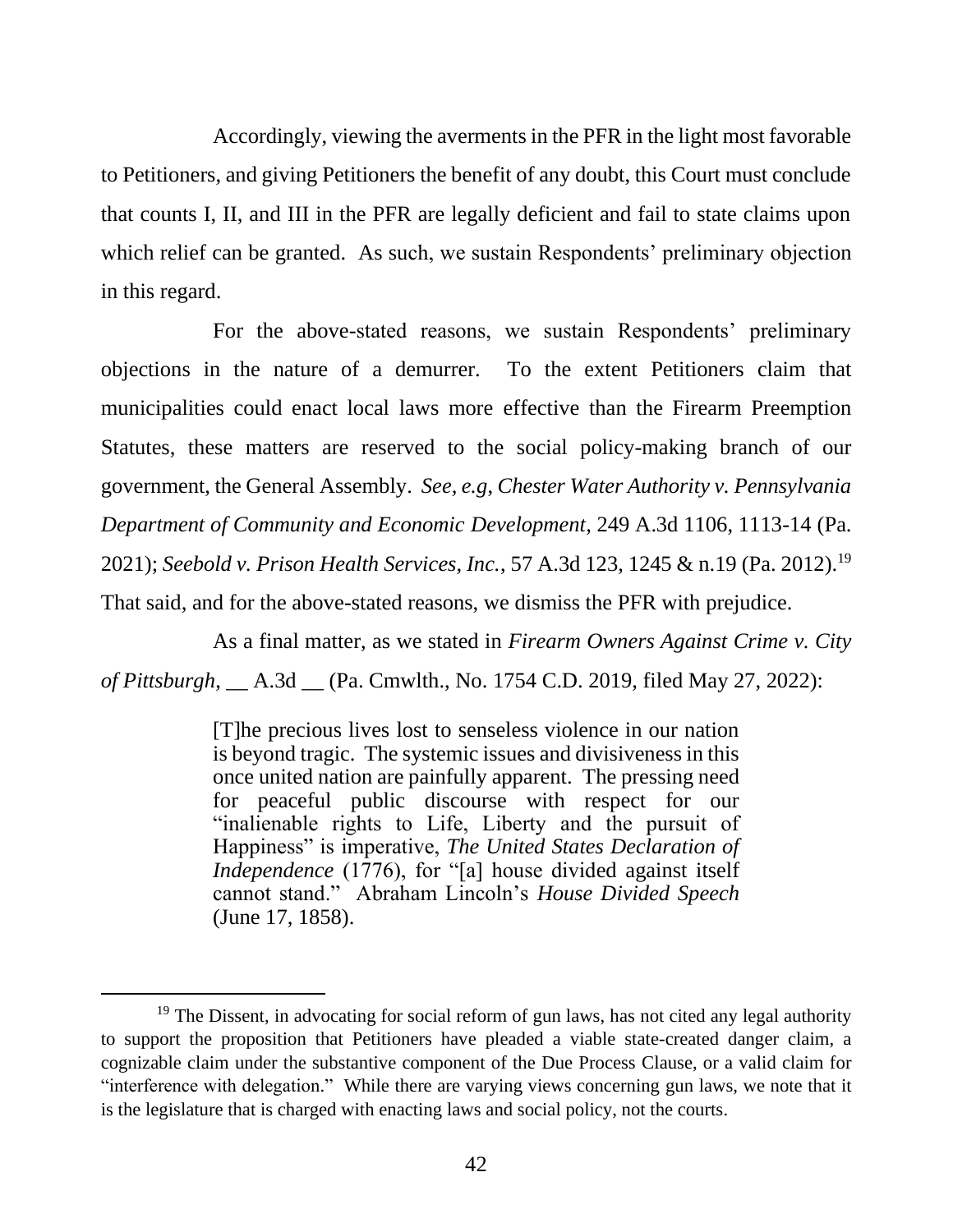*Firearm Owners Against Crime*, \_\_ A.3d at \_\_, slip op. at 31.

*s/ Patricia A. McCullough* PATRICIA A. McCULLOUGH, Judge

Judge Fizzano Cannon concurs in the result only.

Judges Covey and Wallace did not participate in the decision of this case.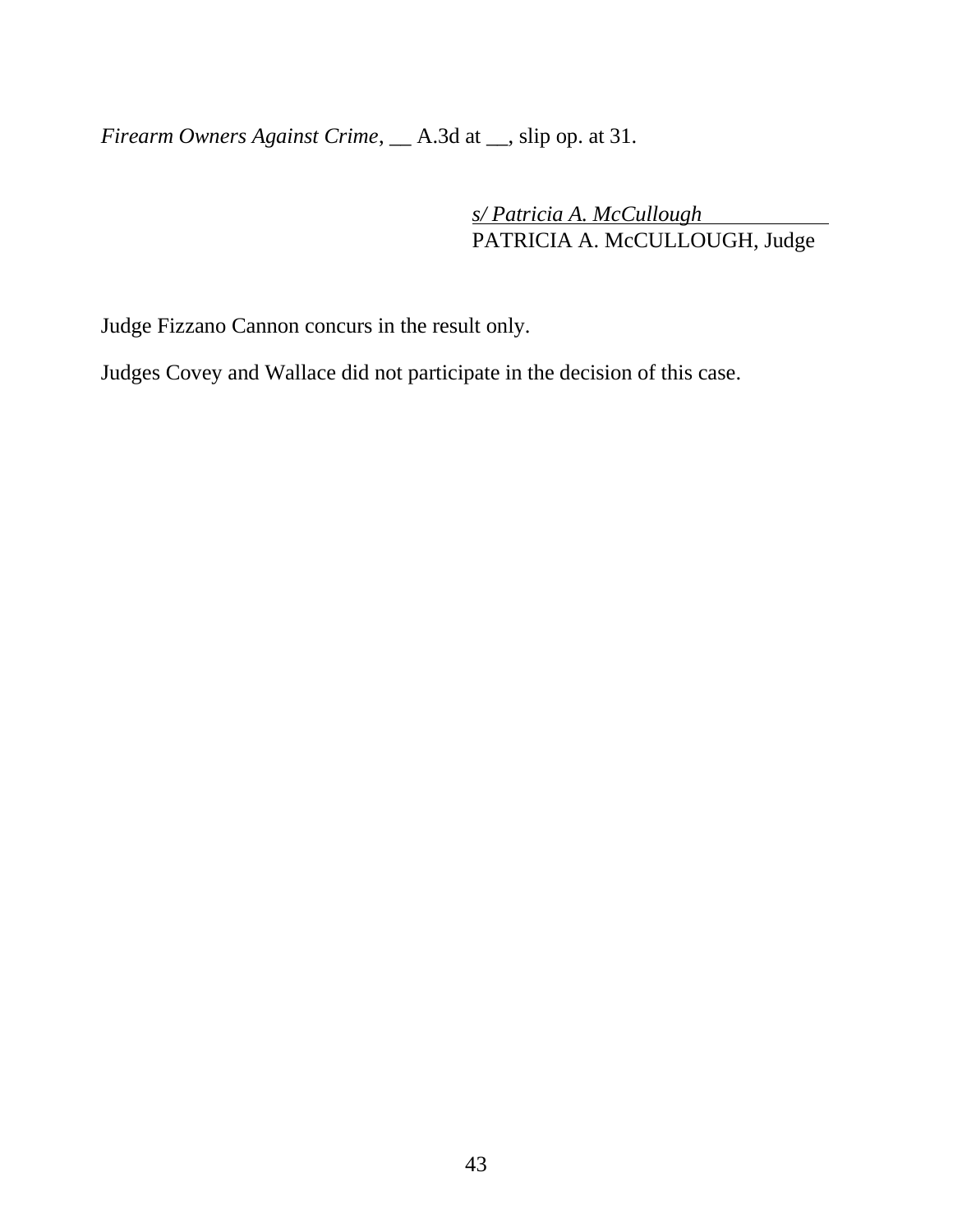#### IN THE COMMONWEALTH COURT OF PENNSYLVANIA

| Stanley Crawford, Tracey Anderson,<br>Delia Chatterfield, Aishah George,<br>Rita Gonsalves, Maria Gonsalves-<br>Perkins, Wynona Harper, Tamika<br>Morales, Cheryl Pedro, Rosalind<br>Pichardo, Ceasefire Pennsylvania<br>Education Fund, and The City of<br>Philadelphia, |                   |
|---------------------------------------------------------------------------------------------------------------------------------------------------------------------------------------------------------------------------------------------------------------------------|-------------------|
| Petitioners                                                                                                                                                                                                                                                               | No. 562 M.D. 2020 |
| V.                                                                                                                                                                                                                                                                        |                   |
| The Commonwealth of Pennsylvania,                                                                                                                                                                                                                                         |                   |
| The Pennsylvania General Assembly,<br>Bryan Cutler, in his official capacity as                                                                                                                                                                                           |                   |
| Speaker of The Pennsylvania House of                                                                                                                                                                                                                                      |                   |
| Representatives, and Jake Corman, in                                                                                                                                                                                                                                      |                   |
| his official capacity as President                                                                                                                                                                                                                                        |                   |
| Pro Tempore of the Pennsylvania                                                                                                                                                                                                                                           |                   |
| Senate,                                                                                                                                                                                                                                                                   |                   |
| Respondents                                                                                                                                                                                                                                                               |                   |

### *ORDER*

AND NOW, this  $26<sup>th</sup>$  day of May, 2022, the preliminary objections filed by the Commonwealth of Pennsylvania, the Pennsylvania General Assembly, Bryan Cutler, in his official capacity as Speaker of the Pennsylvania House of Representatives, and Jake Corman, in his official capacity as President Pro Tempore of the Pennsylvania State Senate, are hereby SUSTAINED. The Petition for Review filed by Stanley Crawford, Tracey Anderson, Delia Chatterfield, Aishah George, Rita Gonsalves, Maria Gonsalves-Perkins, Wynona Harper, Tamika Morales,